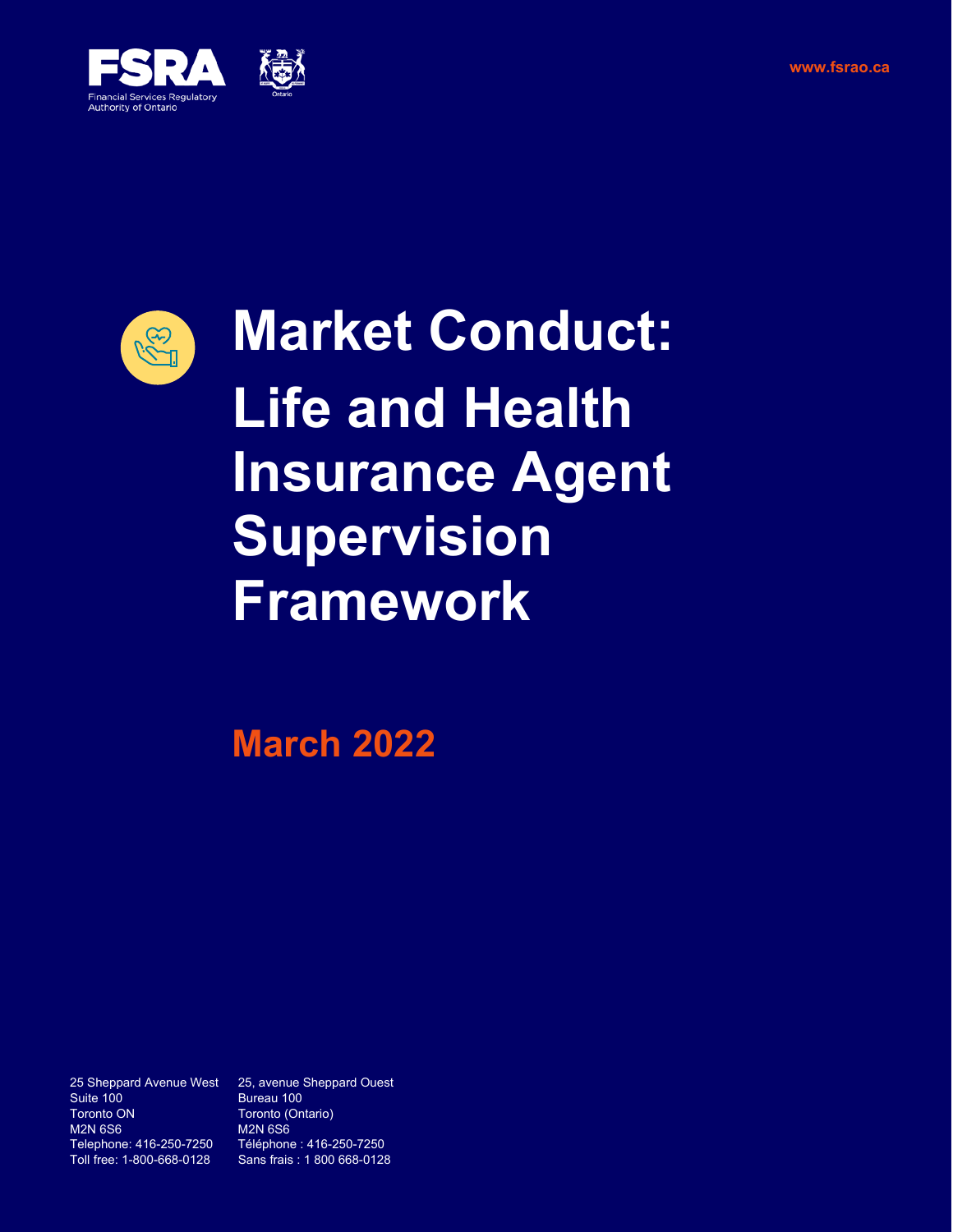# **Table of contents**

| November 2021 - March 2022: Phase three - Framework implementation 15           |
|---------------------------------------------------------------------------------|
| March 2022 forward: Phase four - Framework scale and 2022/23 supervision plan15 |
|                                                                                 |
|                                                                                 |
| Appendix "B": Pilot program Life and Health Insurance Agent Market Conduct      |
|                                                                                 |
|                                                                                 |
|                                                                                 |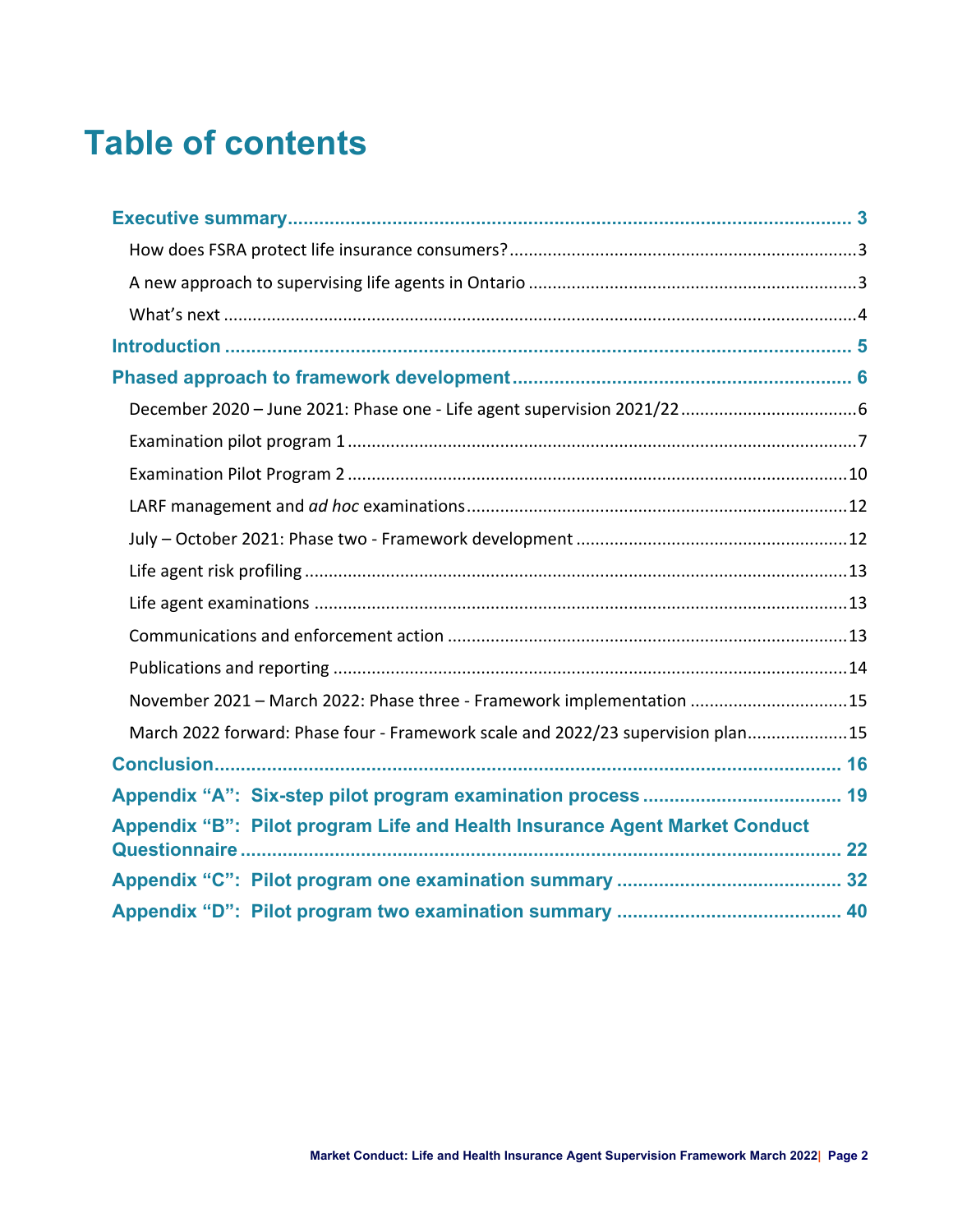# <span id="page-2-0"></span>**Executive summary**

<span id="page-2-6"></span><span id="page-2-4"></span>People buy life insurance to protect themselves and their families from the unexpected. They put their savings into life insurance and insured wealth products to achieve security during retirement or in the face of unforeseen events. In 2020, there were  $8.4<sup>1</sup>$  $8.4<sup>1</sup>$  $8.4<sup>1</sup>$  million people in Ontario with life insurance coverage through individual insurance policies or workplace benefit plans. That's nearly 60% of the province's population. A total of  $$8.2<sup>2</sup>$  $$8.2<sup>2</sup>$  $$8.2<sup>2</sup>$ billion in individual life insurance premiums was paid in 2020. The average size of a new individual policy was  $$483,000^3$  $$483,000^3$  $$483,000^3$ .

<span id="page-2-8"></span>Many Ontarians buy life insurance and insured wealth products through a life and health insurance agent ("life agent"). The Financial Services Regulatory Authority of Ontario (FSRA) regulates over 55,000 life agents in Ontario. The number of life agents licensed with FSRA increased 10% between December 31, 2020 and December 31, 2021.

## <span id="page-2-1"></span>**How does FSRA protect life insurance consumers?**

FSRA's key objects of supervision include promoting high standards of business conduct and protecting consumers' rights and interests. Consumers should expect life agents to treat them fairly. They should understand what they're buying and receive product recommendations that are suitable for their needs. That's why agents are expected to appropriately inform consumers about the characteristics of a product, as outlined in the *Guidance: Conduct of Insurance Business and Fair Treatment of Customers*[4](#page-2-9). Supervision is critical to ensuring that agents are doing this and putting consumers first.

## <span id="page-2-10"></span><span id="page-2-2"></span>**A new approach to supervising life agents in Ontario**

In 2014 the International Monetary Fund's review of Canada's observance of the Insurance Core Principles (ICPs) under the Financial Sector Assessment Program included two Ontario-specific recommendations. Those were: (1) to ensure the regulator has adequate resources for effective supervision of intermediaries; and (2) to conduct proactive

<span id="page-2-3"></span>[<sup>1</sup>](#page-2-4) [Canadian Life and Health Insurance Facts 2021 Edition,](http://clhia.uberflip.com/i/1409216-canadian-life-and-health-insurance-facts-2021/0?) Appendix: 2020 Provincial Data

<span id="page-2-5"></span>[<sup>2</sup>](#page-2-6) Ibid

<span id="page-2-7"></span> $3$  Ibid

<span id="page-2-9"></span>[<sup>4</sup>](#page-2-10) [Guidance: Conduct of Insurance Business and Fair Treatment of Customers](https://www.ccir-ccrra.org/Documents/View/3377), Disclosure to Customer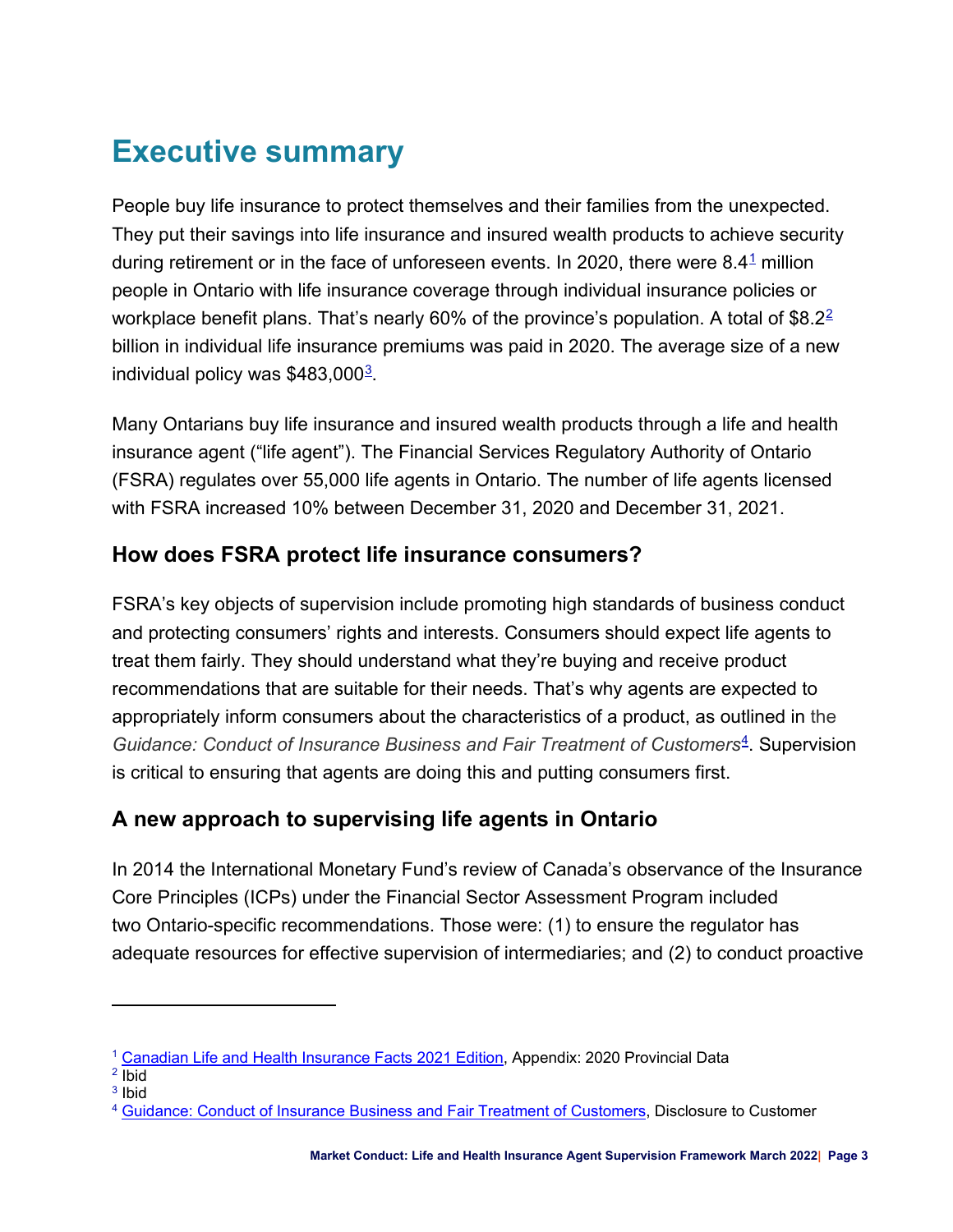conduct supervision. Prior to FSRA's formation, agent supervision in Ontario was primarily conducted on a reactive basis. A proactive desk review was last conducted in 2018.

FSRA has prioritized the development of a life agent supervision function. Specifically, in late 2020, FSRA established a new dedicated Life and Health Insurance Agent Unit ("Life Agent Unit") within its market conduct area. Throughout 2021, the Life Agent Unit has worked to develop a proactive Life and Health Insurance Agent Supervision Framework (the "Framework") to supervise life agents.

The Framework is rooted in the ICPs of the International Association of Insurance Supervisors ("IAIS") standards. This is the first ever supervision framework for life agents in Ontario. The Framework consists of:

- life agent risk profiling
- life agent examinations
- communications and enforcement actions
- reporting

FSRA's Life Agent Unit is responsible for carrying out supervision activities under the Framework. In 2021, the team examined 70 life agents through two pilot programs using a risk-based approach. Action was required in 49 cases (70%) suggesting a need for improvement in life agent compliance. These actions included licence surrenders, escalating to a Regulatory Discipline Officer ("RDO") for potential administrative monetary penalty ("AMP"), issuing letters of warning, and red-flagging on FSRA systems.

## <span id="page-3-0"></span>**What's next**

With a new Framework and a dedicated team, FSRA expects to conduct more proactive examinations on life agents in 2022-2023. The goal is to reach a reasonable and proportionate volume based on the number of licensed agents in Ontario. Later in 2022, we will consult with stakeholders on how to improve the life agent reporting process, the target examination volume that FSRA should ultimately work toward, and how to best integrate industry best practices for agents into the Framework.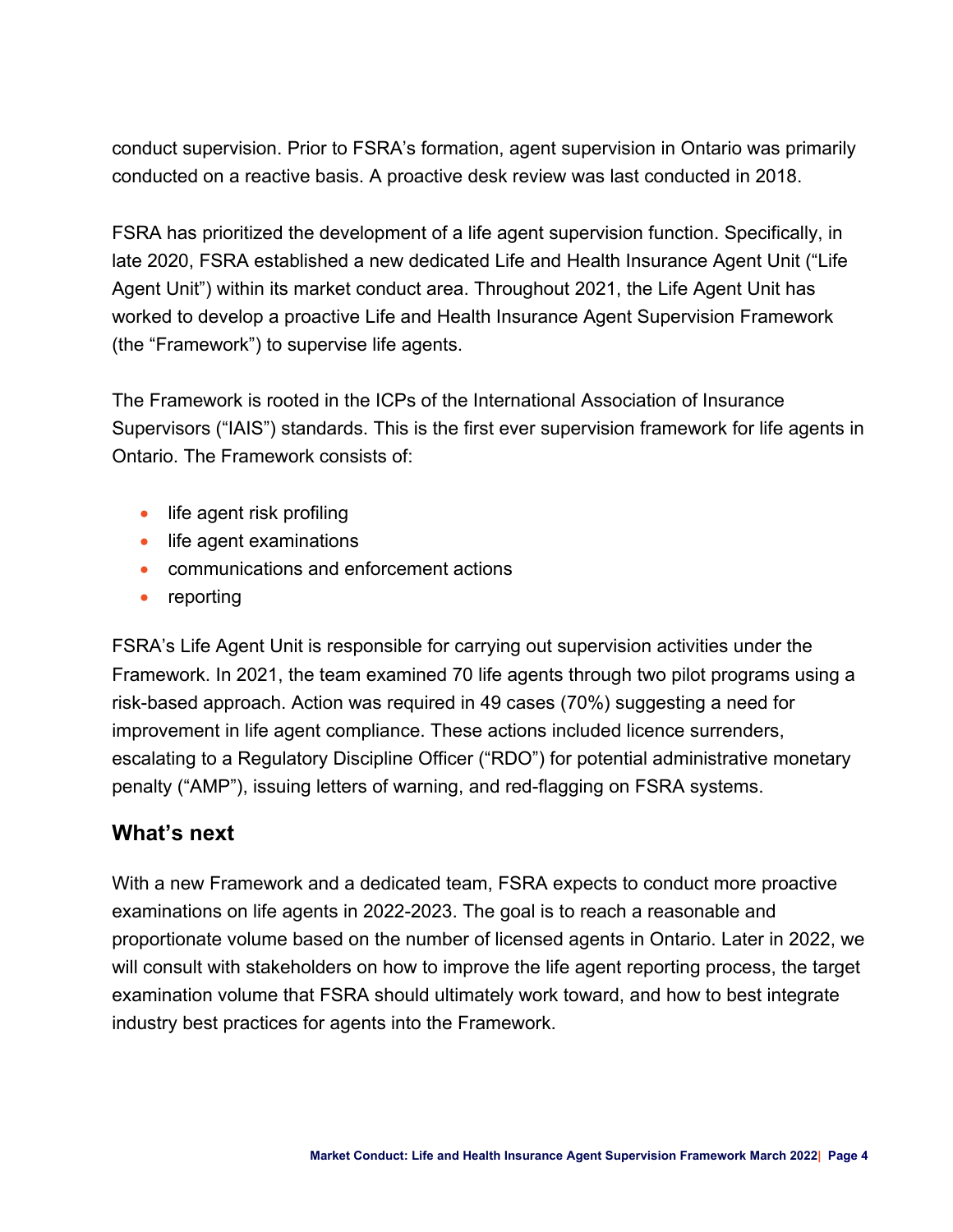# <span id="page-4-0"></span>**Introduction**

FSRA is an independent regulatory agency that places a strong emphasis on improving consumer protection in Ontario. FSRA promotes high standards of business conduct and good administration of wealth and insurance products by regulating financial services sectors, including life and health insurance.

Life and health insurance agents ("life agents") are intermediaries who sell and service insurance products on behalf of approximately 70 insurance companies licensed in Ontario. FSRA licenses and supervises over 55,000 life agents who play a vital role in ensuring Ontarians have access to the advice and products they need to financially protect themselves and their families.

On January 1, 2021, FSRA implemented *Guidance: Conduct of Insurance Business and Fair Treatment of Customers* ("FTC Guidance") adopted by the Canadian Council of Insurance Regulators ("CCIR") and the Canadian Insurance Services Regulatory Organizations ("CISRO"). The FTC Guidance sets expectations for the conduct of insurers and other entities FSRA regulates under the *Insurance Act* with respect to the fair treatment of customers.

The FTC Guidance requirements and expectations apply to all insurance licensees, including life agents. Life agent suitability is essential in achieving fair treatment of customers. This starts with screening life agents for suitability, and it continues with monitoring their business practices throughout their careers.

As a key deliverable of FSRA's *Statement of Priorities,* a new dedicated Life and Health Insurance Agent Unit ("Life Agent Unit") was created within FSRA's market conduct area in late 2020 to develop and implement the Life and Health Insurance Agent Supervision Framework (the "Framework"). The Framework is rooted in existing regulatory requirements and expectations of life agents and comprises the following four key elements: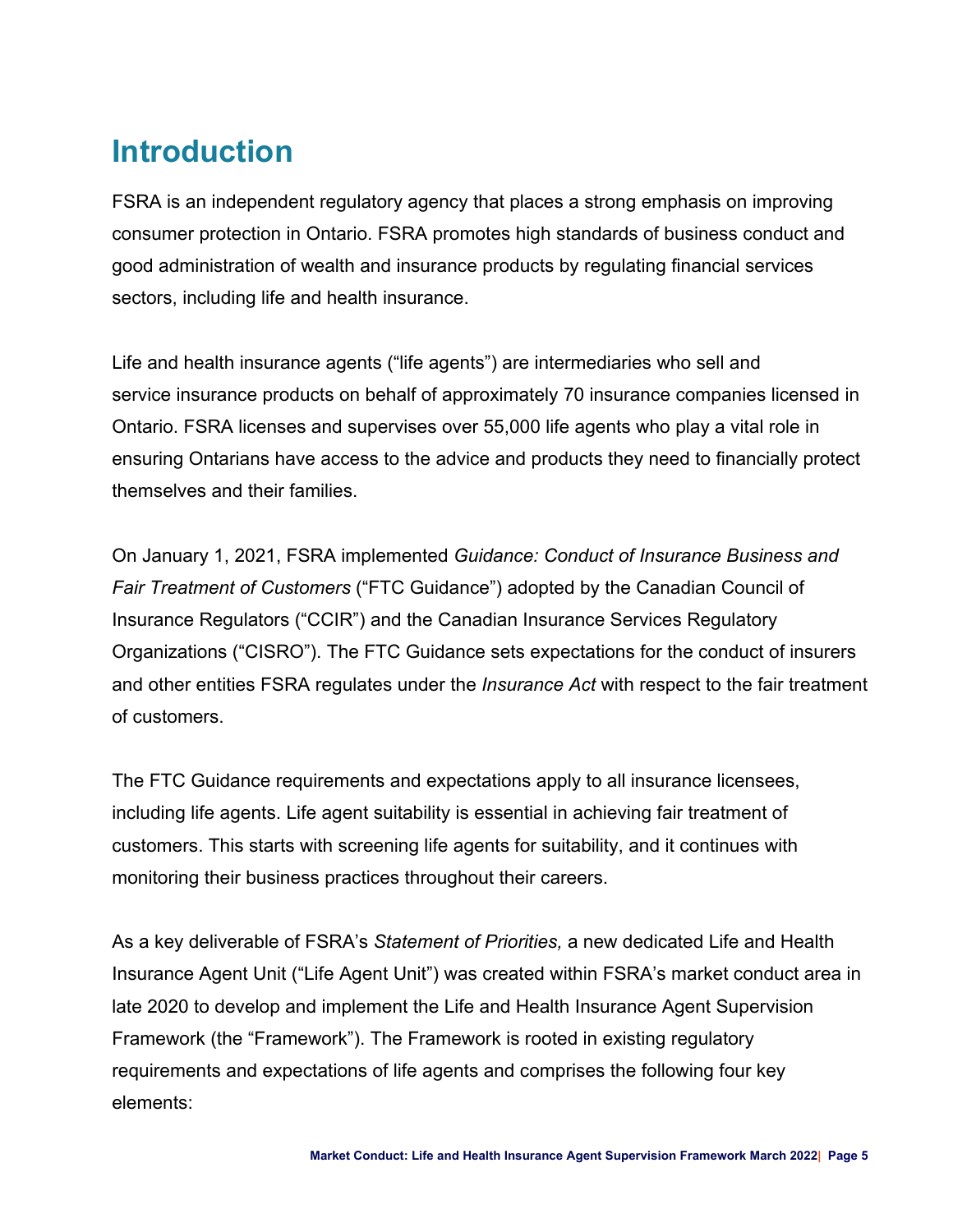- **1.** life agent risk profiling
- **2.** life agent examinations
- **3.** communications and enforcement actions
- **4.** reporting

Over the course of 2021, FSRA developed the Framework in phases while staffing the Life Agent Unit. This phased approach allowed FSRA to actively supervise life agents while also developing the risk profiling and examination tools required under the Framework. This phased approach to the development and implementation of the Framework is detailed below.

<span id="page-5-0"></span>

## <span id="page-5-1"></span>**December 2020 – June 2021: Phase one - Life agent supervision 2021/22**

Prior to the formation of the Life Agent Unit in 2020, there had not been proactive agent supervision in Ontario since 2018. Recognizing the need for life agent supervision activities, FSRA commenced pilot programs in January 2021 and June 2021 to conduct examinations of risk-identified life agents that had been the subject of a Life Agent Reporting Form ("LARF") or consumer complaint since FSRA's inception in June 2019. At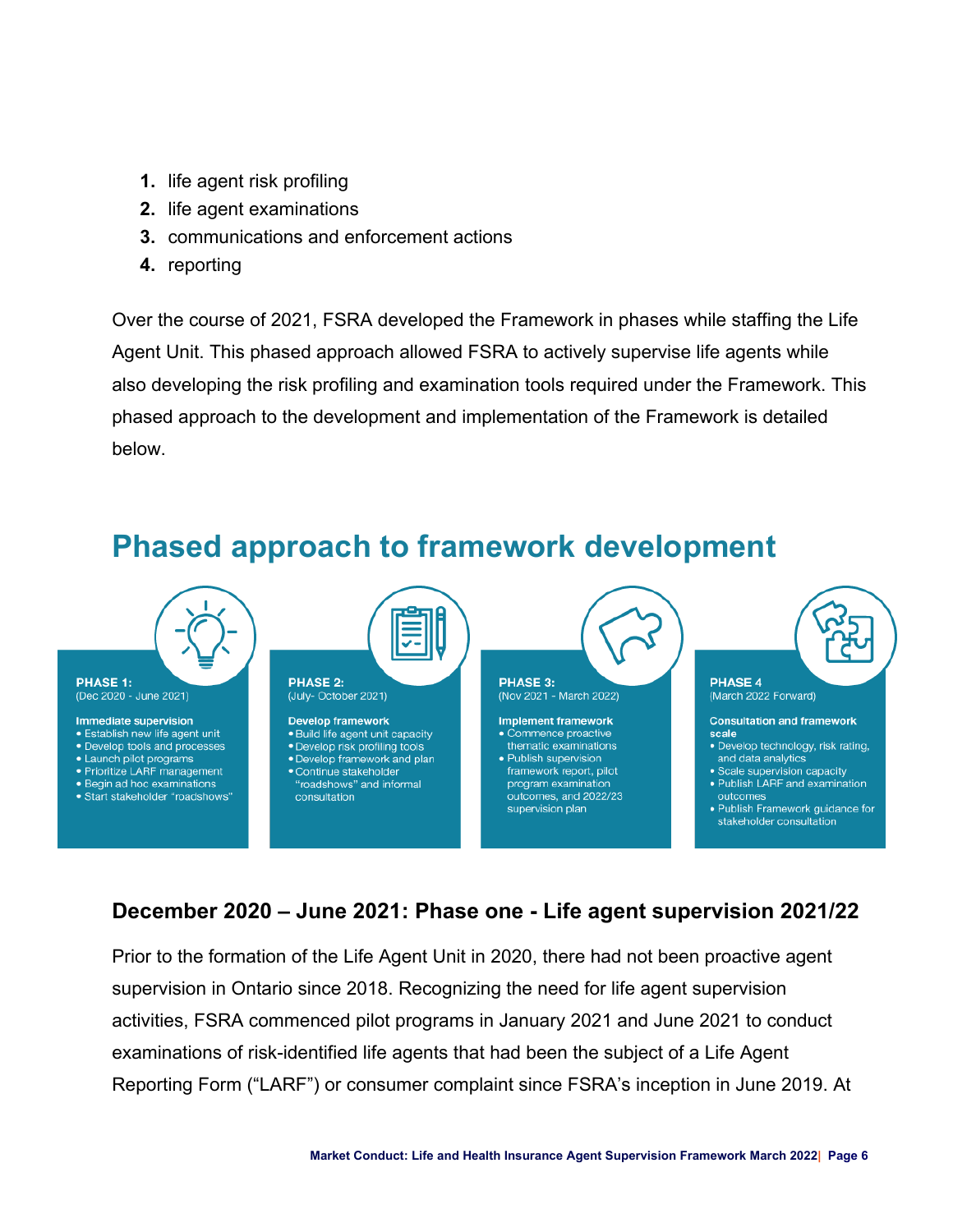the same time, FSRA built operational tools to support agent examinations, increased staffing for the Life Agent Unit, and began stakeholder outreach and engagement.

The pilot examinations utilized a *Life and Health Insurance Agent Market Conduct Questionnaire*<sup>[5](#page-6-1)</sup> ("Questionnaire"), and the following six-step process<sup>[6](#page-6-3)</sup>:

- <span id="page-6-4"></span><span id="page-6-2"></span>**1.** notice of Examination, with instructions to complete and attest to the Questionnaire
- **2.** review the completed Questionnaire
- **3.** request for life agent client files
- **4.** review life agent client files to verify compliance with Insurance Act and industry best practices
- **5.** life agent interview
- **6.** closing letter confirming life agent examination outcomes

Based on the pilot program outcomes, this process was an effective method of verifying life agent licensing and business practice compliance, and process tools such as the Questionnaire, with attestation from the life agent, promoted efficient response or enforcement by FSRA. The outcomes of the pilot programs are set out below.

## <span id="page-6-0"></span>**Examination pilot program 1**

The first pilot program included 45 life agents from an initial pool of 98 who had been the subject of a LARF between FSRA's inception on June 8, 2019, and December 31, 2020. Of the 52 life agents excluded from this pool, 15 were no longer licensed with FSRA, and 37 had active cases before FSRA's Legal and Enforcement Unit or a Regulatory Discipline Officer ("RDO").

After commencement of the first pilot, 2 examinations (4%) were suspended due to voluntary licence surrender, and 7 (16%) were administratively withdrawn due to a lapsed

<span id="page-6-1"></span><sup>&</sup>lt;sup>[5](#page-6-2)</sup> See Appendix "B": Pilot Program Life and Health Insurance Agent Market Conduct Questionnaire

<span id="page-6-3"></span> $6$  See Appendix "A": Life and Health Insurance Agent Examination Pilot Program Process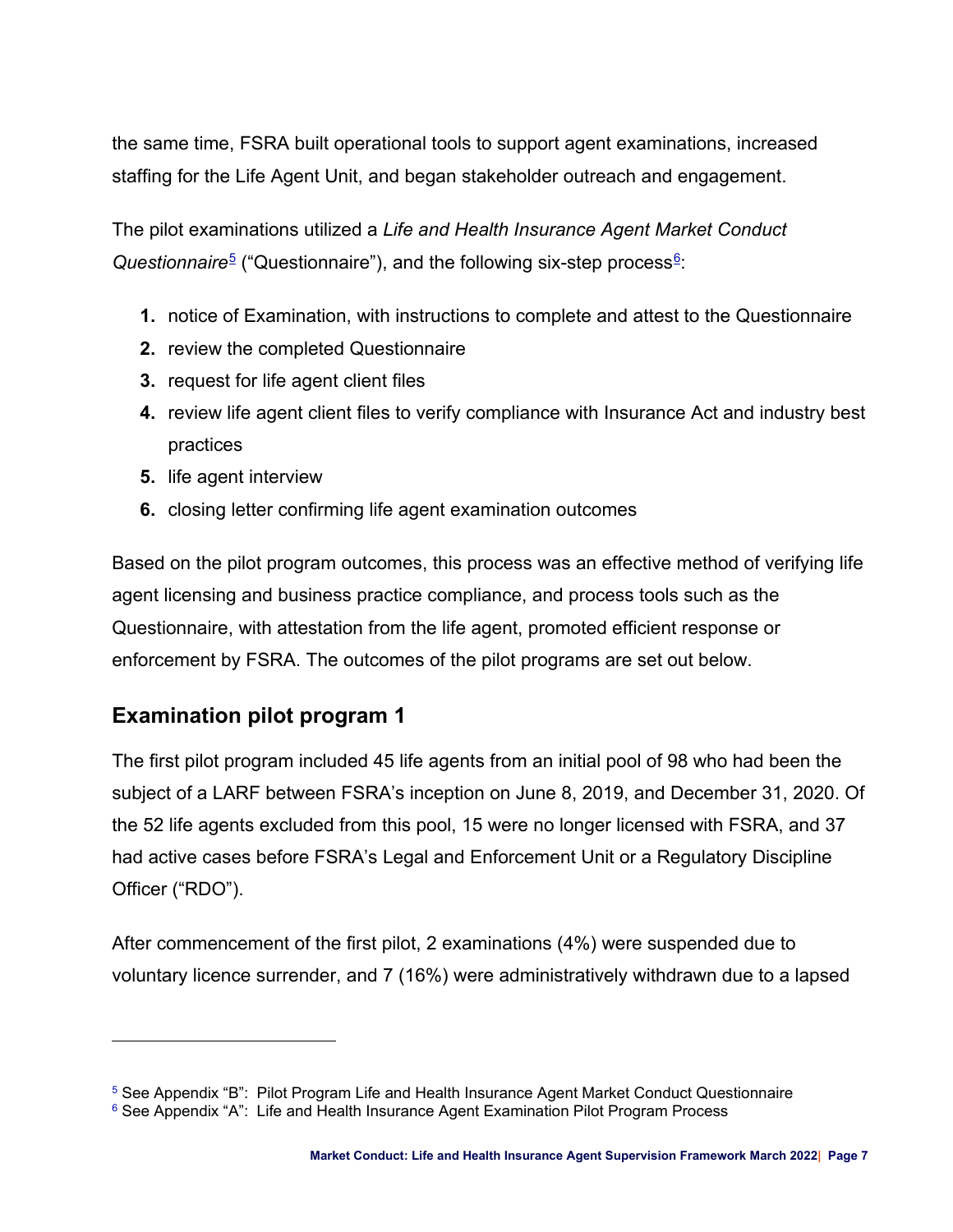or unsponsored licence, death, or LARF escalation to RDO. Life agents who were excluded or withdrawn from the pilot were red-flagged by the Life Agent Unit for risk profiling purposes.

Of the remaining 36 life agents examined in the first pilot, FSRA reviewed a total of 153 client files, determined 44 contraventions of the *Insurance Act*, and identified 218 instances of life agents not following industry best practices. Twelve life agents (27%) received closing letters confirming a satisfactory examination outcome, 14 (31%) received closing letters identifying best practice issues only, 5 (11%) received warning letters identifying contraventions of the *Insurance Act*, and 5 (11%) were escalated to RDO for potential administrative monetary penalties ("AMP"). Of the 5 cases escalated to RDO, 1 life agent received a letter of warning, 1 voluntarily surrendered their licence, and 3 are under review.

| Pilot program 1 examination pool                                         |     |  |  |
|--------------------------------------------------------------------------|-----|--|--|
| Total LARF cases received by FSRA from June 8, 2019 to December 31, 2020 | 100 |  |  |
| Total LARF cases excluded from examination pool                          | 52  |  |  |
| Total LARF cases included in examination pool                            |     |  |  |
| Total LARF agents included in examination pool                           |     |  |  |
| <b>Agent client files examined</b>                                       |     |  |  |
| <b>Total Agent Files Examined</b>                                        | 153 |  |  |
| Total <i>Insurance Act</i> Contraventions Identified                     |     |  |  |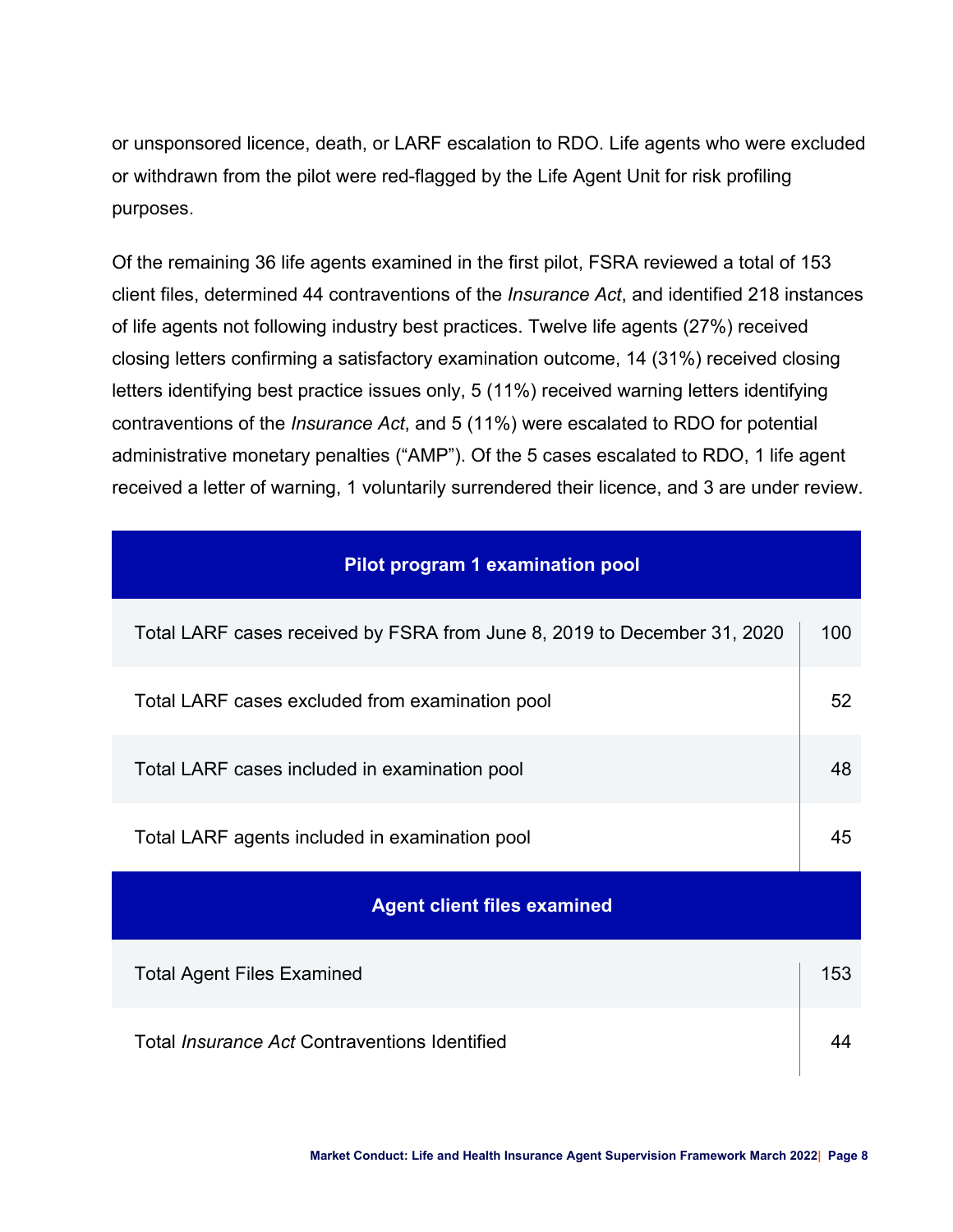| <b>Total Business Practice Issues Identified</b>                                                                   |                |  |  |  |
|--------------------------------------------------------------------------------------------------------------------|----------------|--|--|--|
| <b>Agent examination dispositions</b>                                                                              |                |  |  |  |
| <b>Examination Withdrawn</b>                                                                                       | $\overline{7}$ |  |  |  |
| <b>Examination Suspended - Licence Surrendered</b>                                                                 | 2              |  |  |  |
| Closing Letter: No <i>Insurance Act</i> Contraventions or Business Practice Issues                                 | 12             |  |  |  |
| Closing Letter: Business Practice Issues Identified                                                                | 14             |  |  |  |
| Closing Letter: Warning for <i>Insurance Act</i> Contraventions; Business Practice<br><b>Issues Identified</b>     | 5              |  |  |  |
| Closing Letter: <i>Insurance Act</i> Contraventions Referred to RDO; Business<br><b>Practice Issues Identified</b> | 5              |  |  |  |
| RDO Dispositions as of February 1, 2022                                                                            | 2              |  |  |  |
| <b>Under Review</b>                                                                                                | 3              |  |  |  |
| Letter of Warning                                                                                                  | 1              |  |  |  |
| <b>Voluntary Surrender</b>                                                                                         | 1              |  |  |  |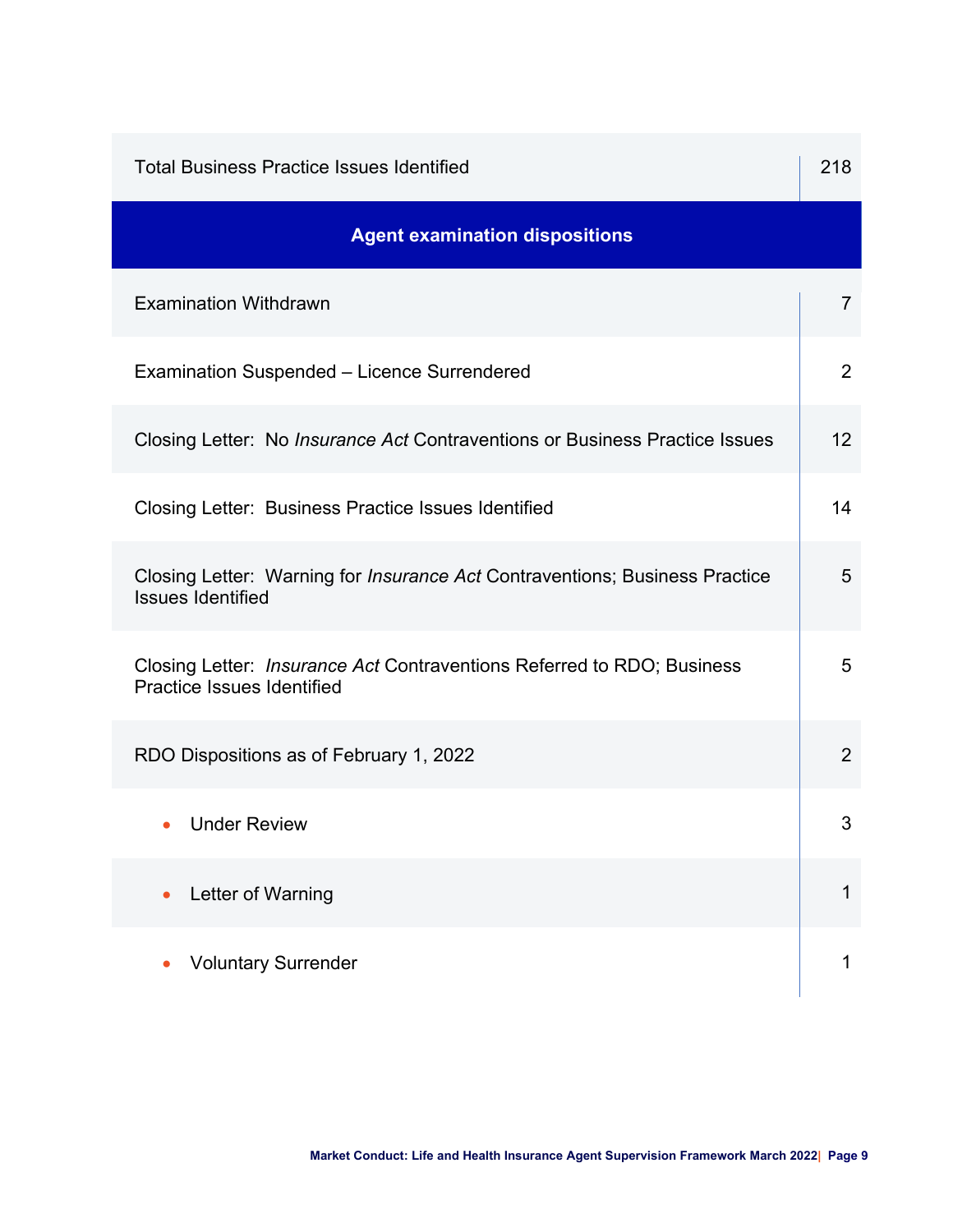<span id="page-9-2"></span>A detailed summary of examination pilot program 1 outcomes is appended to this report<sup> $\mathcal{I}$ </sup>.

## <span id="page-9-0"></span>**Examination Pilot Program 2**

The second pilot program included 17 life agents who had received a letter of warning from an initial pool of approximately 350 life agents who had been the subject of a consumer complaint between FSRA's inception on June 8, 2019, and May 15, 2021.

The second pilot also captured 8 life agents from an initial pool of 19 who had been the subject of a LARF between the launch of the first pilot on January 1, 2021, and May 15, 2021. The 11 life agents excluded from this pool had active cases before FSRA's Legal and Enforcement Unit or an RDO and were red-flagged by the Life Agent Unit for risk profiling purposes.

After commencement of the second pilot, 1 examination (4%) was suspended due to voluntarily licence surrender, and 3 (12%) were administratively withdrawn due to a lapsed or unsponsored licence. Life agents who were withdrawn from the pilot were red-flagged by the Life Agent Unit for risk profiling purposes.

Of the remaining 21 agents examined in the second pilot, FSRA reviewed a total of 87 client files, determined 61 contraventions of the *Insurance Act*, and identified 116 instances of life agents not following industry best practices. Nine life agents (36%) received closing letters confirming a satisfactory examination outcome, 5 (20%) received closing letters identifying best practice issues only, 2 (8%) received warning letters identifying contraventions of the *Insurance Act*, and 5 (20%) were escalated to RDO for potential AMP, and are currently under review.

<span id="page-9-1"></span><sup>&</sup>lt;sup>[7](#page-9-2)</sup> See Appendix "C": Pilot Program One Examination Summary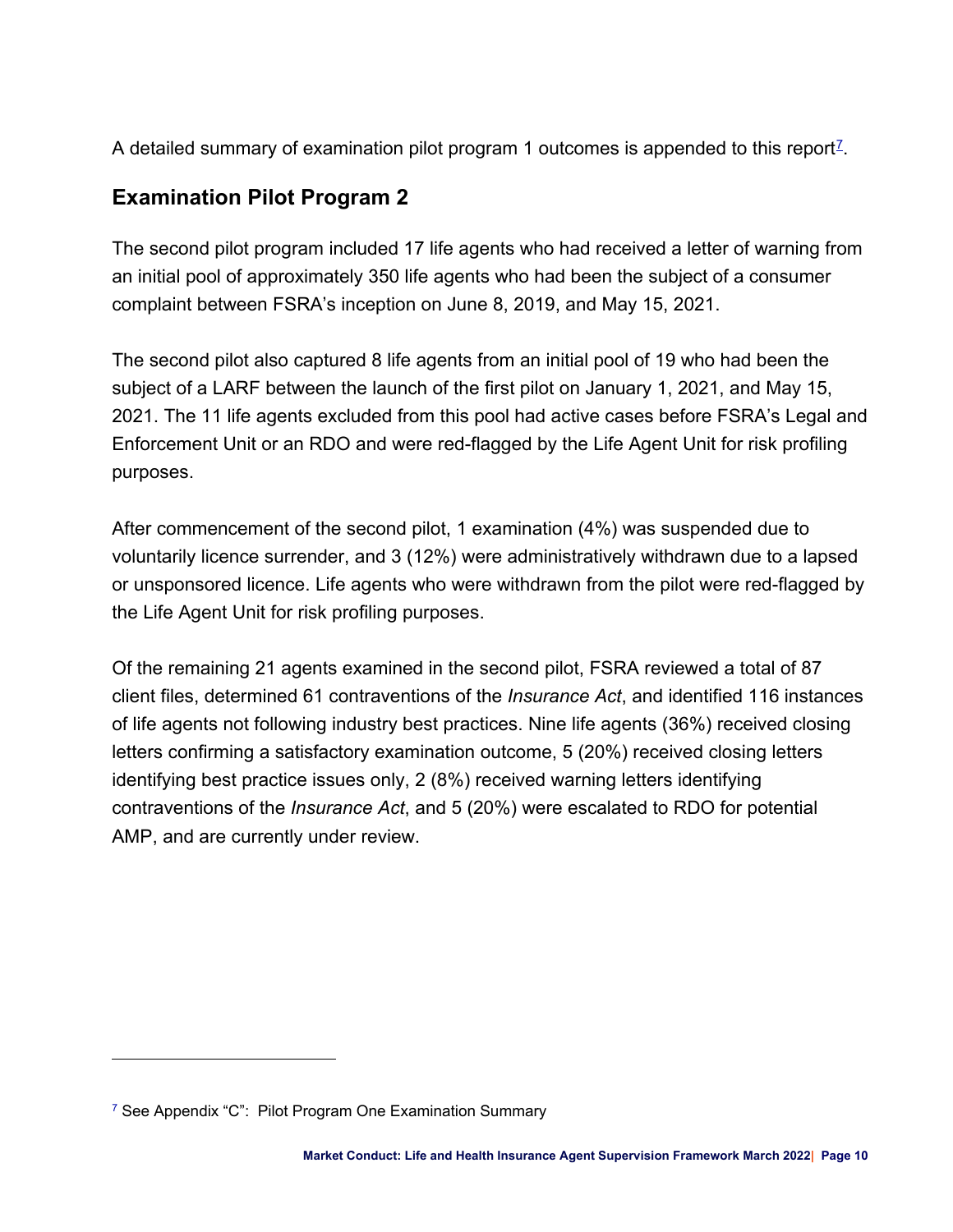| <b>Pilot program 2 examination pool</b>                                                                 |     |  |  |  |
|---------------------------------------------------------------------------------------------------------|-----|--|--|--|
| Total agents who received a letter of warning from a consumer complaint June<br>8, 2019 to May 15, 2021 | 17  |  |  |  |
| Total LARF cases received by FSRA from January 1, 2021 to May 15, 2021                                  | 19  |  |  |  |
| Total LARF cases excluded fro examination pool                                                          | 11  |  |  |  |
| Total LARF cases included in examination pool                                                           | 8   |  |  |  |
| Total agents included in examination pool                                                               | 25  |  |  |  |
| <b>Agent client files examined</b>                                                                      |     |  |  |  |
| <b>Total Agent Files Examined</b>                                                                       | 87  |  |  |  |
| Total <i>Insurance Act</i> Contraventions Identified                                                    | 61  |  |  |  |
| <b>Total Business Practice Issues Identified</b>                                                        | 116 |  |  |  |
| <b>Agent examination dispositions</b>                                                                   |     |  |  |  |
|                                                                                                         |     |  |  |  |
| <b>Examination Withdrawn</b>                                                                            | 3   |  |  |  |
| <b>Examination Suspended - Licence Surrendered</b>                                                      | 1   |  |  |  |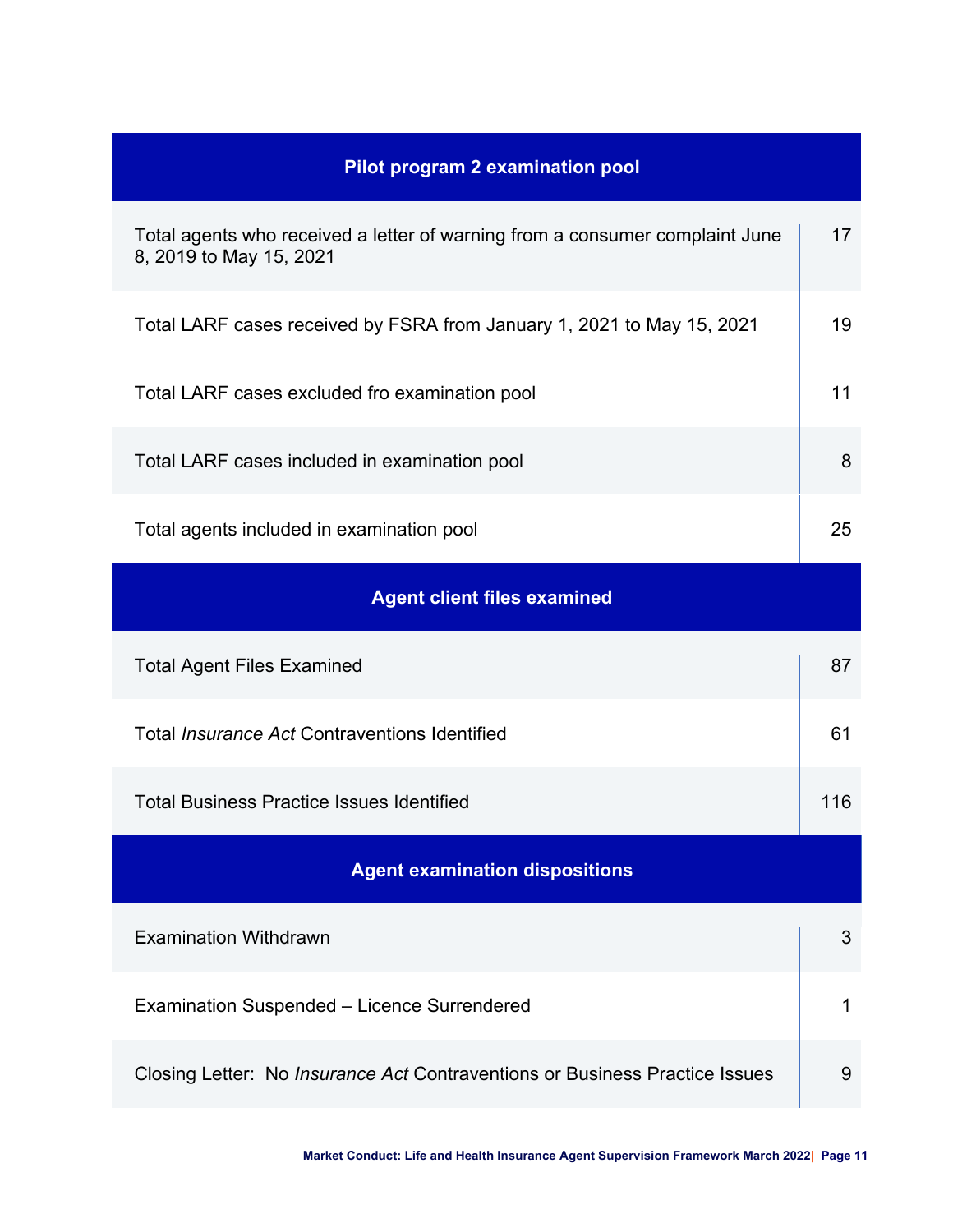| Closing Letter: Business Practice Issues Identified                                                            | 5 |
|----------------------------------------------------------------------------------------------------------------|---|
| Closing Letter: Warning for <i>Insurance Act</i> Contraventions; Business Practice<br><b>Issues Identified</b> | 2 |
| Closing Letter: <i>Insurance Act</i> Contraventions Referred to RDO; Business<br>Practice Issues Identified    | 5 |
| RDO Dispositions as of February 1, 2022                                                                        |   |
| <b>Under Review</b>                                                                                            | 5 |

<span id="page-11-3"></span>A detailed summary of examination pilot program 2 outcomes is appended to this report<sup>8</sup>

## <span id="page-11-0"></span>**LARF management and** *ad hoc* **examinations**

To align with previous industry recommendations, FSRA prioritized LARFs in the development of the Framework and moved LARF management to the Life Agent Unit during phase one. Under the Life Agent Unit, *ad hoc* examinations were conducted concurrently with LARF reviews using the six-step process of the pilot programs outlined above. As in previous years, the outcomes of LARFs reviewed in 2021/22 will be published in FSRA's third annual LARF report, which is upcoming. The outcomes of the LARF associated *ad hoc* examinations will also be included in the upcoming LARF report.

## <span id="page-11-1"></span>**July – October 2021: Phase two - Framework development**

The Framework design was informed by the pilot programs, LARF reviews, and *ad hoc* examinations commenced in phase one, and included the following four key components:

**1.** life agent risk profiling

<span id="page-11-2"></span>[<sup>8</sup>](#page-11-3) See Appendix "D": Pilot Program Two Examination Summary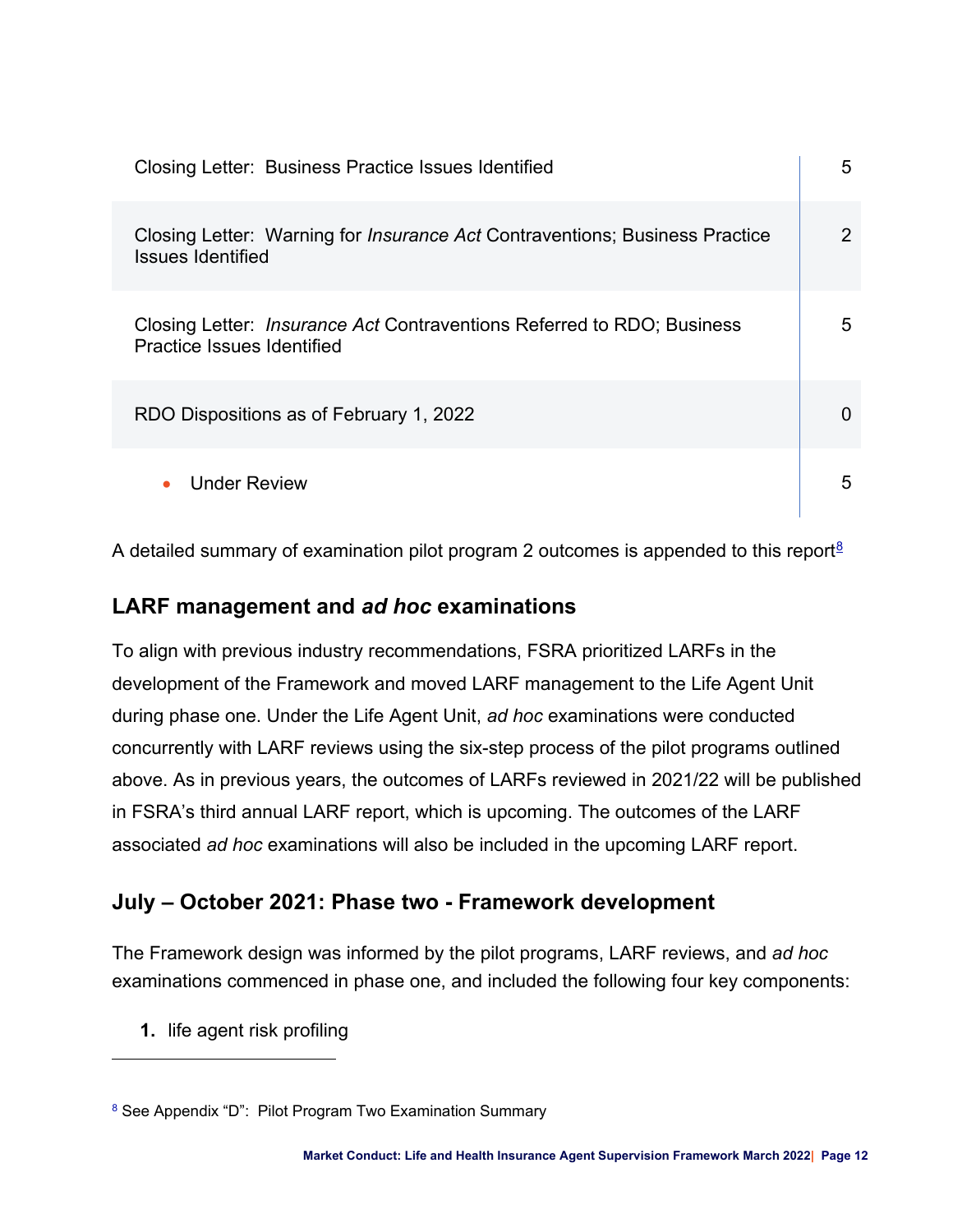- **2.** life agent examinations
- **3.** communications and enforcement actions
- **4.** reporting

## <span id="page-12-0"></span>**Life agent risk profiling**

In view of over 55,000 life agents in Ontario, risk profiling is vital to providing efficient and effective proactive supervision. The Framework's risk profiling utilized internal FSRA data captured through licensing applications, licensing renewals, consumer complaints, LARFs, and life agent enforcement activity reported by other regulatory bodies across Canada. The data allows FSRA to take an efficient and risk-based approach to supervision by focusing on agents with the highest risks.

## <span id="page-12-1"></span>**Life agent examinations**

The compliance requirements and expectations considered within the Framework design are not new to life agents, insurance companies, Managing General Agencies ("MGAs"), or other intermediaries. The Framework has been used to test and verify life agent compliance with the *Insurance Act*, its regulations, and FTC Guidance, which includes providing appropriate advice, managing conflicts of interest, and putting the best interests of the customer first.

In addition to the pilot programs and LARF related *ad hoc* examinations, in phase two of the Framework development, the Life Agent Unit commenced *ad hoc* examinations of life agents risk-identified and referred by FSRA's Licensing Compliance Unit (life agent licensing management) and Complaints and Risk Assessment Unit (consumer complaints management).

## <span id="page-12-2"></span>**Communications and enforcement action**

The examinations conducted under the Framework included formal responsive communications to life agents who have participated in the examination process. Upon completion of an examination, a closing letter was emailed to the life agent confirming one of the following six outcomes:

**1.** no contraventions of the *Insurance Act*, its regulations, or FTC Guidance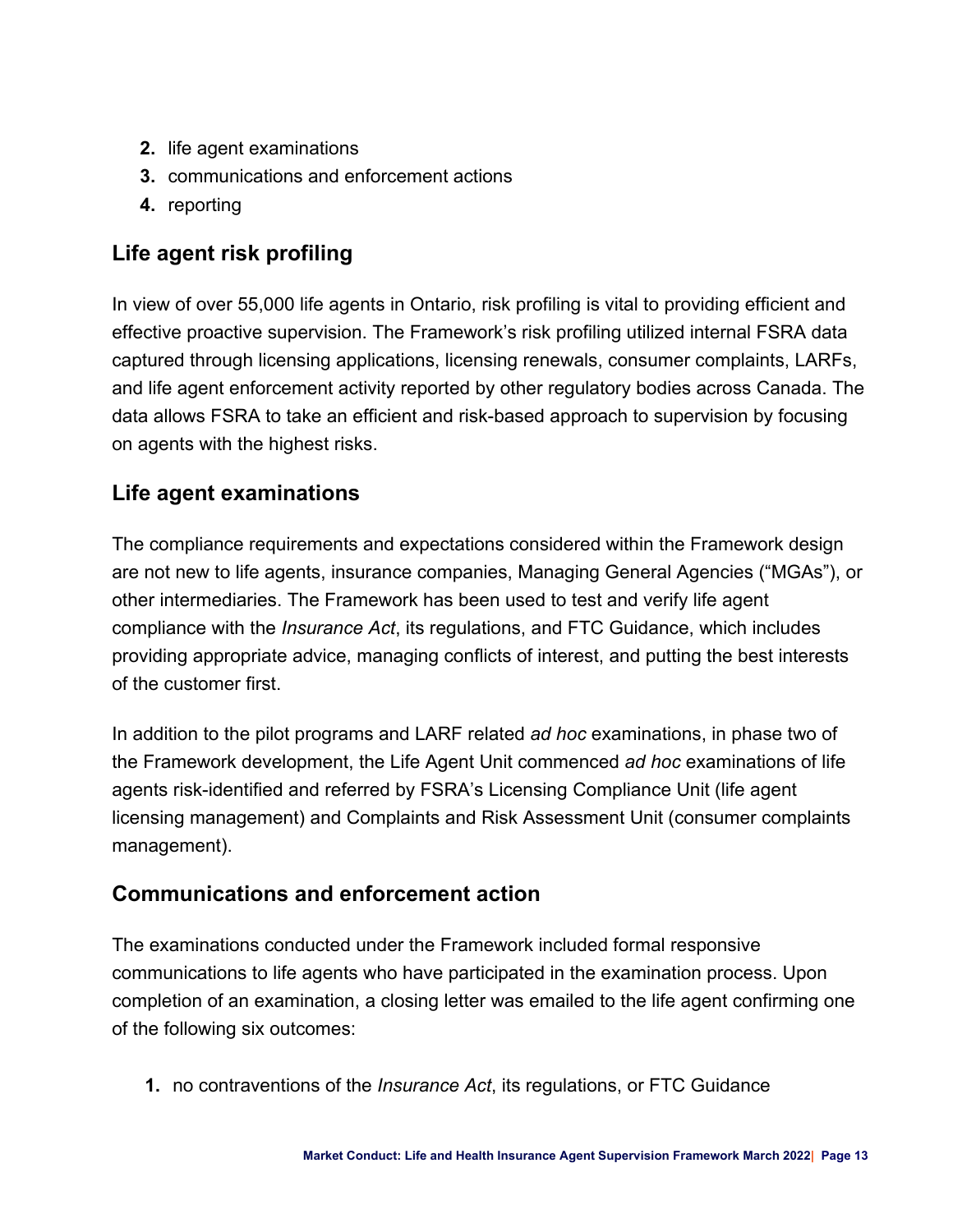- **2.** no contraventions of the *Insurance Act*, or its regulations, but contraventions of business practices not enforceable by FSRA
- **3.** contraventions of the *Insurance Act,* or its regulations, resulting in a formal letter of warning
- **4.** contraventions of the *Insurance Act,* or its regulations, resulting in a formal letter of warning and identifying contraventions of business practices not enforceable by FSRA
- **5.** contraventions of the *Insurance Act,* or its regulations, resulting in escalation to the Legal and Enforcement Unit or an RDO for potential enforcement action
- **6.** contraventions of the *Insurance Act,* or its regulations, resulting in escalation to the Legal and Enforcement Unit or an RDO for potential enforcement action and identifying contraventions of business practices not enforceable by FSRA

Any contraventions of the *Insurance Act* or its regulations that were identified by the Life Agent Unit were escalated to a FSRA RDO for review.

## <span id="page-13-0"></span>**Publications and reporting**

The Framework helps achieve FSRA's statutory objects by contributing to public confidence through promoting transparency, disclosure of information, and deterring deceptive or fraudulent conduct, practices, and activities.

<span id="page-13-6"></span><span id="page-13-4"></span><span id="page-13-2"></span>During phase one of the Framework development, FSRA published the second annual LARF Report<sup>[9](#page-13-1)</sup>, and two industry notices identifying potential consumer harm<sup>[10](#page-13-3) [11](#page-13-5)</sup>. These types of publications are of key importance to protecting Ontario consumers and signalling to insurers and intermediaries any inappropriate or unfair practices FSRA identifies in the

<span id="page-13-1"></span><sup>&</sup>lt;sup>[9](#page-13-2)</sup> Visit [FSRA Second Annual LARF Report May 10, 2021](https://www.fsrao.ca/media/3961/download) for more information

<span id="page-13-3"></span><sup>&</sup>lt;sup>[10](#page-13-4)</sup> Visit **[FSRA Industry Notice February 17, 2021](https://www.fsrao.ca/newsroom/fsra-requires-insurers-monitor-agent-conduct)** for more information

<span id="page-13-5"></span>[<sup>11</sup>](#page-13-6) Visit [FSRA Industry Notice April 23, 2021](https://www.fsrao.ca/newsroom/fsra-expects-insurers-oversee-and-monitor-agent-and-managing-general-agency-conduct) for more information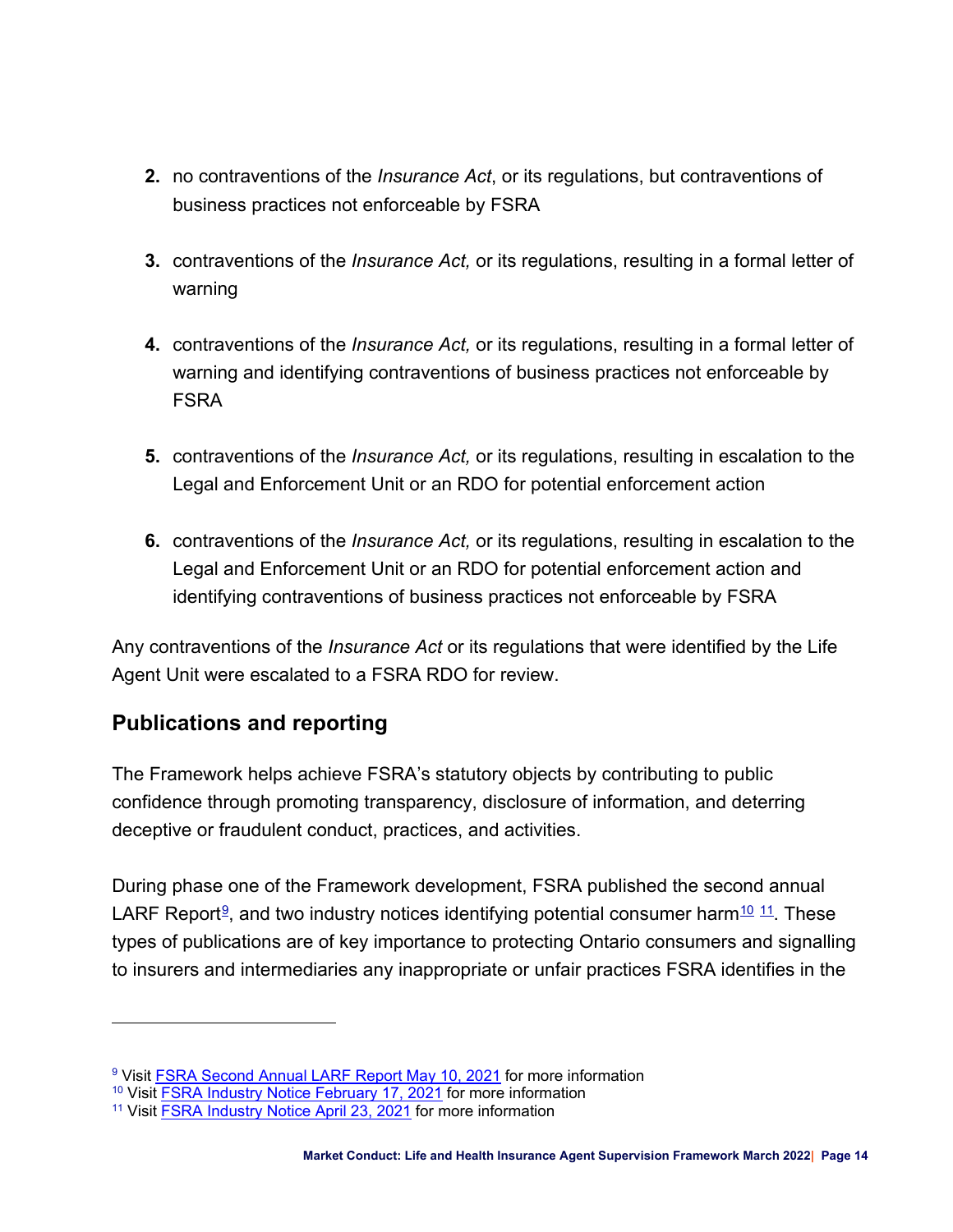life and health insurance sector. Now, through this Supervision Report, FSRA is sharing the outcomes of the pilot agent examinations conducted under the Framework in 2021/22.

In addition, FSRA has engaged regularly with industry associations and other stakeholders over the past year through a series of "roadshows" to introduce the Life Agent Unit and socialize the Framework development. This informal consultation has provided FSRA with industry feedback that has both informed and reinforced the Framework.

## <span id="page-14-0"></span>**November 2021 – March 2022: Phase three - Framework implementation**

FSRA has now implemented the Framework and operationalized proactive thematic life agent examinations utilizing available risk profiling. In December 2021 FSRA launched the following thematic examination campaigns:

- **1.** Examination of 21 life agents who are dually licensed with FSRA as mortgage brokers and who were subject to disciplinary action by another regulator since FSRA inception in June 2019.
- **2.** Examination of 16 life agents who were the subject of a consumer complaint and received a letter of warning from FSRA after May 15, 2021 (i.e., after the second pilot program).

## <span id="page-14-1"></span>**March 2022 forward: Phase four - Framework scale and 2022/23 supervision plan**

A key objective of the Framework is to ensure that a reasonable and proportionate volume of examinations are conducted annually. This objective contributes to public confidence in the life and health insurance sector by not only identifying areas of non-compliance for remediation, but by also confirming positive life agent compliance behaviour. In furtherance of this objective, the Life Agent Unit has developed and matured the Framework operational tools, processes, and risk profiling, to support thematic examinations.

Under the 2022/23 Supervision Plan, the Life Agent Unit will continue to use the tools developed under the Framework to examine life agents. It is anticipated that through process efficiencies and technology builds, the number of examinations the Life Agent Unit can conduct in any given year will increase. However, FSRA intends to consult with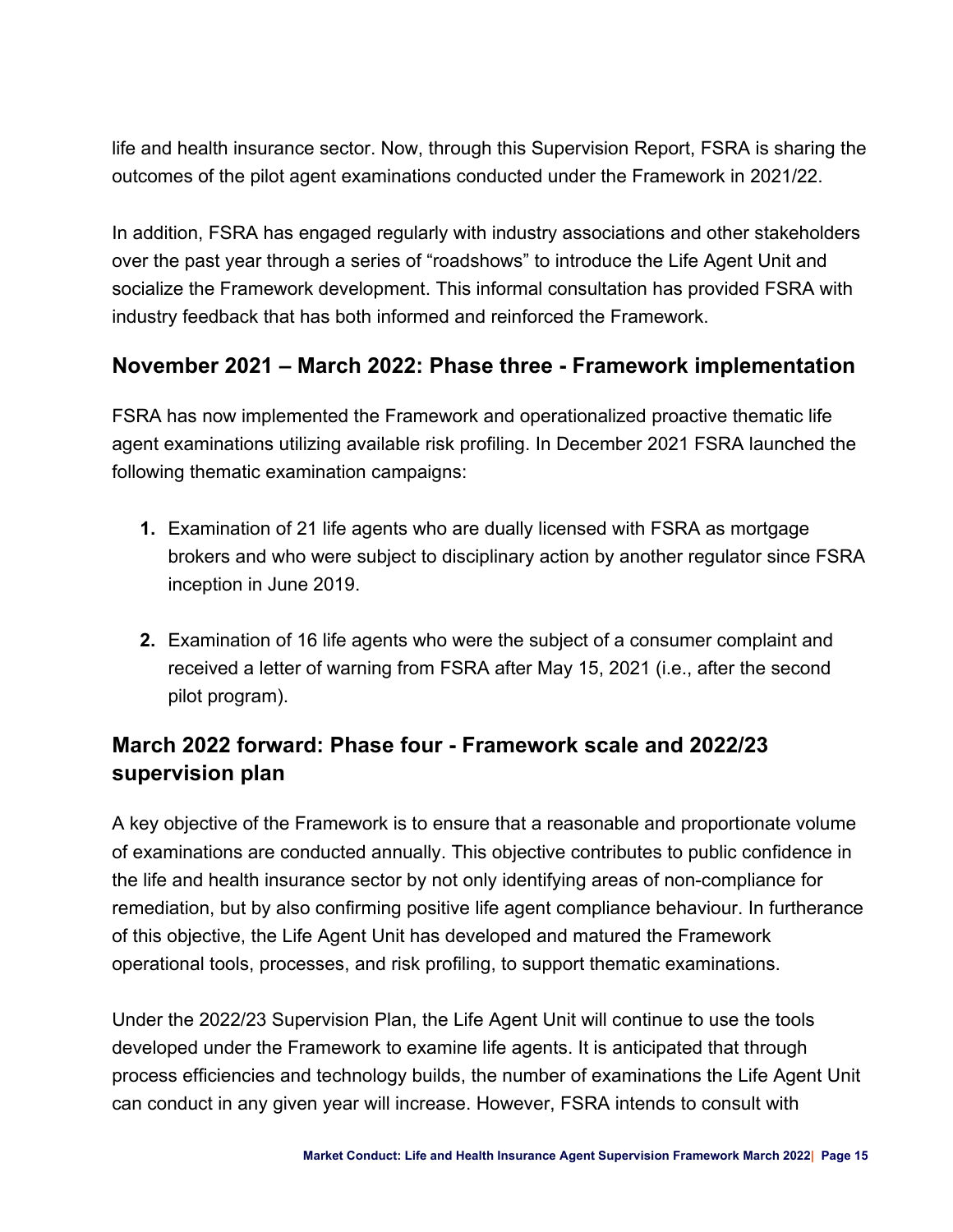stakeholders on what examination volume should be considered reasonable and proportionate in the Ontario marketplace. Similarly, FSRA will consult on how to improve the life agent reporting process, and how to integrate industry best practices for life agents into the Supervisory Framework. Finally, FSRA will continue to report on the outcomes of life agent examinations.

# <span id="page-15-0"></span>**Conclusion**

Through market conduct supervision and enforcement activities, FSRA has worked to ensure that life agents are compliant with legislation, regulations, and FTC Guidance in order to enhance market conduct oversight to protect consumers. As summarized in the table below, FSRA acted in 49 cases (70%) under the pilot program examinations. These actions included licence surrenders, escalating to an RDO for potential AMP, issuing letters of warning, and red-flagging on FSRA systems.

| <b>Pilot program 1 and 2 summary</b>                                          | #               | $\%$ |
|-------------------------------------------------------------------------------|-----------------|------|
| <b>Total Agents Examined</b>                                                  | 70              |      |
| <b>Total Agent Client Files Examined</b>                                      | 240             |      |
| Total <i>Insurance Act</i> Contraventions Identified                          | 105             |      |
| <b>Total Business Practice Issues Identified</b>                              | 334             |      |
| Examination Withdrawn (licence lapsed or unsponsored) – Agent Red-<br>Flagged | 10 <sup>°</sup> | 14   |
| Examination Suspended - Licence Surrendered                                   | 3               | 5    |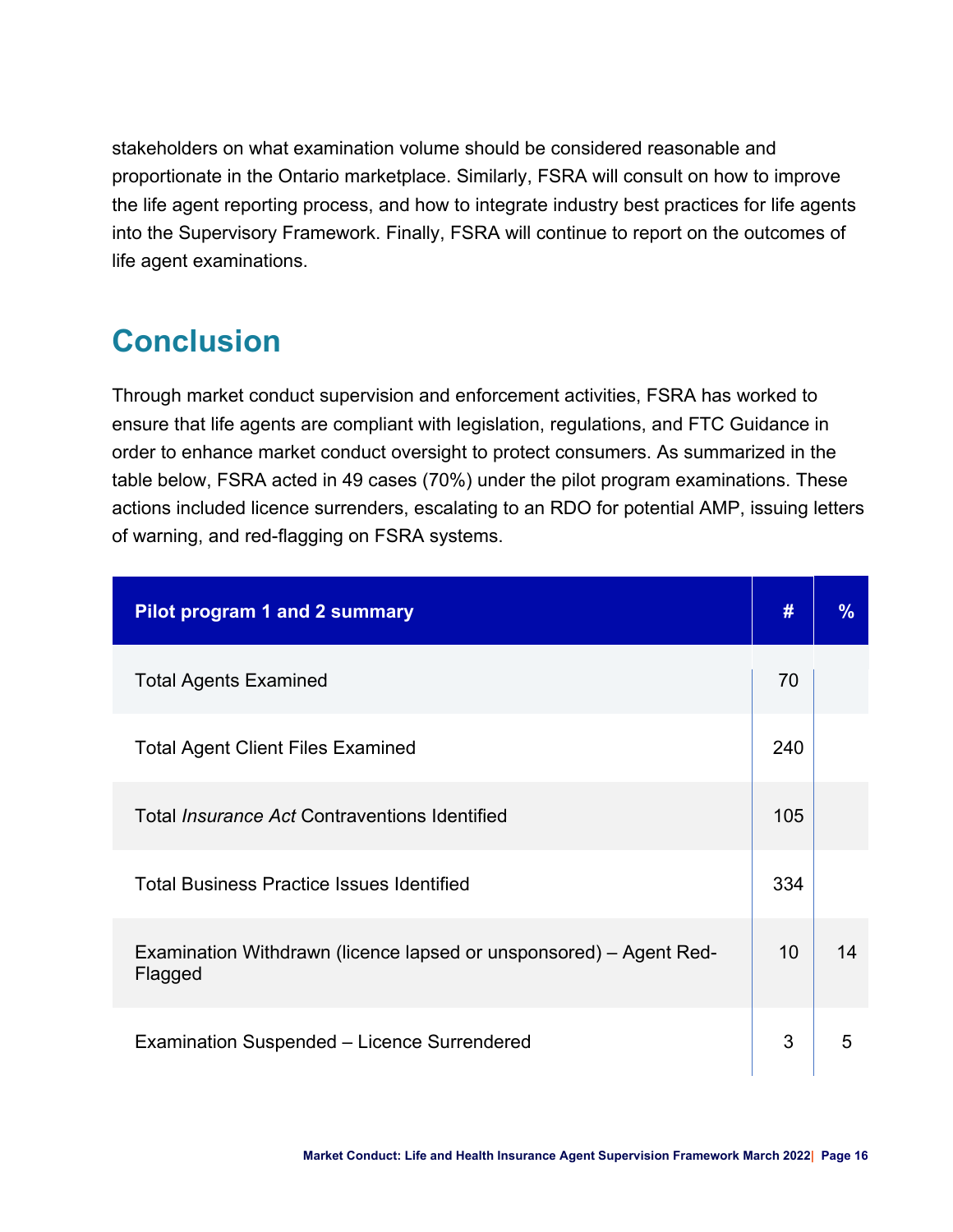| Closing Letter: No <i>Insurance Act</i> Contraventions or Business Practice<br><b>Issues</b>                |    | 30 |
|-------------------------------------------------------------------------------------------------------------|----|----|
| Closing Letter: Business Practice Issues Identified                                                         | 19 |    |
| Closing Letter: Warning for <i>Insurance Act</i> Contraventions; Business<br>Practice Issues Identified     |    |    |
| Closing Letter: <i>Insurance Act</i> Contraventions Referred to RDO; Business<br>Practice Issues Identified | 10 |    |

<span id="page-16-1"></span>FSRA identified 105 contraventions of the *Insurance Act* resulting in formal regulatory findings against 20 life agents (29%). Of the 240 life agent client files examined, FSRA identified 334 instances of industry best practices not being followed by 39 life agents (56%). These outcomes suggest that life agents need to improve their overall business practices, and that the insurers who are obligated to monitor the intermediaries authorized to sell their products<sup>[12](#page-16-0)</sup> need to review their life agent compliance programs. Since industry best practices help demonstrate that a policy sale or change is both suitable and in the best interests of the consumer, FSRA intends to consult with the industry on integrating best practices enforcement into the Supervision Framework in support of fair treatment of customers.

The examinations carried out under the Framework have contributed to public confidence, promoted transparency and disclosure of information, deterred deceptive or fraudulent conduct, practices, and activities. These activities promoted and reinforced FSRA's statutory objects and align with ongoing FSRA oversight initiatives in the life and health insurance sector by:

- promoting consumer protection and FTC Guidance
- promoting life agent regulatory compliance and industry best practices
- informing thematic examinations of life agents

<span id="page-16-0"></span>[<sup>12</sup>](#page-16-1) *Insurance Act*[, R.S.O. 1990 O. Reg. 347/04\(12\)](https://www.ontario.ca/laws/regulation/040347)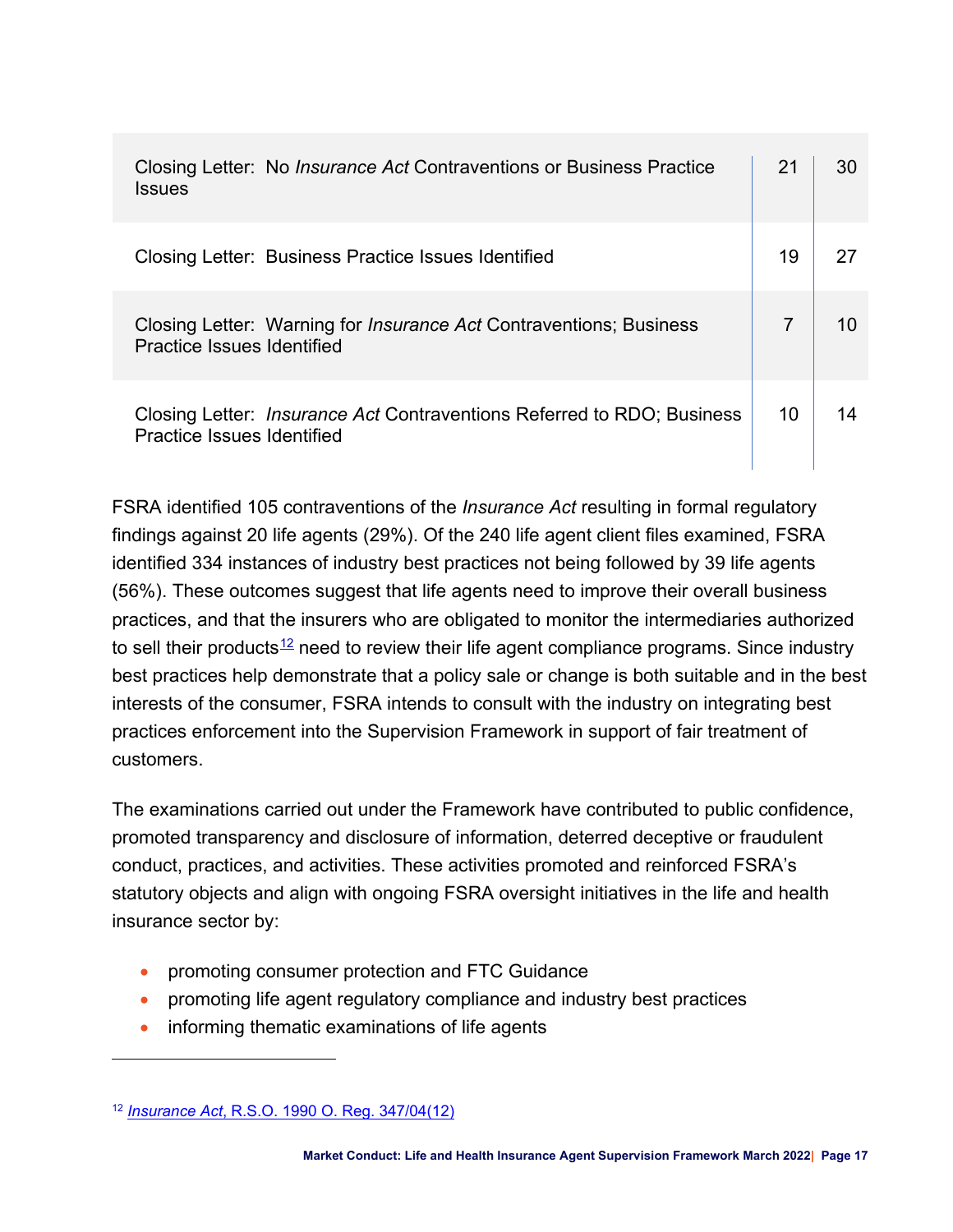- informing licensing suitability, policy initiatives, and enforcement actions
- informing oversight initiatives of life insurance companies and managing general agencies
- demonstrating FSRA's regulatory effectiveness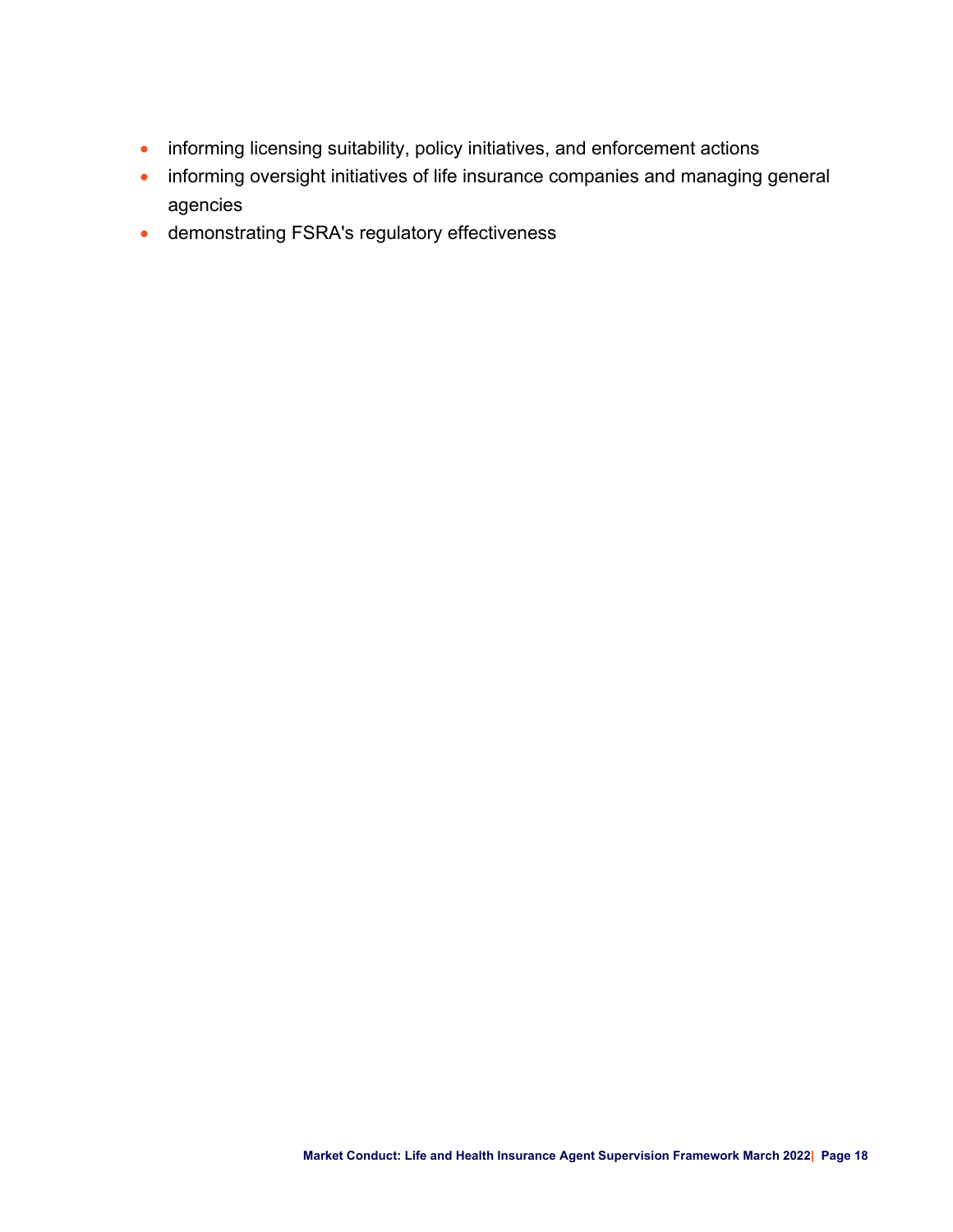# <span id="page-18-0"></span>**Appendix "A": Six-step pilot program examination process**

#### **Notice of Questionnaire Request for Client File Review Examination** and Attestation **Files Escalation For Agent Interview Review Findings Enforcement Enforcement Closing or Outcome Warning Letter**

#### Life and Health Agent Examination Pilot Program Process (Virtual)

#### **Step 1: Notice of examination and questionnaire**

- A Notice of Examination and Life and Health Insurance Agent Market Conduct Questionnaire ("Questionnaire") was emailed to the life agent stating the examination process and FSRA's *Delegations of Authority* under Sections 443 and 442.3 of the *Insurance Act.*
- The Questionnaire included an attestation and the requirement to provide FSRA with supporting continuing education and errors and omissions insurance documents within 10 business days

#### **Step 2: Review questionnaire**

• Assessed potential licensing and suitability risk based on Questionnaire responses (e.g. continuing education, errors and omissions insurance, outside business activities, other professional licences or designations, regulatory complaints or proceedings in any jurisdiction, civil or criminal proceedings, bankruptcy or consumer proposal, commission charge-back debt, etc.)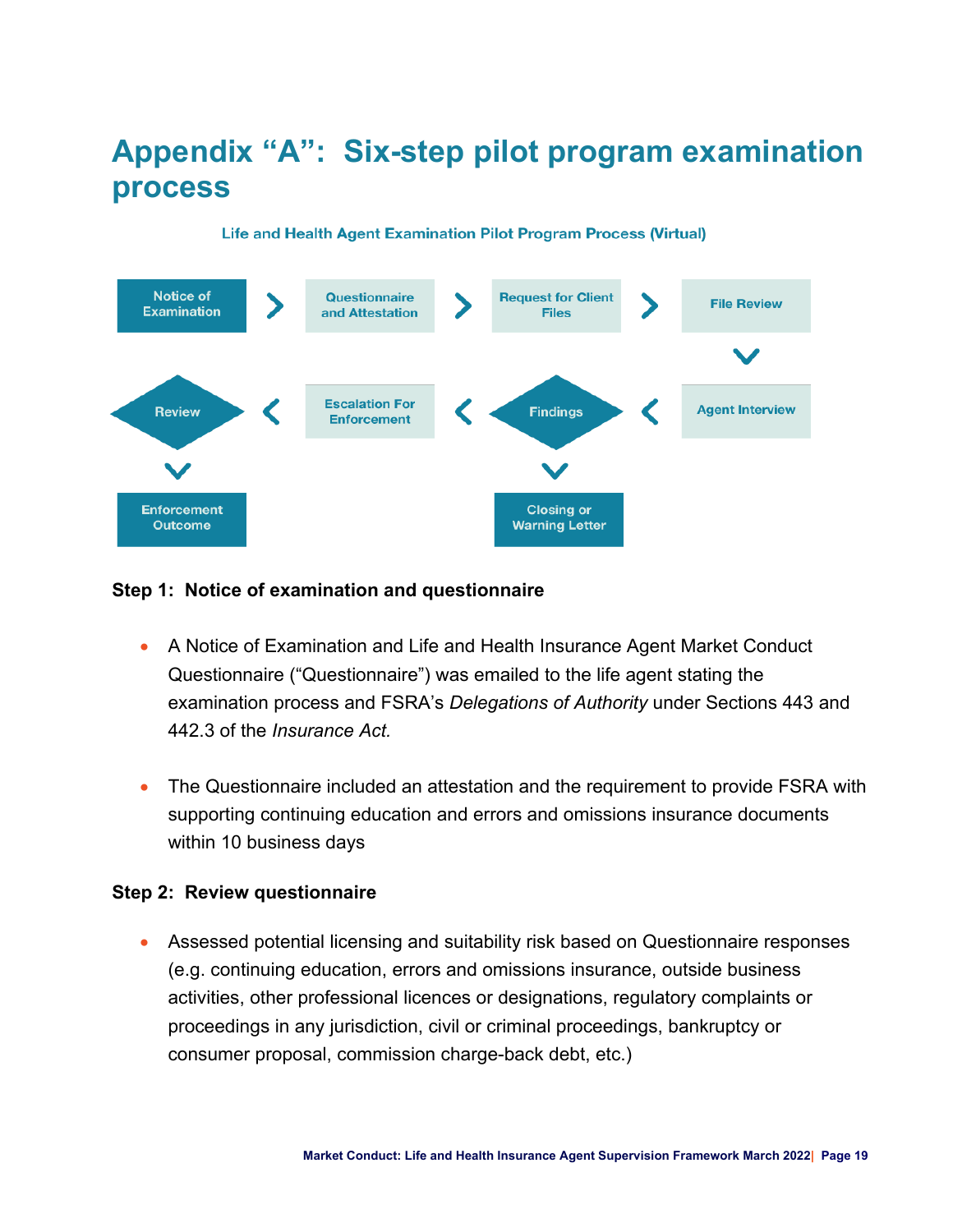- Assessed distribution channels (e.g. contracts with insurance companies, managing general agencies, securities firms, and captive versus independent or national account status, etc.)
- Assessed book of business (e.g. types of life and wealth products sold and currently under management by estimated percentage, total value of wealth assets under management, number of sales in the previous two years by product type, etc.)
- Confirmed compliance processes are in place for FINTRAC and privacy legislation.

### **Step 3: Request for client files**

- A Request for Documentation was emailed to the life agent stating FSRA's *Delegation of Authority* under Sections 442.3 of the *Insurance Act.*
- Instructions to provide electronic copies of 5 to 10 client files (by product type and year of sale, as determined by FSRA upon review of the Questionnaire) through FSRA's secure file transfer system within 10 business days.
- Instructions to provide further supporting documentation, if required.

### **Step 4: Review client files**

- Reviewed for compliance with the *Insurance Act* (e.g. disclosure of insurers represented, disclosure or negative confirmation of conflict of interest, presence of Life Insurance Replacement Declaration forms, etc.)
- Reviewed for compliance with industry best practices (e.g. disclosure of how life agent is compensated, life insurance needs analysis, life insurance policy illustrations, financial needs analysis, financial risk assessment, "reason why" letter, contemporaneous notes, etc.)
- Reviewed product sale suitability in view of the *Insurance Act*, industry best practices, and FTC Guidance.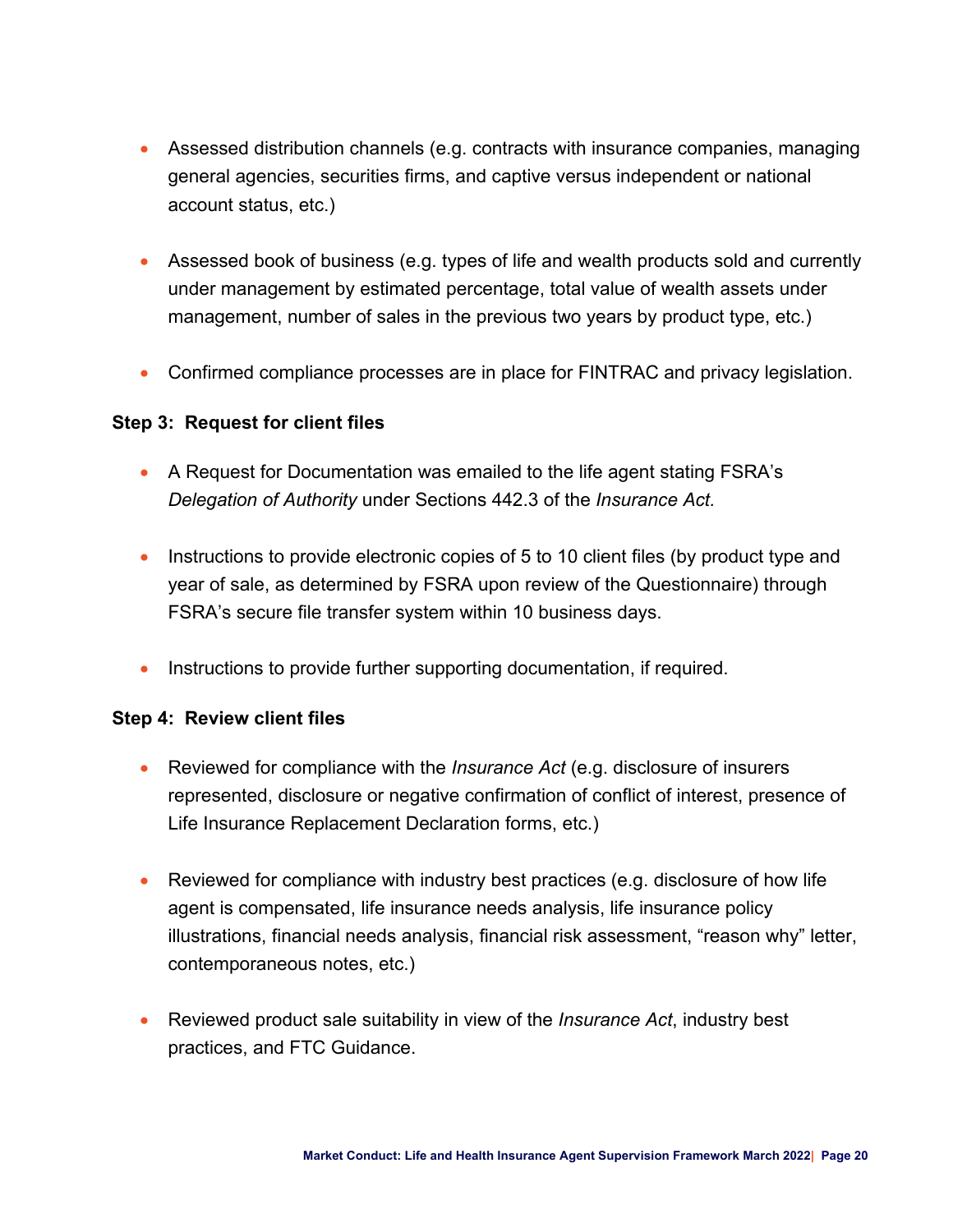### **Step 5: Life agent interview**

- life agent interview conducted to ensure fairness, transparency, and due process
- opportunity to identify and provide further supporting documentation, if required

### **Step 6: Closing letter**

Upon completion of the examination, a closing letter was emailed to the life agent confirming one of the following six examination outcomes:

- **1.** no contraventions of the *Insurance Act*, its regulations, or FTC Guidance
- **2.** no contraventions of the *Insurance Act*, or its regulations, but contraventions of business practices not enforceable by FSRA
- **3.** contraventions of the *Insurance Act,* or its regulations, resulting in a formal Letter of Warning
- **4.** contraventions of the *Insurance Act,* or its regulations, resulting in a formal Letter of Warning and identifying contraventions of business practices not enforceable by FSRA
- **5.** contraventions of the *Insurance Act,* or its regulations, resulting in escalation to the Legal and Enforcement Unit or a Regulatory Discipline Officer for potential enforcement action
- **6.** contraventions of the *Insurance Act,* or its regulations, resulting in escalation to the Legal and Enforcement Unit or a Regulatory Discipline Officer for potential enforcement action and identifying contraventions of business practices not enforceable by FSRA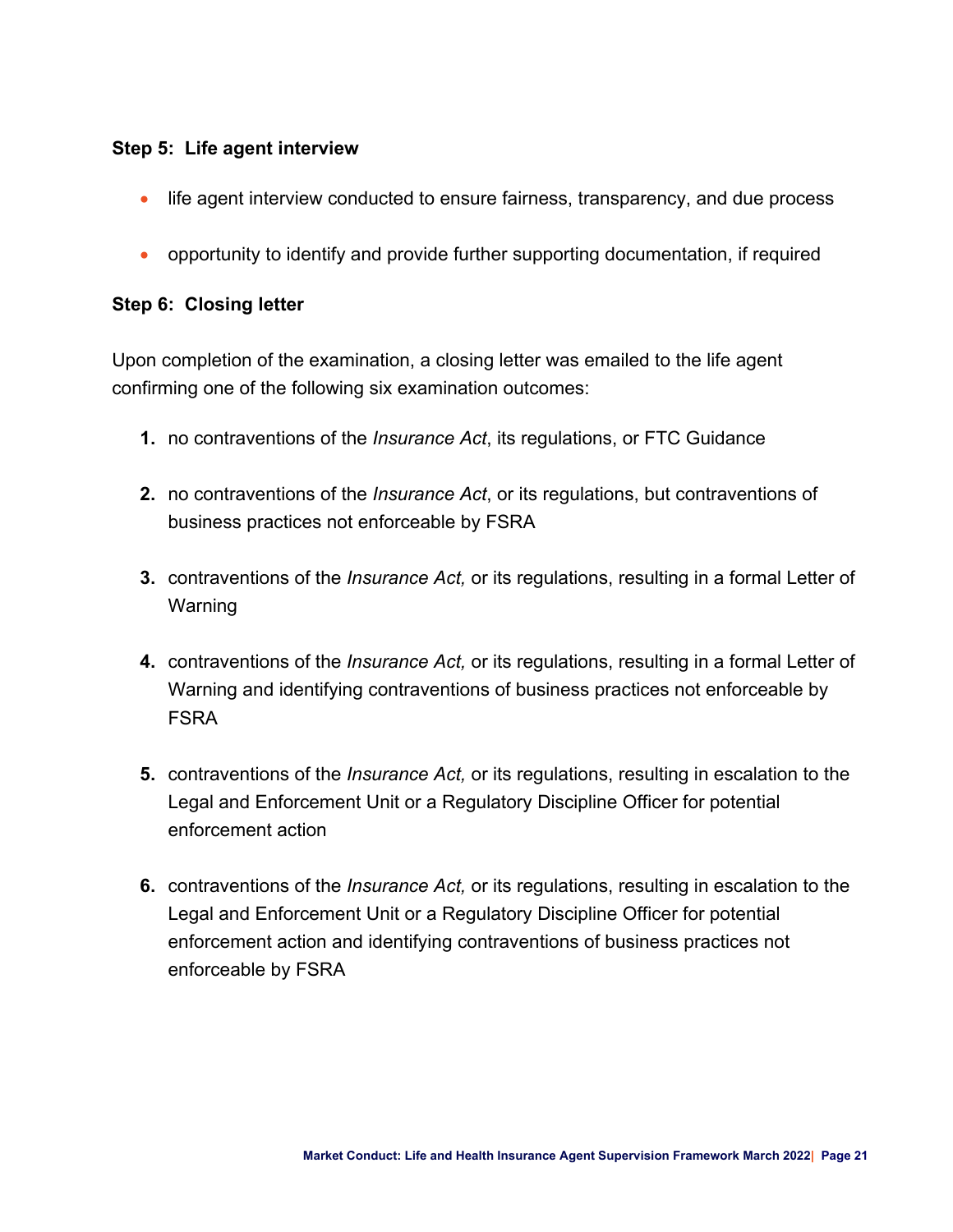# <span id="page-21-0"></span>**Appendix "B": Pilot program Life and Health Insurance Agent Market Conduct Questionnaire**







www.fsrao.ca

25 Sheppard Avenue West<br>Suite 100 **Toronto ON** M2N 6L9 Telephone: 416 250 7250 Toll free: 1 800 668 0128

25, avenue Sheppard Ouest Bureau 100 Toronto (Ontario) M2N 6L9 Téléphone : 416 250 7250 Sans frais: 1 800 668 0128

2021 Life and Health Insurance Agent Market Conduct Questionnaire

Insurance Act, R.S.O. 1990, c. I.8 & O. Reg. 347/04: AGENTS

#### **INSTRUCTIONS**

- 1. Questionnaire. Complete and save the Questionnaire in PDF format OR print and complete. Should you require more space, you can attach supplementary content at the end of your Questionnaire.
- 2. Supporting documents. Attach the required supporting documentation to your email, including: evidence of your current Errors and Omissions insurance coverage and evidence of completion of at least 30 hours of Continuing Education during the previous licensing renewal period (i.e. the two years before your last licence renewal). Note: If you had no insurance sales in 2019 or 2020, include third-party confirmation (i.e. sales report, letter from MGA, insurers, etc.)
- 3. Submit by email. Email an electronic copy of the completed Questionnaire and Attestation to your assigned Senior Compliance Officer. Should you need assistance or an alternate method to return your Questionnaire, please contact your assigned Senior Compliance Officer directly.

#### **SECTION 1: CONTACT INFORMATION**

| Last Name (Legal Name):                            | First Name (Legal Name):<br>Middle Name: |           |          |                    |
|----------------------------------------------------|------------------------------------------|-----------|----------|--------------------|
|                                                    |                                          |           |          |                    |
| Preferred Name if different:                       |                                          |           |          |                    |
|                                                    |                                          |           |          |                    |
| Residential Address: Street Name and Number, Suite |                                          | City/Town | Province | <b>Postal Code</b> |
|                                                    |                                          |           | ▼        |                    |
| Email:                                             |                                          | Phone#:   | Website: |                    |
|                                                    |                                          |           |          |                    |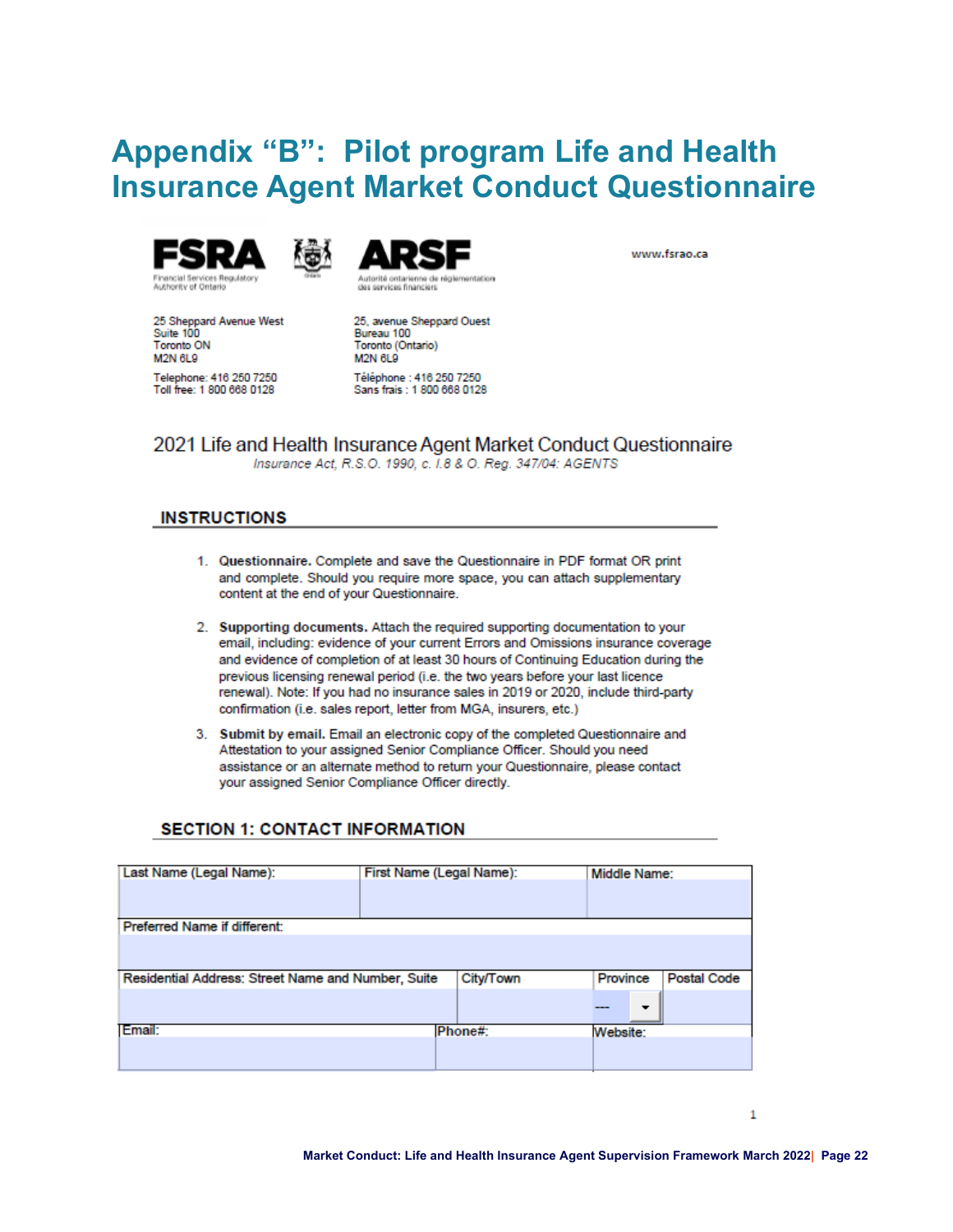#### **SECTION 2: BACKGROUND INFORMATION**

| 1. Ontario Life Agent Licence #                                                               | 2. Number of years of work experience as<br>a Life Insurance Agent in Ontario: |                        | 3. Are you a Part Time or<br><b>Full Time Agent?</b> |  |  |  |  |
|-----------------------------------------------------------------------------------------------|--------------------------------------------------------------------------------|------------------------|------------------------------------------------------|--|--|--|--|
|                                                                                               |                                                                                |                        |                                                      |  |  |  |  |
| 4. Do you have any other occupation or employment other than as an insurance agent?           |                                                                                |                        |                                                      |  |  |  |  |
| If yes, specify the type of business and website (if applicable):                             |                                                                                |                        |                                                      |  |  |  |  |
|                                                                                               |                                                                                |                        |                                                      |  |  |  |  |
| 5. Do you conduct business under a trade name other than your FSRA licence name?              |                                                                                |                        |                                                      |  |  |  |  |
| If yes, please provide the name:                                                              |                                                                                |                        |                                                      |  |  |  |  |
|                                                                                               |                                                                                |                        |                                                      |  |  |  |  |
| 6. Are you a Director, Officer or Partner of a corporate insurance agency licensed with FSRA? |                                                                                |                        |                                                      |  |  |  |  |
| If yes, please provide the Corporate Licence # and Name:                                      |                                                                                |                        |                                                      |  |  |  |  |
|                                                                                               |                                                                                |                        |                                                      |  |  |  |  |
| 7. Do you hold a Life Agent licence in any other province(s)?                                 |                                                                                |                        |                                                      |  |  |  |  |
| If yes, which province and provide your licence #                                             |                                                                                |                        |                                                      |  |  |  |  |
|                                                                                               |                                                                                |                        |                                                      |  |  |  |  |
| 8. Do you hold any other licence(s) in Ontario?                                               |                                                                                |                        |                                                      |  |  |  |  |
| If yes, select all licence(s) you hold:                                                       |                                                                                |                        |                                                      |  |  |  |  |
|                                                                                               | Mutual Funds (Mutual Fund Dealers Association of Canada)                       |                        |                                                      |  |  |  |  |
| Securities (Investment Industry Regulatory Organization of Canada)                            |                                                                                |                        |                                                      |  |  |  |  |
| Property and Casualty (Registered Insurance Brokers of Ontario / FSRA)                        |                                                                                |                        |                                                      |  |  |  |  |
| Mortgage broker/agent (FSRA)                                                                  |                                                                                |                        |                                                      |  |  |  |  |
|                                                                                               | Real Estate (Real Estate Council of Ontario)                                   |                        |                                                      |  |  |  |  |
| Other (Please specify)                                                                        |                                                                                |                        |                                                      |  |  |  |  |
|                                                                                               |                                                                                |                        |                                                      |  |  |  |  |
| 9. Do you hold any professional designations?                                                 |                                                                                |                        |                                                      |  |  |  |  |
| If yes, select all licence(s) you hold:                                                       |                                                                                |                        |                                                      |  |  |  |  |
| Certified Financial Planner (CFP)                                                             |                                                                                | Other (Please specify) |                                                      |  |  |  |  |
| Registered Financial Planner (RFP)                                                            |                                                                                |                        |                                                      |  |  |  |  |
| Chartered Life Underwriter (CLU)                                                              |                                                                                |                        |                                                      |  |  |  |  |
|                                                                                               |                                                                                |                        |                                                      |  |  |  |  |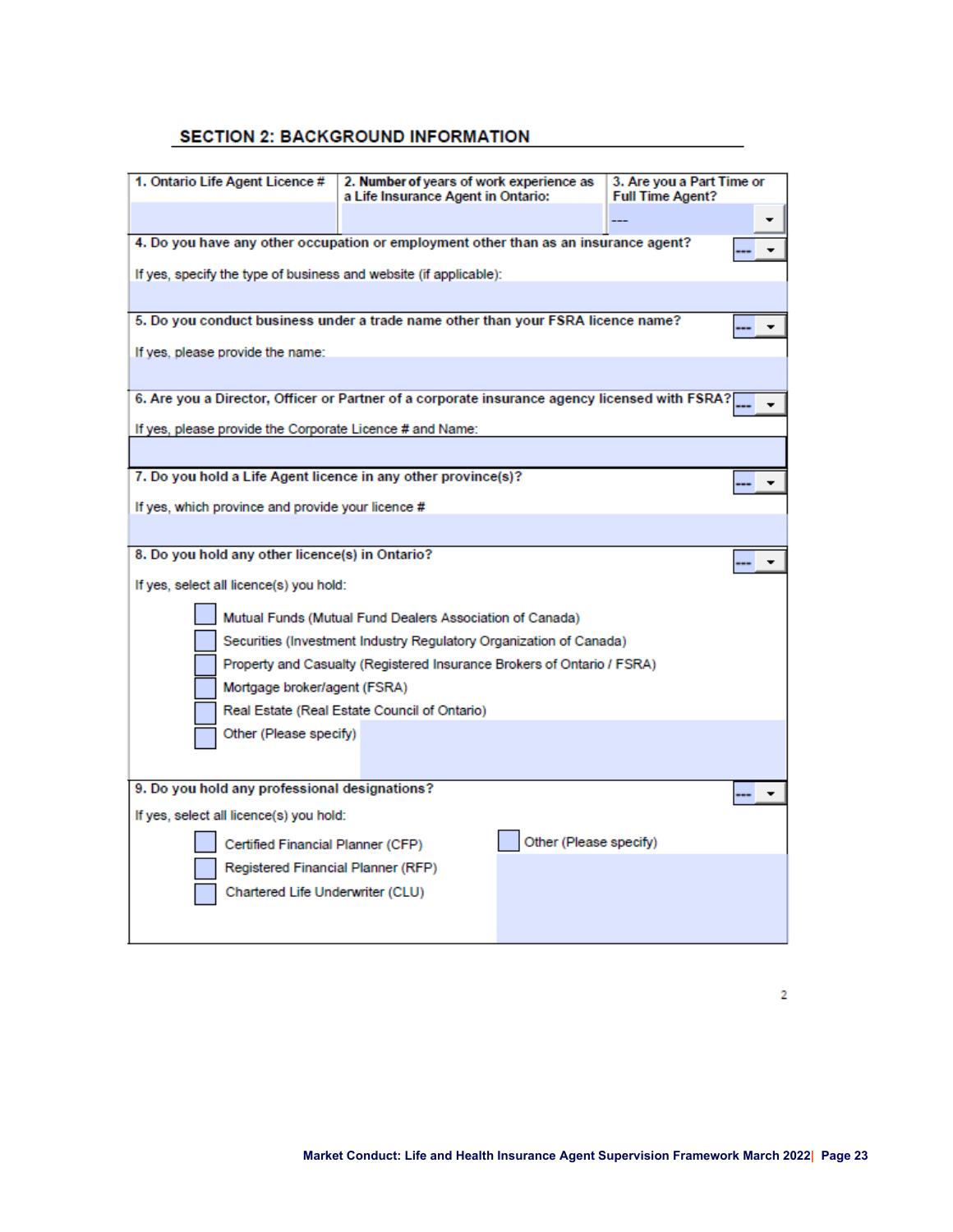| 10. Select the box that best describes your Distribution Channel:                                                                                                                                              |  |                                   |                                   |                                                                                           |
|----------------------------------------------------------------------------------------------------------------------------------------------------------------------------------------------------------------|--|-----------------------------------|-----------------------------------|-------------------------------------------------------------------------------------------|
| Career/Captive Agent - Primarily sells products of one insurance company<br>(E.g. - Primerica, Statefarm, The Co-operators, Freedom 55 Financial, Sun Life).                                                   |  |                                   |                                   |                                                                                           |
| Independent Agent - Has agreement with one or more Managing General Agencies, Associated<br>General Agencies and/or an insurance company, and is able to sell the products of multiple<br>insurance companies. |  |                                   |                                   |                                                                                           |
| National Account Agent - Has a contract with an investment dealer (e.g. CIBC Wood Gundy,<br>BMO Nesbitt Burns, Scotia McLeod, Investors Group, Raymond James, CI Financial).                                   |  |                                   |                                   |                                                                                           |
|                                                                                                                                                                                                                |  |                                   |                                   | Call Centre Agent - Sells products through an inbound call centre operated by an insurer. |
| 11. Name(s) of Managing General Agencies (MGAs), Associated General Agencies (AGAs) or<br>National Account that you have represented in the last 5 years:                                                      |  |                                   |                                   |                                                                                           |
| MGA:                                                                                                                                                                                                           |  |                                   | Start and End Date mm/yyyy        | Reason for leaving:                                                                       |
|                                                                                                                                                                                                                |  |                                   |                                   |                                                                                           |
|                                                                                                                                                                                                                |  |                                   |                                   |                                                                                           |
|                                                                                                                                                                                                                |  |                                   |                                   |                                                                                           |
|                                                                                                                                                                                                                |  |                                   |                                   |                                                                                           |
|                                                                                                                                                                                                                |  |                                   |                                   |                                                                                           |
|                                                                                                                                                                                                                |  |                                   |                                   |                                                                                           |
| AGA:                                                                                                                                                                                                           |  |                                   | <b>Start and End Date mm/yyyy</b> | <b>Reason for leaving:</b>                                                                |
|                                                                                                                                                                                                                |  |                                   |                                   |                                                                                           |
|                                                                                                                                                                                                                |  |                                   |                                   |                                                                                           |
|                                                                                                                                                                                                                |  |                                   |                                   |                                                                                           |
| <b>National Account:</b>                                                                                                                                                                                       |  |                                   | Start and End Date mm/yyyy        | <b>Reason for leaving:</b>                                                                |
|                                                                                                                                                                                                                |  |                                   |                                   |                                                                                           |
|                                                                                                                                                                                                                |  |                                   |                                   |                                                                                           |
|                                                                                                                                                                                                                |  |                                   |                                   |                                                                                           |
| 12. Name(s) of insurer(s) that you are/were contracted to represent in the last 5 years:                                                                                                                       |  |                                   |                                   |                                                                                           |
|                                                                                                                                                                                                                |  |                                   |                                   |                                                                                           |
| Insurer:                                                                                                                                                                                                       |  | <b>Start and End Date mm/yyyy</b> |                                   | <b>Reason for leaving:</b>                                                                |
|                                                                                                                                                                                                                |  |                                   |                                   |                                                                                           |
|                                                                                                                                                                                                                |  |                                   |                                   |                                                                                           |
|                                                                                                                                                                                                                |  |                                   |                                   |                                                                                           |
|                                                                                                                                                                                                                |  |                                   |                                   |                                                                                           |
|                                                                                                                                                                                                                |  |                                   |                                   |                                                                                           |
|                                                                                                                                                                                                                |  |                                   |                                   |                                                                                           |
|                                                                                                                                                                                                                |  |                                   |                                   |                                                                                           |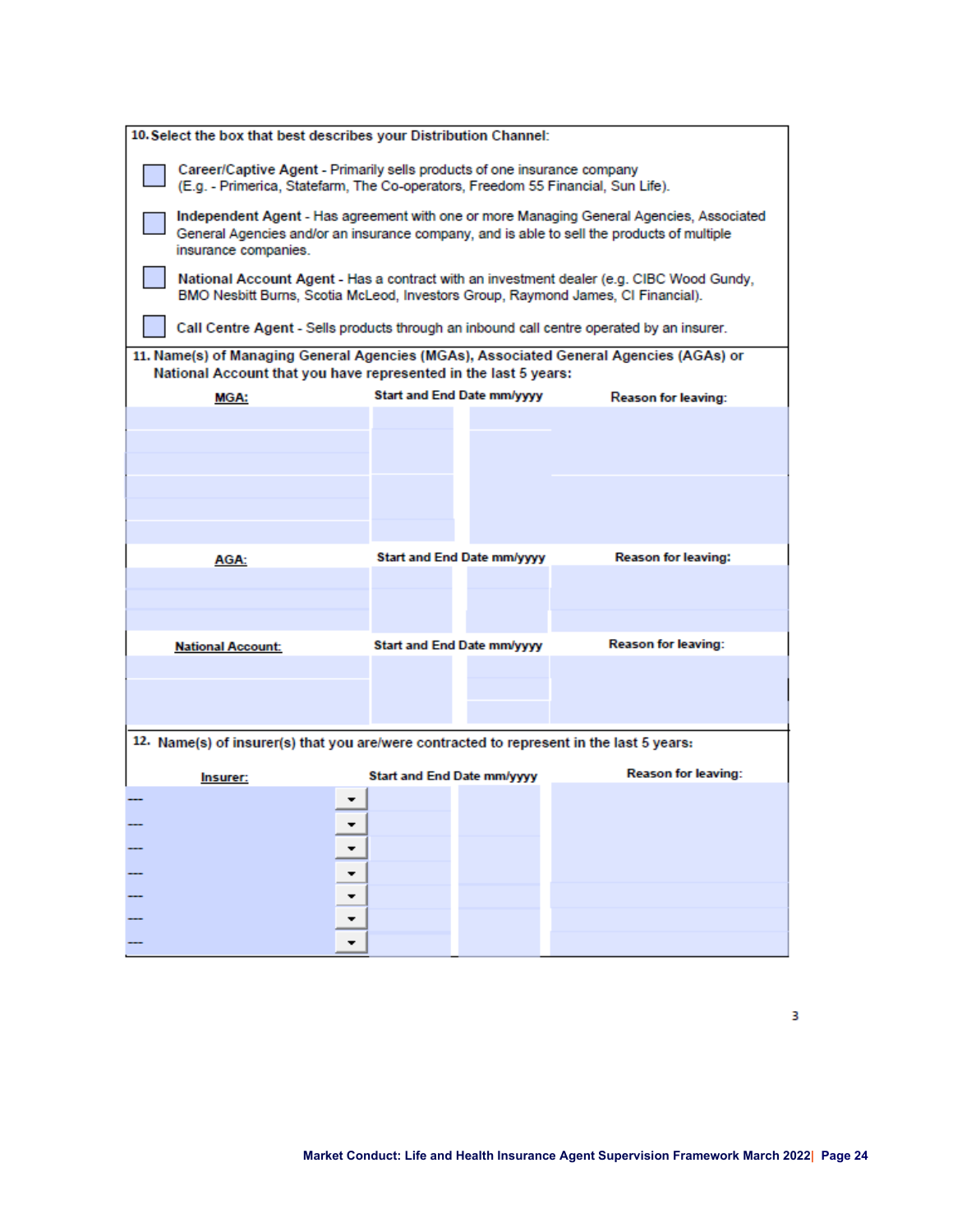| continued Name(s) of insurer(s) that you are/were contracted to represent in the last 5 years: |                            |  |                            |  |
|------------------------------------------------------------------------------------------------|----------------------------|--|----------------------------|--|
| Insurer:                                                                                       | Start and End Date mm/yyyy |  | <b>Reason for leaving:</b> |  |
|                                                                                                |                            |  |                            |  |
|                                                                                                |                            |  |                            |  |
|                                                                                                |                            |  |                            |  |
|                                                                                                |                            |  |                            |  |
|                                                                                                |                            |  |                            |  |
|                                                                                                |                            |  |                            |  |
|                                                                                                |                            |  |                            |  |
|                                                                                                |                            |  |                            |  |
|                                                                                                |                            |  |                            |  |
|                                                                                                |                            |  |                            |  |

### **SECTION 3: PRODUCT SALES**

| 13. Please provide an estimated breakdown of your current book of business? |                         |  |  |  |  |  |
|-----------------------------------------------------------------------------|-------------------------|--|--|--|--|--|
| % Term                                                                      | % Annuities             |  |  |  |  |  |
| % Whole Life/Permanent                                                      | % Long-Term Care        |  |  |  |  |  |
| % Universal Life                                                            | <b>Disability</b><br>96 |  |  |  |  |  |
| % Critical Illness                                                          | % Accident & Sickness   |  |  |  |  |  |
| % Travel                                                                    | Group<br>96             |  |  |  |  |  |
| % Segregated Funds                                                          | % Mutual Funds          |  |  |  |  |  |
| % Other                                                                     |                         |  |  |  |  |  |
|                                                                             |                         |  |  |  |  |  |

14. What are your total assets under management? \$

4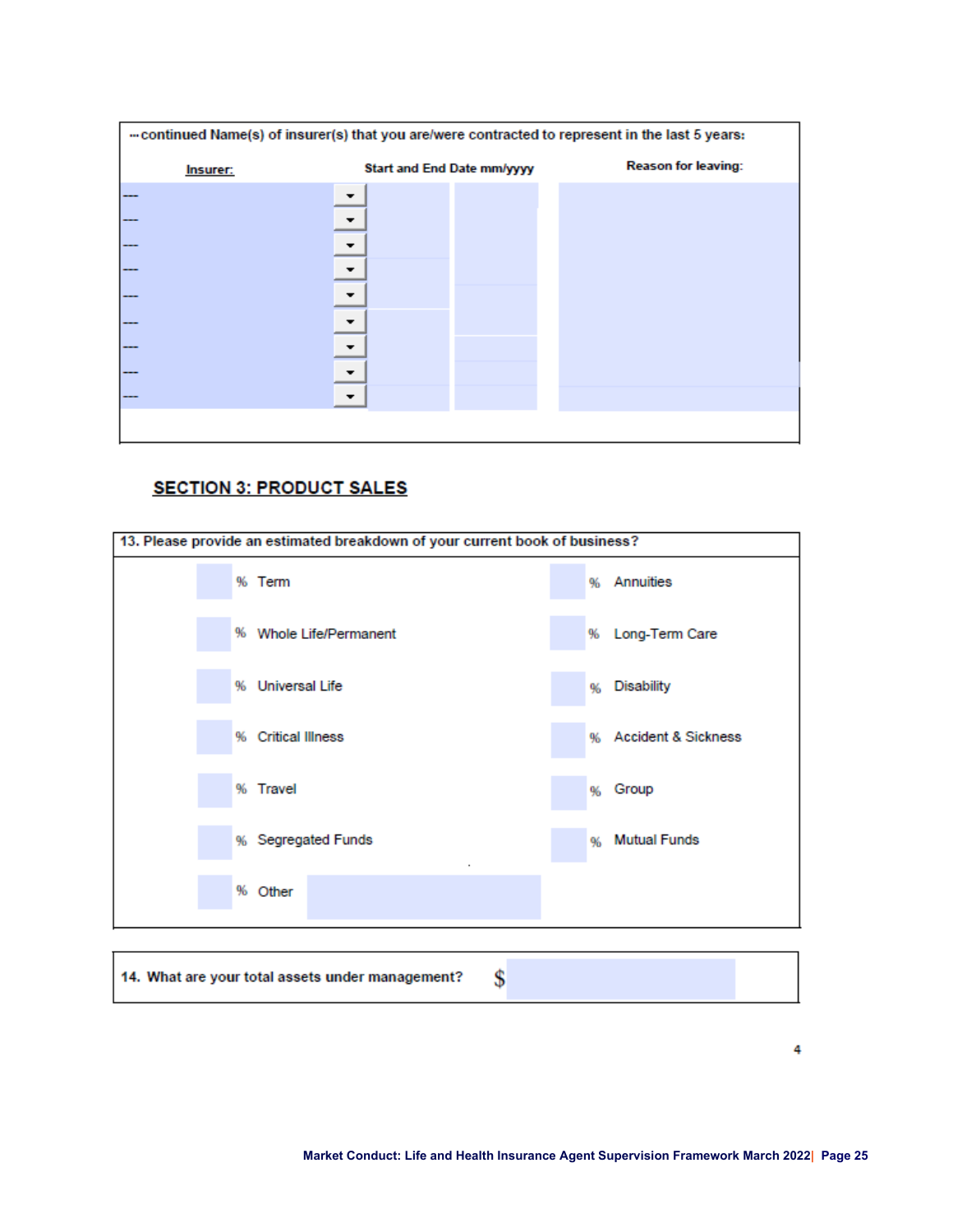| 15. Indicate the total number of policies sold in Ontario in 2019 and 2020: |                           |  |                           |  |
|-----------------------------------------------------------------------------|---------------------------|--|---------------------------|--|
|                                                                             | 2019                      |  | 2020                      |  |
| Note: if you have not sold any                                              | Total number of           |  | <b>Total Number of</b>    |  |
| policies in either year, please                                             | policies sold:            |  | policies sold:            |  |
| provide confirmation of 0 sales from                                        |                           |  |                           |  |
| a third-party i.e. sales report/letter                                      | Of the number of policies |  | Of the number of policies |  |
| from MGAs/AGAs, insurers, etc.                                              | sold in 2019, how many    |  | sold in 2020, how many    |  |
|                                                                             | are still in force:       |  | are still in force:       |  |

| 16. If applicable, indicate the types of insurance products you sold in Ontario in 2019 and 2020: |                                      |                                                                |                                                        |                                      |                                                                |                                                        |  |
|---------------------------------------------------------------------------------------------------|--------------------------------------|----------------------------------------------------------------|--------------------------------------------------------|--------------------------------------|----------------------------------------------------------------|--------------------------------------------------------|--|
| <b>INDIVIDUAL</b>                                                                                 |                                      |                                                                | 2019                                                   |                                      | 2020                                                           |                                                        |  |
| <b>PRODUCTS</b><br>Type of policy sold                                                            | <b>Number</b><br>of policies<br>sold | Percentage<br>%<br>This column will<br>sutomatically populate) | <b>Average Face Value</b><br>(select applicable range) | <b>Number</b><br>of policies<br>sold | Percentage<br>%<br>This column will<br>automatically populate) | <b>Average Face Value</b><br>(select applicable range) |  |
| <b>Term Life</b>                                                                                  |                                      | <b>NaN</b>                                                     |                                                        |                                      | NaN                                                            |                                                        |  |
| <b>Whole Life</b>                                                                                 |                                      | NaN                                                            |                                                        |                                      | <b>NaN</b>                                                     |                                                        |  |
| <b>Universal Life</b>                                                                             |                                      | <b>NaN</b>                                                     |                                                        |                                      | <b>NaN</b>                                                     |                                                        |  |
| <b>Critical Illness</b>                                                                           |                                      | <b>NaN</b>                                                     |                                                        |                                      | NaN                                                            |                                                        |  |
| <b>Travel</b>                                                                                     |                                      | <b>NaN</b>                                                     |                                                        |                                      | <b>NaN</b>                                                     |                                                        |  |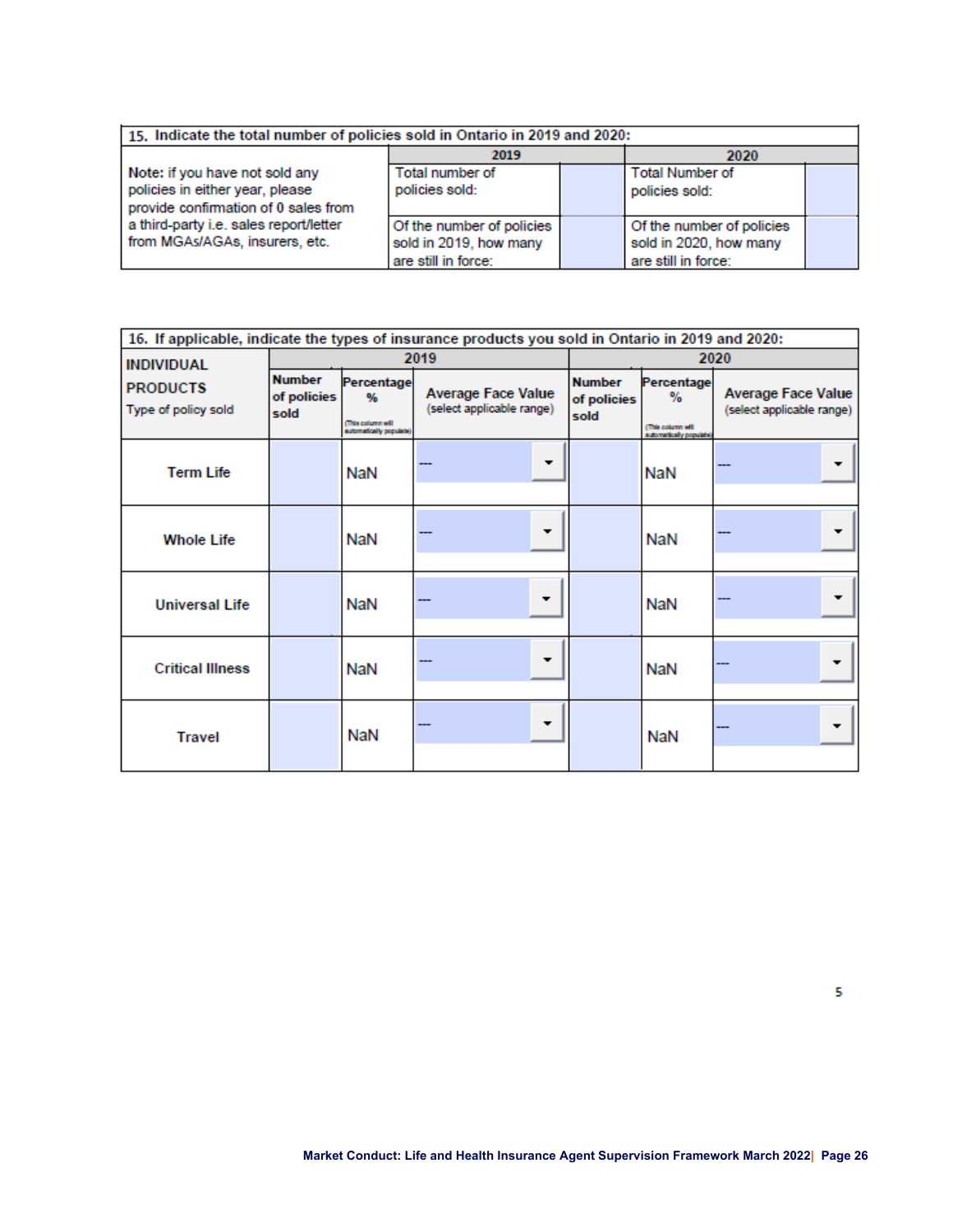|                                                                  | If applicable, indicate the types of insurance products you sold in Ontario in 2019 and 2020: |                                                   |                                                                                                                           |   |                  |                                                  |                           |  |
|------------------------------------------------------------------|-----------------------------------------------------------------------------------------------|---------------------------------------------------|---------------------------------------------------------------------------------------------------------------------------|---|------------------|--------------------------------------------------|---------------------------|--|
| <b>INDIVIDUAL</b>                                                |                                                                                               |                                                   | 2019                                                                                                                      |   |                  | 2020                                             |                           |  |
| <b>PRODUCTS Number of</b><br>Type of policy sold <b>Policies</b> | sold                                                                                          | ₩<br>(This column will<br>automatically populate) | Percentage Amount of Initial Investment   Number of  Percentage Amount of Initial Investment<br>(select applicable range) |   | policies<br>sold | ₩<br>This column will<br>automatically populate) | (select applicable range) |  |
| Segregated<br><b>Funds</b>                                       |                                                                                               | NaN                                               | $- - -$                                                                                                                   |   |                  | <b>NaN</b>                                       | ---                       |  |
| <b>Annuities</b>                                                 |                                                                                               | <b>NaN</b>                                        |                                                                                                                           | ▼ |                  | NaN                                              | $- - -$                   |  |

|                                                            | If applicable, indicate the types of insurance products you sold in Ontario in 2019 and 2020: |                                                                |                                                                       |  |                  |                                                  |                                                                 |
|------------------------------------------------------------|-----------------------------------------------------------------------------------------------|----------------------------------------------------------------|-----------------------------------------------------------------------|--|------------------|--------------------------------------------------|-----------------------------------------------------------------|
|                                                            |                                                                                               | 2019                                                           |                                                                       |  | 2020             |                                                  |                                                                 |
| <b>INDIVIDUAL</b><br><b>PRODUCT</b><br>Type of policy sold | <b>Number of</b><br>policies<br>sold                                                          | Percentage<br>₩<br>This column will<br>automatically populate) | <b>Average Monthly Benefit Number of</b><br>(select applicable range) |  | policies<br>sold | %<br>This column will<br>automatically populate) | Percentage Average Monthly Benefit<br>(select applicable range) |
| <b>Long-Term Care</b>                                      |                                                                                               | NaN                                                            |                                                                       |  |                  | NaN                                              |                                                                 |
| <b>Disability</b>                                          |                                                                                               | NaN                                                            | ---                                                                   |  |                  | NaN                                              |                                                                 |
| <b>Accident &amp;</b><br><b>Sickness</b>                   |                                                                                               | NaN                                                            | ---                                                                   |  |                  | NaN                                              |                                                                 |

|                                     |                              | If applicable, indicate the types of insurance products you sold in Ontario in 2019 and 2020: |                              |   |  |  |
|-------------------------------------|------------------------------|-----------------------------------------------------------------------------------------------|------------------------------|---|--|--|
|                                     | <b>GROUP PRODUCTS</b>        |                                                                                               |                              |   |  |  |
| 2019                                |                              | 2020                                                                                          |                              |   |  |  |
|                                     | Number of<br><b>Policies</b> |                                                                                               | Number of<br><b>Policies</b> |   |  |  |
| Number of Participants less than 10 |                              | Number of Participants less than 10                                                           |                              |   |  |  |
| Number of Participants 10 to 50     |                              | Number of Participants 10 to 50                                                               |                              |   |  |  |
| Number of Participants 51 to 100    |                              | Number of Participants 51 to 100                                                              |                              |   |  |  |
| Number of Participants 100+         |                              | Number of Participants 100+                                                                   |                              |   |  |  |
| <b>Total</b>                        | 0                            |                                                                                               |                              |   |  |  |
|                                     |                              |                                                                                               |                              | 6 |  |  |

**Market Conduct: Life and Health Insurance Agent Supervision Framework March 2022| Page 27**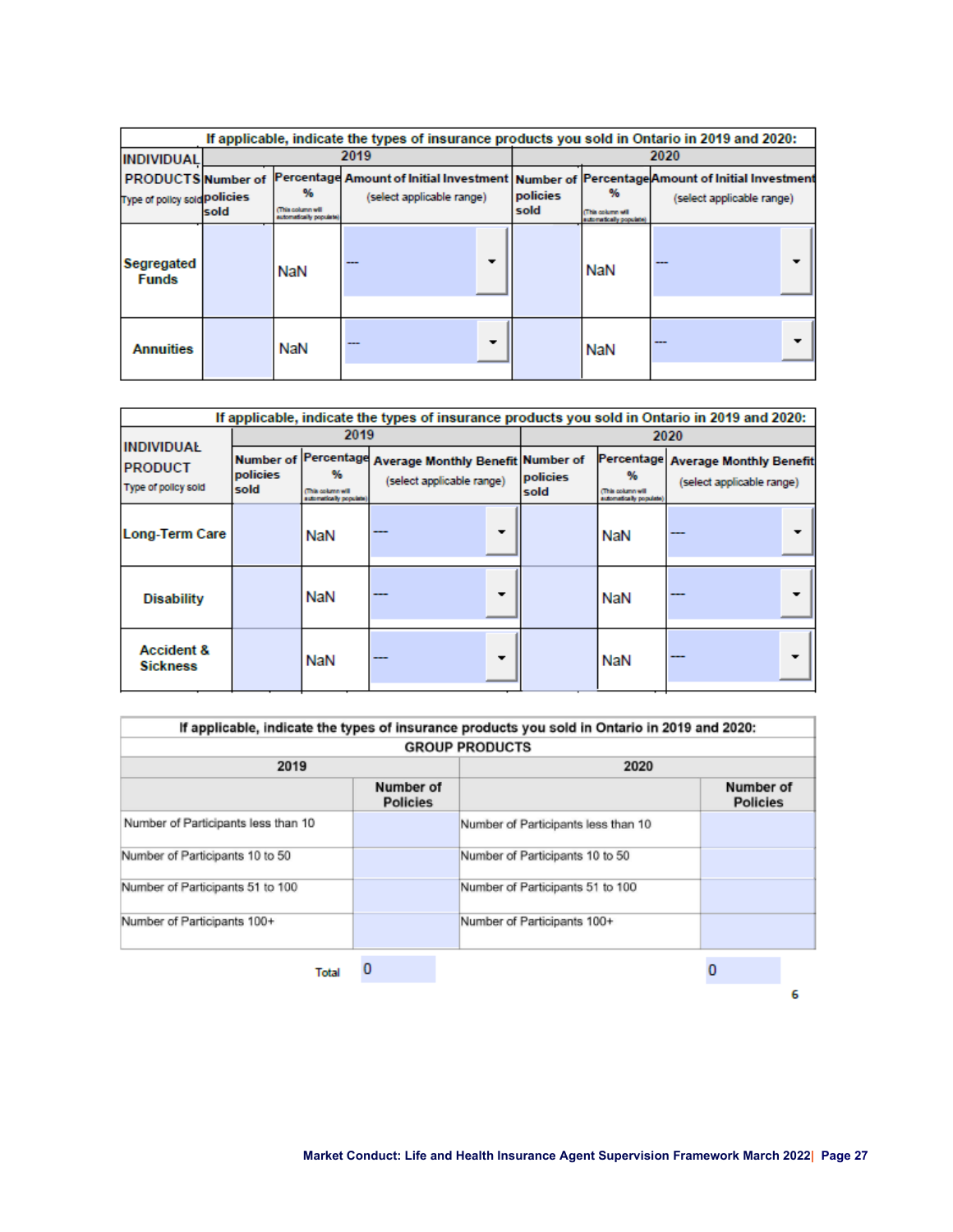| AGA(s) or insurance company?                                             | 17. Do you currently have any outstanding debt/charge back/commission deficit at a MGA(s),<br><b>YES</b><br><b>NO</b> |
|--------------------------------------------------------------------------|-----------------------------------------------------------------------------------------------------------------------|
| If yes, please specify which MGA, AGA or insurance company and how much: |                                                                                                                       |
| AMOUNT:                                                                  | <b>MGA/AGA/Insurance Company Name:</b>                                                                                |
|                                                                          |                                                                                                                       |
|                                                                          |                                                                                                                       |

### **SECTION 4: MORTGAGE ACTIVITY**

Complete ONLY if you do not have a mortgage broker/agent licence

| 18. What type of mortgage product(s) do you refer to mortgage agents/brokers?                                                                                      |     |
|--------------------------------------------------------------------------------------------------------------------------------------------------------------------|-----|
| Syndicated mortgage investments (SMIs)<br>Private lending<br>Not applicable<br>Borrowing products                                                                  |     |
| NΟ<br>19. Do you receive a fee for referring clients to a mortgage agent/broker?                                                                                   | YES |
| 20. If applicable, estimate the total amount of referral fees received in 2020:<br>\$1 - \$4,999<br>\$5,000 - \$9,999<br>\$10,000 - \$14,999<br>\$15,000 or higher |     |

### **SECTION 5: PRIVACY**

| 21. Are there policies and procedures that you follow to protect the personal information of clients<br>and ensure compliance with the Personal Information Protection and Electronic Documents Act<br>(PIPEDA)? |  |
|------------------------------------------------------------------------------------------------------------------------------------------------------------------------------------------------------------------|--|
| If yes, briefly describe them. How often are they reviewed to ensure that they are up to date?                                                                                                                   |  |
|                                                                                                                                                                                                                  |  |
| 22. What security safeguards do you have in place to protect a client's personal information?                                                                                                                    |  |
|                                                                                                                                                                                                                  |  |
|                                                                                                                                                                                                                  |  |
|                                                                                                                                                                                                                  |  |

 $\overline{7}$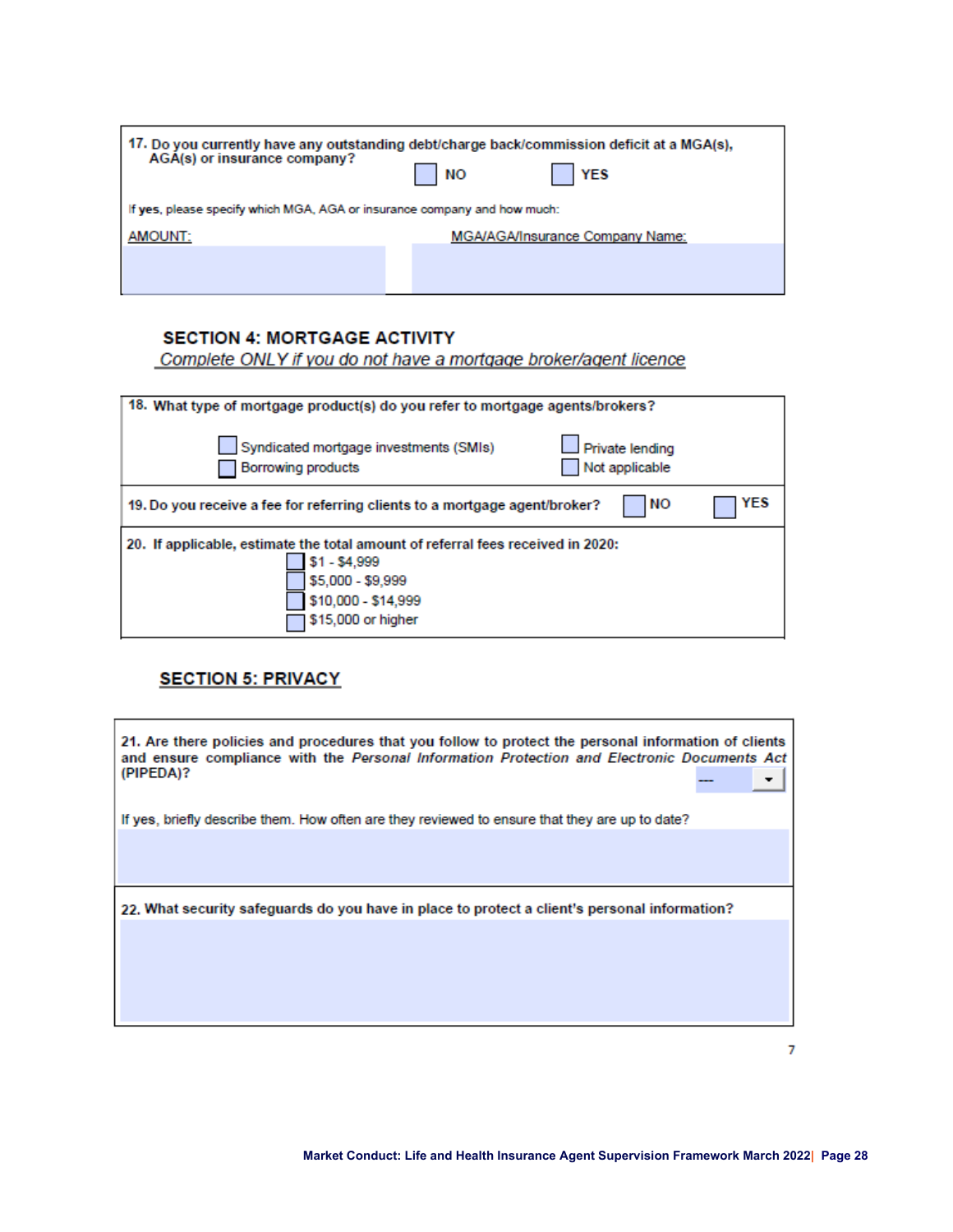### **SECTION 6: FINTRAC**

| 23. Have you received training on Financial Transactions and Reports Analysis Centre of Canada<br>(FINTRAC) requirements for life insurance agents?                    |
|------------------------------------------------------------------------------------------------------------------------------------------------------------------------|
| If yes, when was it?                                                                                                                                                   |
| 24. Do you have access to policies and procedures to ensure compliance with FINTRAC<br>requirements?<br>If yes, when did you last review them?                         |
|                                                                                                                                                                        |
| 25. Do the policies and procedures include an assessment and documentation of the risks of money<br>laundering and terrorist activity financing in your business?      |
| 26. Do the policies and procedures include reporting deadlines to FINTRAC in relation to: suspicious<br>transactions, terrorist property, and large cash transactions? |
| If yes, what are the reporting deadlines?                                                                                                                              |
|                                                                                                                                                                        |
| 27. Please provide the name and title for the person responsible for managing compliance with<br><b>FINTRAC?</b>                                                       |
|                                                                                                                                                                        |

#### **SECTION 7: CHANGES SINCE LAST LICENSING RENEWAL APPLICATION**

| 28. SINCE YOUR LAST LICENSING RENEWAL, have you ever had a licence or registration<br>to deal with the public refused, revoked, suspended or cancelled or subject to any restrictions<br>or conditions?                                                                                                                                                                                                                                                                                           |  |
|---------------------------------------------------------------------------------------------------------------------------------------------------------------------------------------------------------------------------------------------------------------------------------------------------------------------------------------------------------------------------------------------------------------------------------------------------------------------------------------------------|--|
| 29. SINCE YOUR LAST LICENSING RENEWAL, have you ever been successfully sued or<br>has a complaint ever been made against you to a regulatory body in any province, territory,<br>state, or country that was or is, based in whole or in part, on fraud, theft, deceit,<br>misrepresentation, forgery, or similar conduct; or based in whole or in part, on professional<br>negligence or misconduct (including claims paid by your errors and omissions insurance carrier<br>or bonding company)? |  |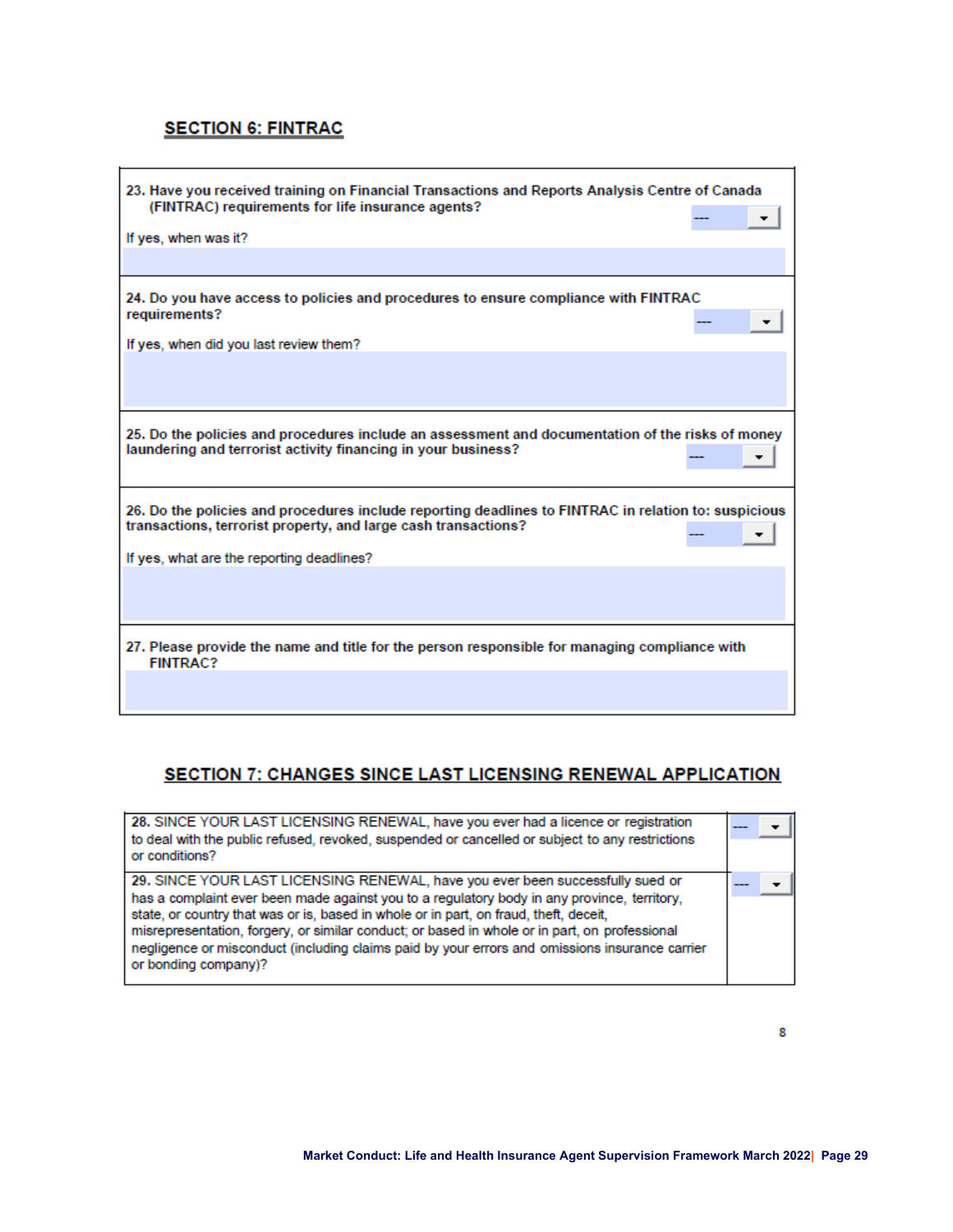| 30. SINCE YOUR LAST LICENSING RENEWAL, have you ever been subject to discipline or are<br>you currently the subject of an investigation by a regulatory authority in this jurisdiction or<br>elsewhere?                                                                                                                                                                                                                                                                                                                       |  |
|-------------------------------------------------------------------------------------------------------------------------------------------------------------------------------------------------------------------------------------------------------------------------------------------------------------------------------------------------------------------------------------------------------------------------------------------------------------------------------------------------------------------------------|--|
| 31. SINCE YOUR LAST LICENSING RENEWAL, have you ever been declared bankrupt or<br>made a voluntary assignment in bankruptcy or are you currently an undischarged bankrupt?                                                                                                                                                                                                                                                                                                                                                    |  |
| 32. SINCE YOUR LAST LICENSING RENEWAL, have you ever been an officer or director or a<br>controlling shareholder in a corporation or partnership that made a voluntary assignment in<br>bankruptcy or is currently an undischarged bankrupt?                                                                                                                                                                                                                                                                                  |  |
| 33. SINCE YOUR LAST LICENSING RENEWAL, are you currently a defendant in any civil<br>proceeding or are there any unsatisfied judgements or garnishment imposed by a civil court, in<br>Canada or elsewhere, against you personally or against a business in which you have an<br>interest of at least ten percent?                                                                                                                                                                                                            |  |
| 34. SINCE YOUR LAST LICENSING RENEWAL, have you ever applied for a surety bond,<br>fidelity bond or errors and omissions insurance and been refused or have you ever had a surety<br>bond or fidelity bond revoked or errors and omissions insurance cancelled?                                                                                                                                                                                                                                                               |  |
| 35. SINCE YOUR LAST LICENSING RENEWAL, have you ever been convicted or charged, are<br>you currently charged with any offence under any law of any province, territory, state or country,<br>or are you currently the subject of any charges?                                                                                                                                                                                                                                                                                 |  |
| 36. SINCE YOUR LAST LICENSING RENEWAL, has any partnership or company of which you<br>are or were at the time of such an event a partner, officer, director or shareholder,<br>ever pleaded guilty or been found guilty, or is any such partnership or company currently the<br>subject of a charge or indictment, under any law of any province, state or country for<br>contraventions, offences or other conduct relating to the business of insurance, selling of<br>policies or any other activity related to insurance? |  |
| 37. SINCE YOUR LAST LICENSING RENEWAL, have you ever had an employment or<br>business relationship or association with a volunteer organization terminated for breach of<br>confidentiality, breach of trust, fraud, misappropriation of funds, theft, forgery, sexual<br>harassment, or physical assault?                                                                                                                                                                                                                    |  |

#### **SECTION 8: DOCUMENTS TO CONFIRM**

I confirm that I have attached the following documents with this Questionnaire:

| Evidence of my current Errors & Omissions (E&O) insurance coverage.                                                                                                                                                                                                                             |
|-------------------------------------------------------------------------------------------------------------------------------------------------------------------------------------------------------------------------------------------------------------------------------------------------|
| Certificates confirming I have completed at least 30 hours of Continuing Education relevant to Life<br>and Health Insurance during the previous licensing renewal period (i.e. the two years before my<br>last licence renewal). Please complete Appendix A and provide copies of certificates. |
| If you have reported 0 sales in question #15, please provide confirmation of 0 sales from a third-<br>party i.e. sales report/letter from MGA, insurers, etc.                                                                                                                                   |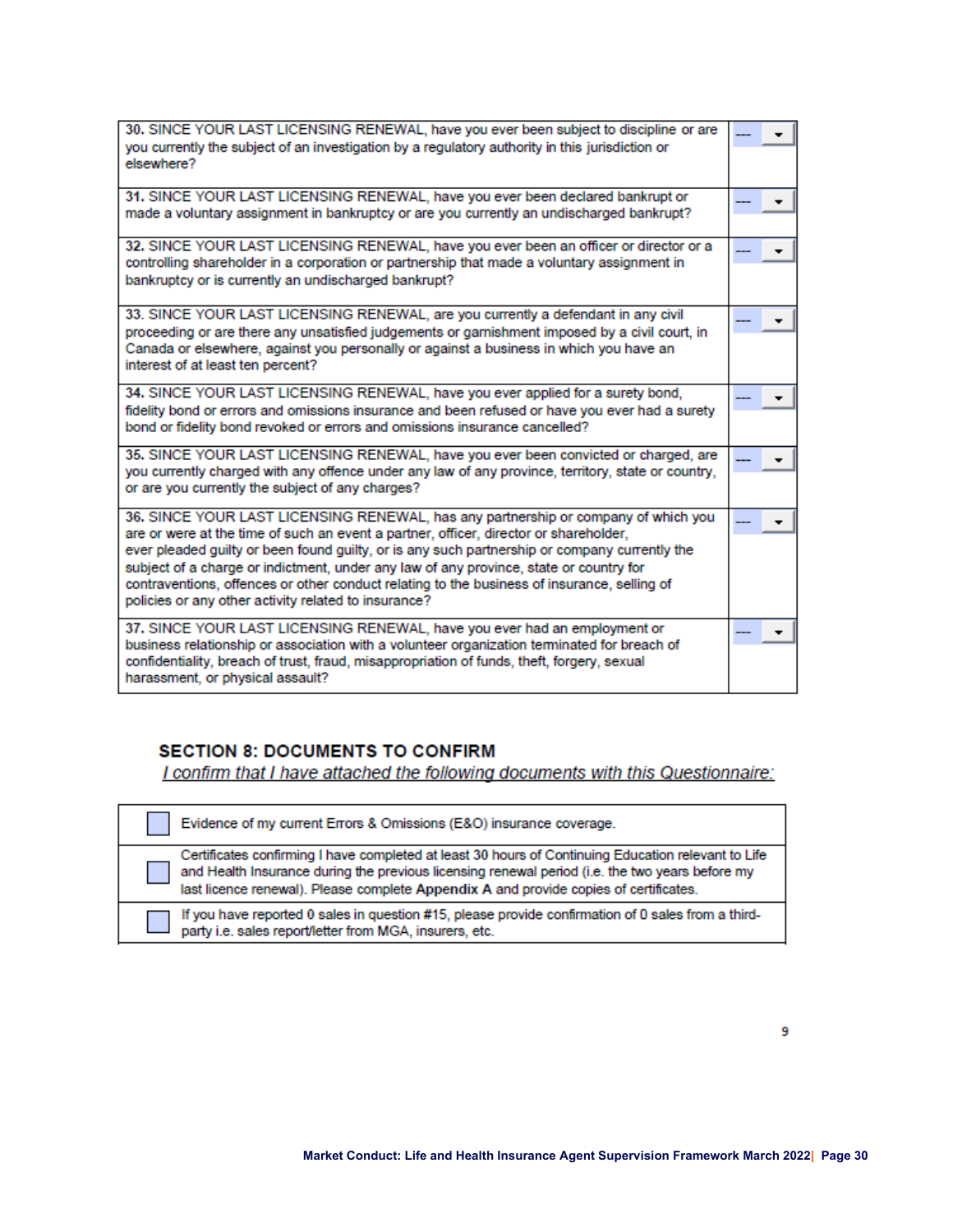#### **ATTESTATION**

 $\blacksquare$ 

I am aware it is an offence to make a false statement to the Chief Executive Officer under the Insurance Act (the Act). I confirm that the responses I am providing to this Questionnaire are true to the best of my knowledge and represent the practices of my business activity conducted from January 1, 2019 to December 31, 2020.

Signature of the Life Insurance Agent

Date (MM/DD/YYYY)

This is a request of the Chief Executive Officer pursuant to subsection 442.3(1) of the Act. You are required to give the Chief Executive Officer full information and provide records about activities related to the business of a person who holds a life insurance agent licence, and activities related to the mortgage industry.

Pursuant to subsection 442.3(3), you are required to answer promptly, explicitly and completely when completing the Questionnaire and submit your responses and supporting documents by e-mail to your assigned Senior Compliance Officer within the time period specified. Additionally, providing false, misleading or incomplete information to FSRA is an offense under section 447(2)(a) of the Act.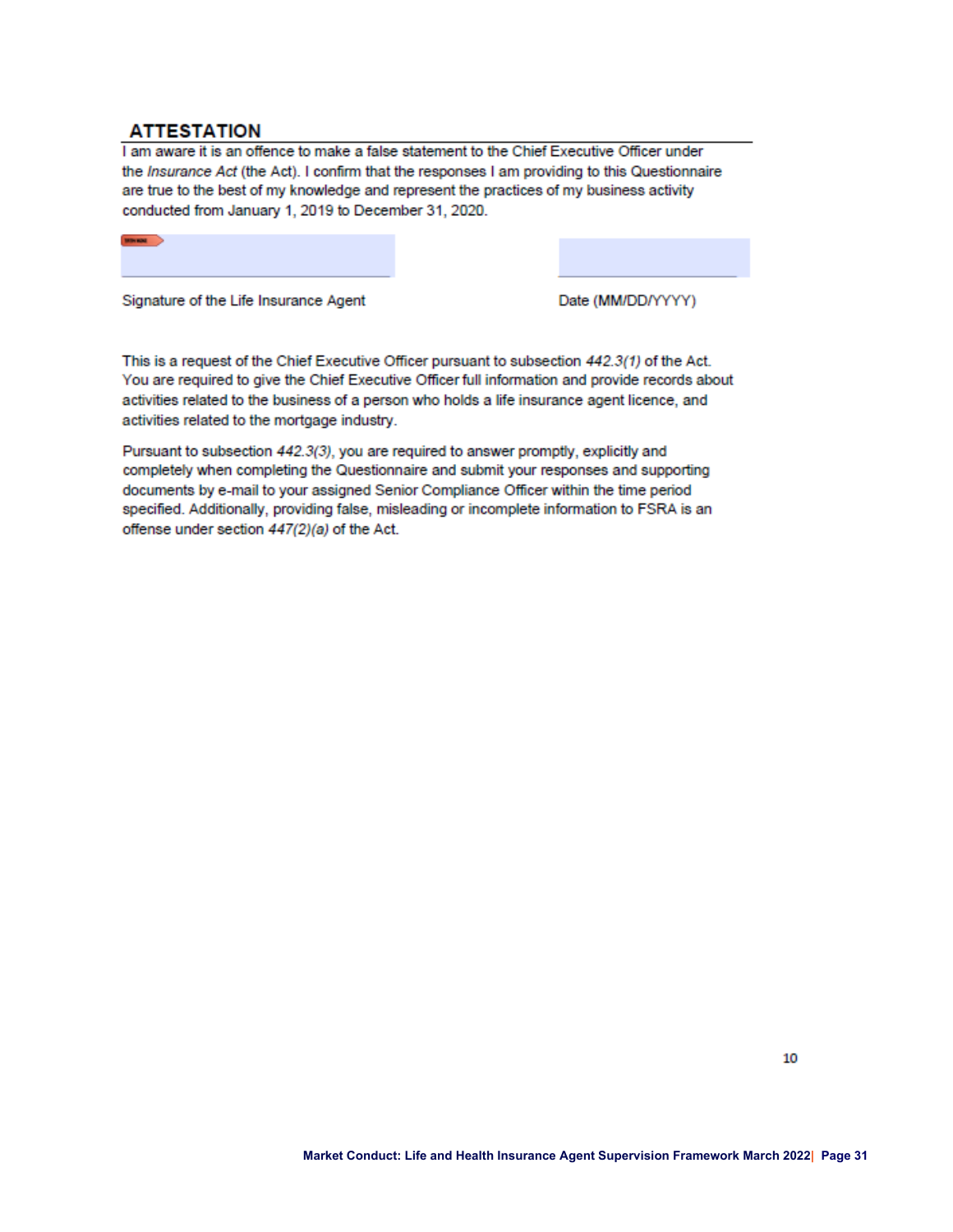# <span id="page-31-0"></span>**Appendix "C": Pilot program one examination summary**

| Pilot program one examination pool                                       |                |
|--------------------------------------------------------------------------|----------------|
| Total LARF cases received by FSRA from June 8, 2019 to December 31, 2020 | 100            |
| <b>Total LARF cases excluded from examination pool</b>                   | 52             |
| LARF cases before Regulatory Discipline Officer (RDO)<br>$\bullet$       | $\overline{4}$ |
| LARF cases before Legal and Enforcement<br>$\bullet$                     | 33             |
| Agent licence expired prior to December 31, 2020<br>$\bullet$            | 13             |
| Unlicensed individual                                                    | 1              |
| New licence (not sponsored by insurer, no sales)                         | 1              |
| Total LARF cases included in examination pool                            | 48             |
| Agents with multiple LARF cases                                          | $\overline{2}$ |
| <b>Total LARF agents included in examination pool</b>                    | 45             |
| <b>Agent client files examined</b>                                       |                |
| <b>Total Agent Files Examined</b>                                        | 153            |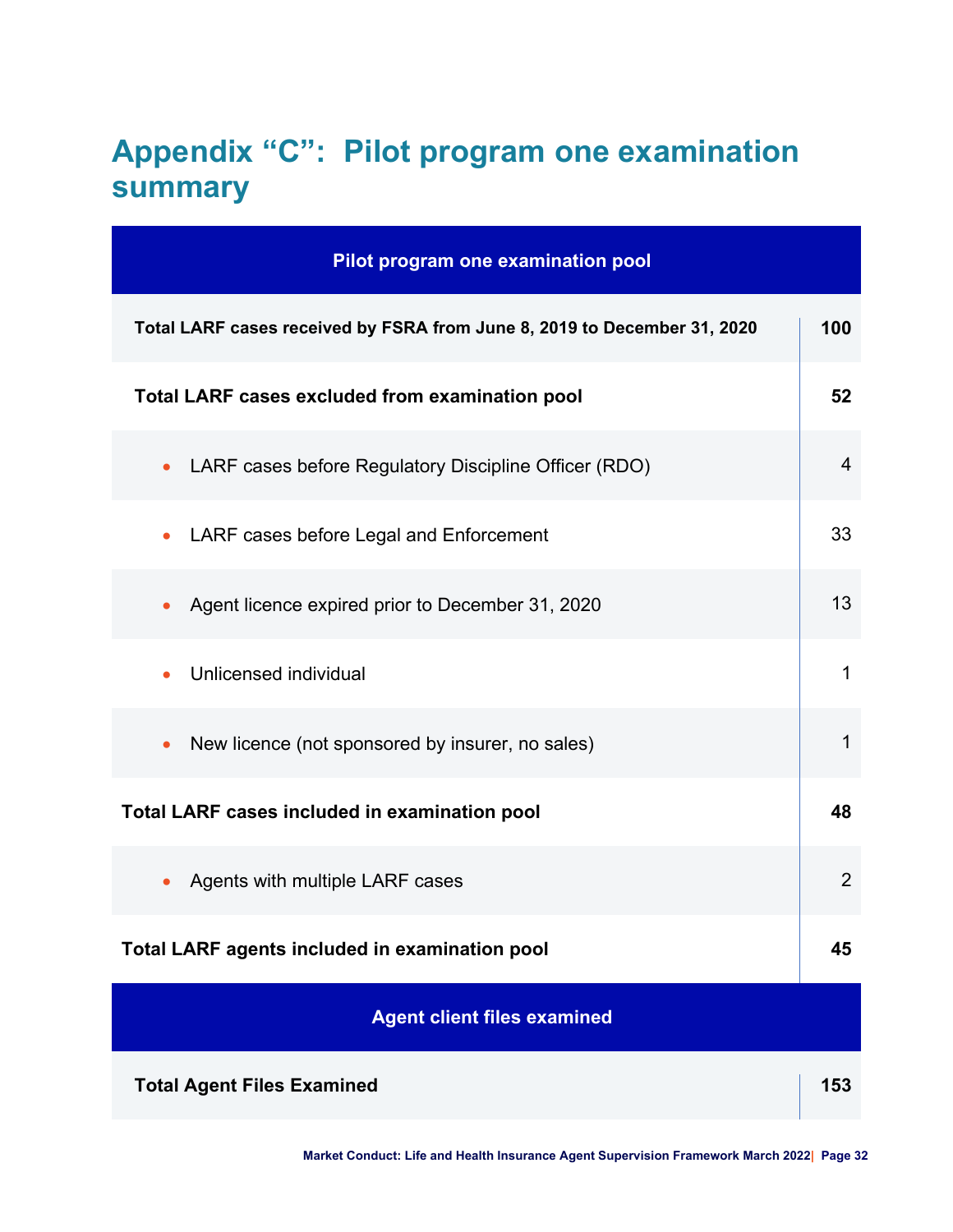| Life Insurance                                             | 108            |
|------------------------------------------------------------|----------------|
| <b>Disability and Critical Illness</b><br>$\bullet$        | 5              |
| Group Insurance<br>$\bullet$                               | 10             |
| <b>Segregated Funds</b><br>$\bullet$                       | 30             |
| <b>Total Insurance Act Contraventions Identified</b>       | 44             |
| <b>Continuing Education (CE) Credits</b><br>$\bullet$      | 5              |
| Misrepresentation of CE Credits to FSRA<br>$\bullet$       | 5              |
| Errors and Omissions (E&O) Insurance<br>$\bullet$          | $\mathbf 1$    |
| Misrepresentation of E&O Insurance to FSRA                 | $\overline{0}$ |
| Life Insurance Replacement Declaration (LIRD)<br>$\bullet$ | 3              |
| Agent Disclosure (Relationship with Insurers)              | 14             |
| Agent Disclosure (Conflict of Interest)<br>$\bullet$       | 13             |
| Misrepresentation to Client                                | $\pmb{0}$      |
| <b>Agent Unresponsive</b>                                  | 3              |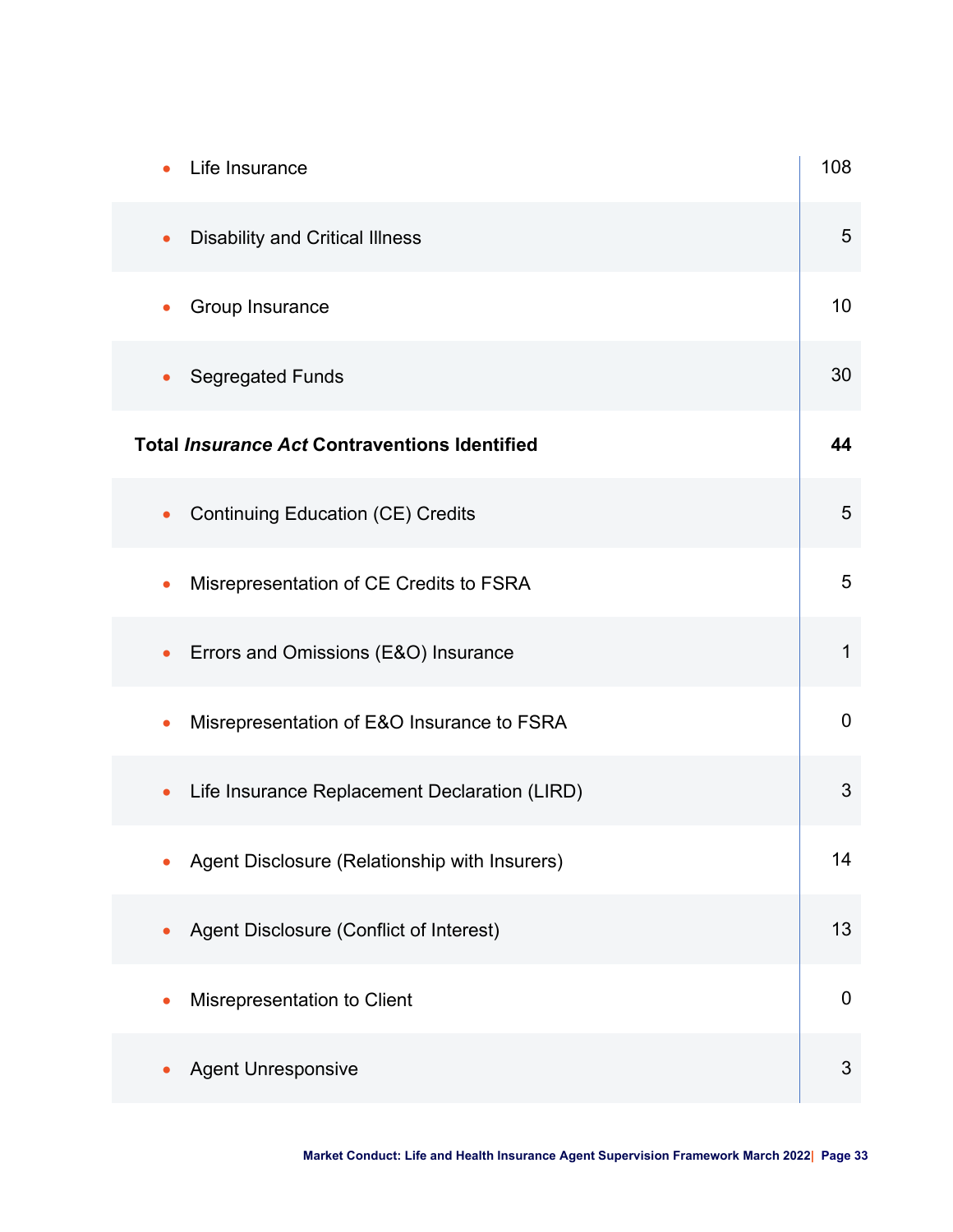| <b>Total Business Practice Issues Identified</b>                      | 218            |
|-----------------------------------------------------------------------|----------------|
| <b>Financial Needs Analysis (Wealth)</b><br>$\bullet$                 | 15             |
| <b>Insurance Needs Analysis</b><br>$\bullet$                          | 59             |
| <b>Risk Assessment (Wealth)</b><br>$\bullet$                          | 10             |
| Agent Disclosure (Compensation)<br>$\bullet$                          | 31             |
| <b>Policy Illustrations</b><br>$\bullet$                              | 16             |
| Reason Why Letter<br>$\bullet$                                        | 30             |
| <b>Contemporaneous Notes</b><br>$\bullet$                             | 48             |
| Pre-signed Forms                                                      | $\mathbf 0$    |
| <b>FINTRAC</b>                                                        | 8              |
| <b>PIPEDA</b>                                                         | 1              |
| <b>Agent examination dispositions</b>                                 |                |
| <b>Examination Withdrawn</b>                                          | $\overline{7}$ |
| Agent licence expired after Notice of Examination served<br>$\bullet$ | $\overline{2}$ |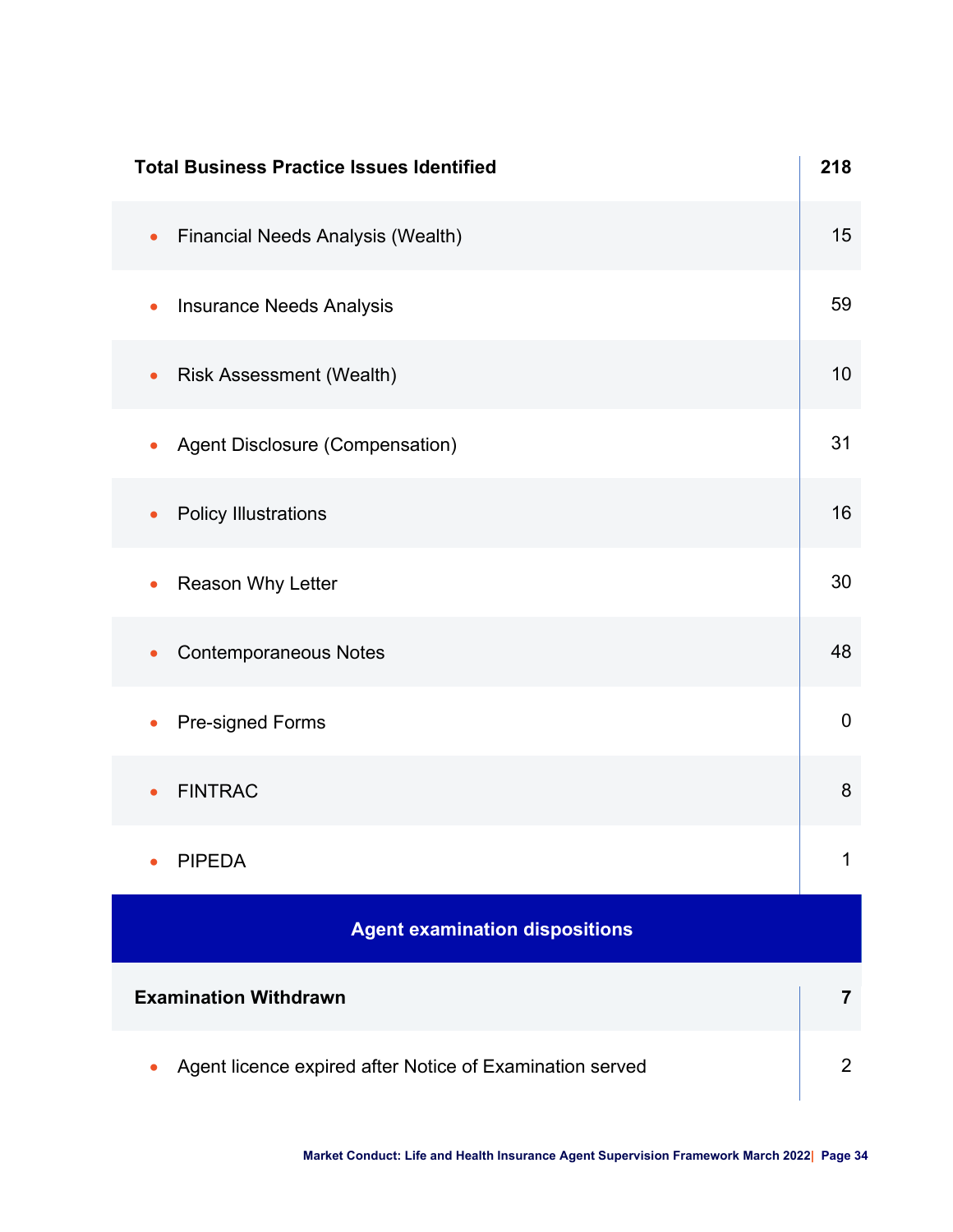| Agent not sponsored by an insurer and have no sales or client files<br>$\bullet$             | 3               |
|----------------------------------------------------------------------------------------------|-----------------|
| LARF escalated to RDO after Notice of Examination served                                     | 1               |
| Agent deceased after Notice of Examination served<br>$\bullet$                               | 1               |
| <b>Examination Suspended - Licence Surrendered</b>                                           | $\mathbf{2}$    |
| Agent licence voluntarily surrendered and accepted without conditions                        | 1               |
| Agent licence voluntarily surrendered and accepted with conditions (lifetime<br>surrender)   | 1               |
| <b>Closing Letter: No Insurance Act Contraventions or Business Practice</b><br><b>Issues</b> | 12 <sub>2</sub> |
| <b>Closing Letter: Business Practice Issues Identified</b>                                   | 14              |
| <b>Total Business Practice Issues Identified</b>                                             | 107             |
| <b>Financial Needs Analysis (Wealth)</b><br>$\bullet$                                        | 15              |
| <b>Insurance Needs Analysis</b>                                                              | 36              |
| <b>Risk Assessment (Wealth)</b>                                                              | $\mathbf 0$     |
| Agent Disclosure (Compensation)                                                              | 10              |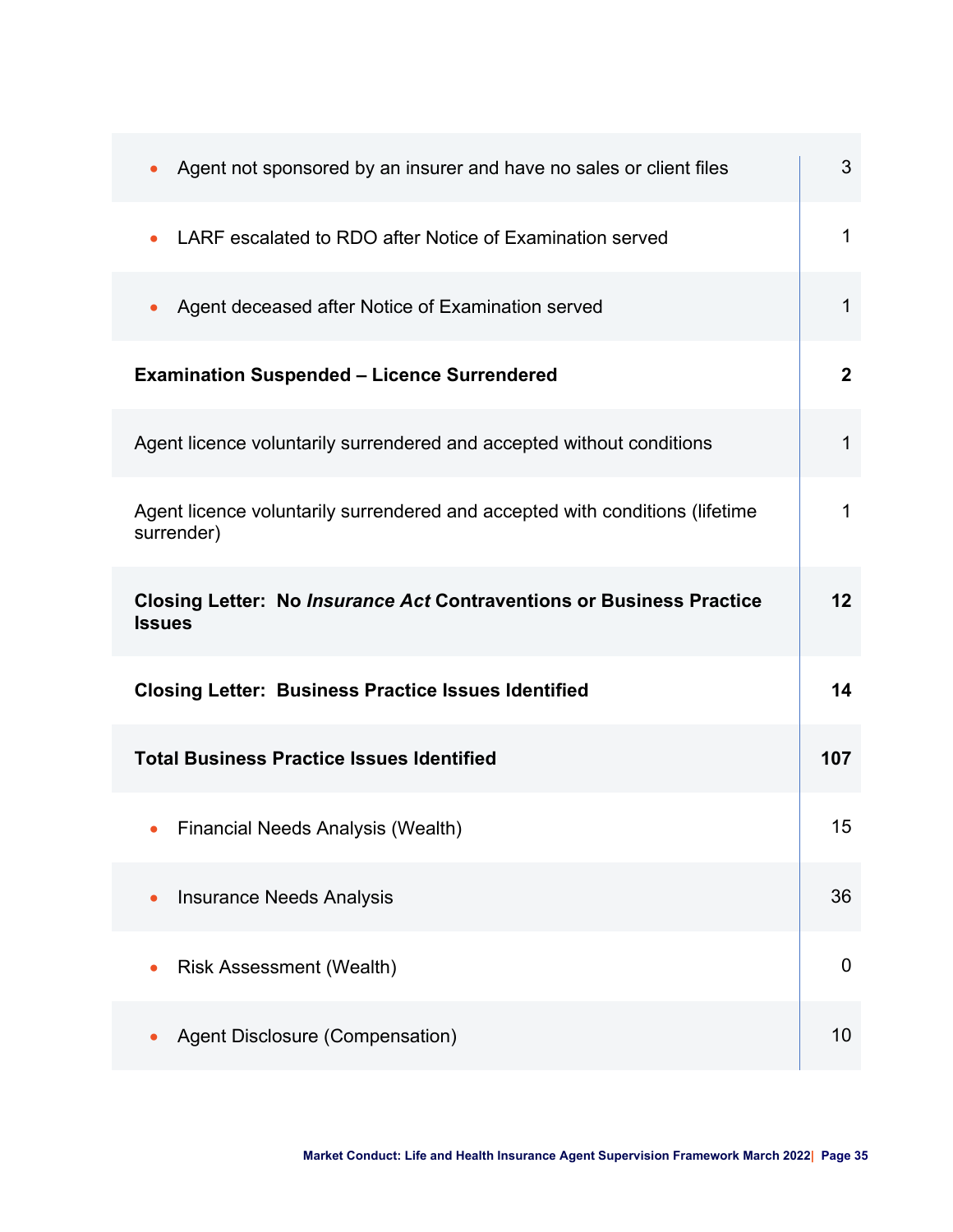| <b>Policy Illustrations</b>                                                                                    | 3              |
|----------------------------------------------------------------------------------------------------------------|----------------|
| Reason Why Letter<br>$\bullet$                                                                                 | $\overline{7}$ |
| <b>Contemporaneous Notes</b>                                                                                   | 33             |
| <b>Pre-signed Forms</b><br>$\bullet$                                                                           | $\overline{0}$ |
| <b>FINTRAC</b>                                                                                                 | 3              |
| <b>PIPEDA</b>                                                                                                  | $\mathbf 0$    |
| <b>Closing Letter: Warning for Insurance Act Contraventions; Business</b><br><b>Practice Issues Identified</b> | $5\phantom{1}$ |
| <b>Total Insurance Act Contraventions Identified</b>                                                           | 26             |
| <b>Continuing Education (CE) Credits</b>                                                                       | $\overline{0}$ |
| Misrepresentation of CE Credits to FSRA                                                                        | $\overline{0}$ |
| Errors and Omissions (E&O) Insurance                                                                           | $\mathbf 0$    |
| Misrepresentation of E&O Insurance to FSRA                                                                     | $\mathbf 0$    |
| Life Insurance Replacement Declaration (LIRD)                                                                  | 1              |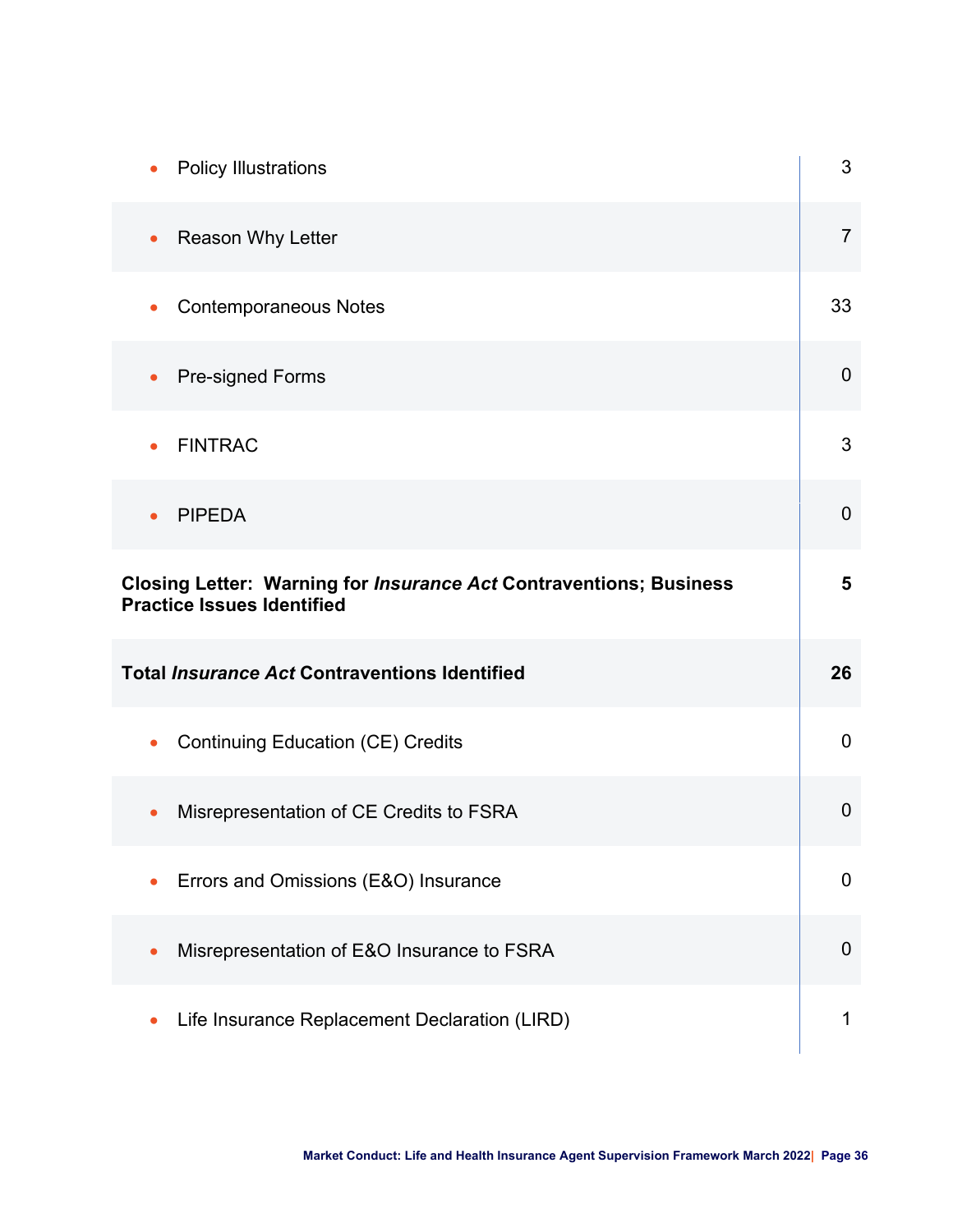| Agent Disclosure (Relationship with Insurers)<br>$\bullet$ | 13               |
|------------------------------------------------------------|------------------|
| Agent Disclosure (Conflict of Interest)<br>$\bullet$       | 12               |
| Misrepresentation to Client<br>$\bullet$                   | $\mathbf 0$      |
| <b>Agent Unresponsive</b><br>$\bullet$                     | $\boldsymbol{0}$ |
| <b>Total Business Practices Issues Identified</b>          | 59               |
| <b>Financial Needs Analysis (Wealth)</b><br>$\bullet$      | $\overline{0}$   |
| <b>Insurance Needs Analysis</b><br>$\bullet$               | 13               |
| <b>Risk Assessment (Wealth)</b>                            | 5                |
| Agent Disclosure (Compensation)                            | 13               |
| <b>Policy Illustrations</b>                                | $\overline{7}$   |
| Reason Why Letter                                          | 11               |
| <b>Contemporaneous Notes</b>                               | $6\phantom{1}$   |
| Pre-signed Forms                                           | $\mathbf 0$      |
| <b>FINTRAC</b>                                             | $\mathfrak{S}$   |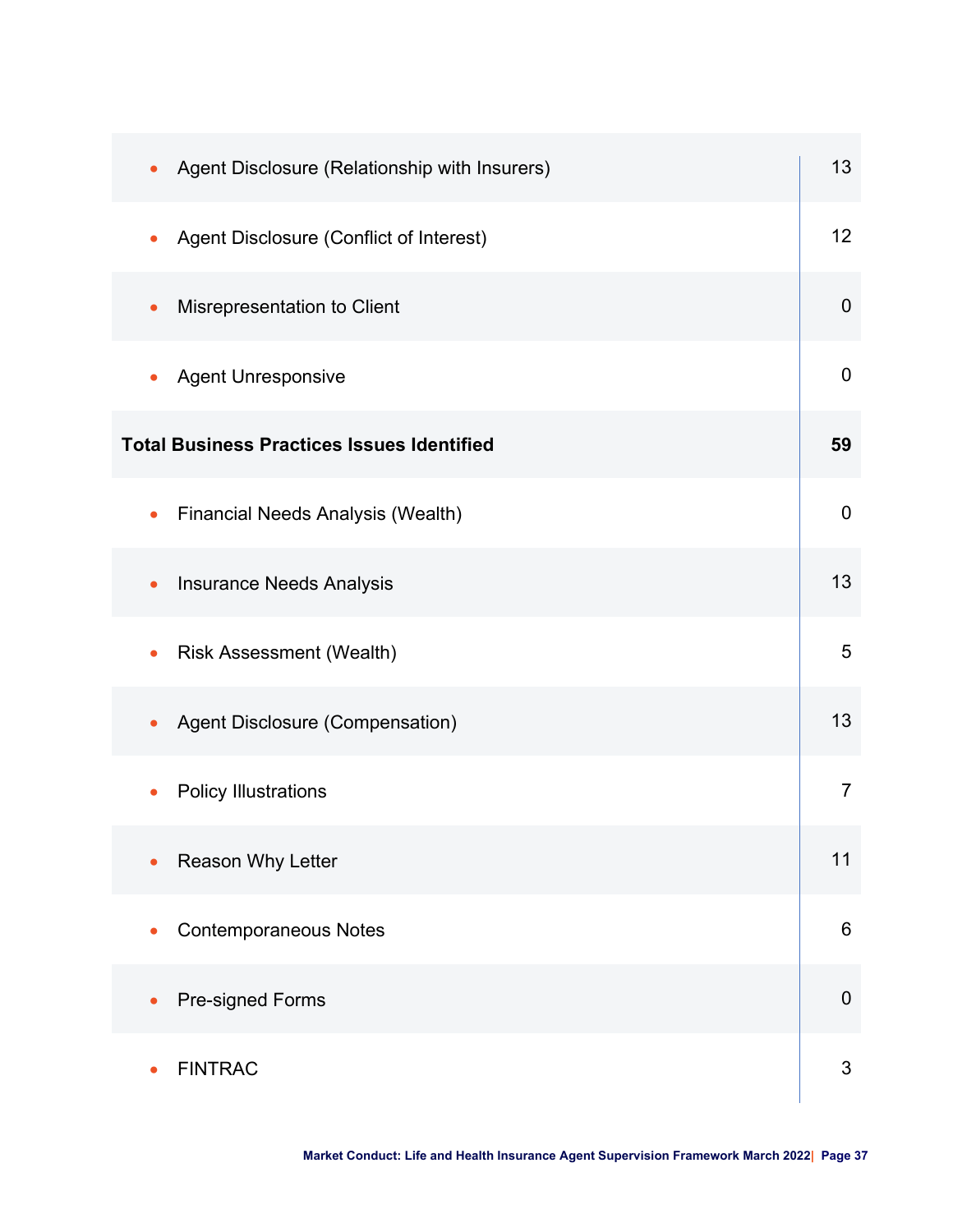| <b>PIPEDA</b><br>$\bullet$                                                                                  | $\mathbf{1}$   |
|-------------------------------------------------------------------------------------------------------------|----------------|
| Closing Letter: Insurance Act Contraventions Referred to RDO; Business<br><b>Practice Issues Identified</b> | 5              |
| <b>Total Insurance Act Contraventions Identified</b>                                                        | 15             |
| <b>Continuing Education (CE) Credits</b><br>$\bullet$                                                       | 5              |
| Misrepresentation of CE Credits to FSRA<br>$\bullet$                                                        | 5              |
| Errors and Omissions (E&O) Insurance<br>$\bullet$                                                           | $\mathbf{1}$   |
| Misrepresentation of E&O Insurance to FSRA<br>$\bullet$                                                     | $\overline{0}$ |
| Life Insurance Replacement Declaration (LIRD)<br>$\bullet$                                                  | 2              |
| Agent Disclosure (Relationship with Insurers)<br>$\bullet$                                                  | 1              |
| Agent Disclosure (Conflict of Interest)                                                                     | 1              |
| Misrepresentation to Client<br>$\bullet$                                                                    | $\overline{0}$ |
| <b>Agent Unresponsive</b>                                                                                   | $\mathbf 0$    |
| <b>Total Business Practice Issues Identified</b>                                                            | 52             |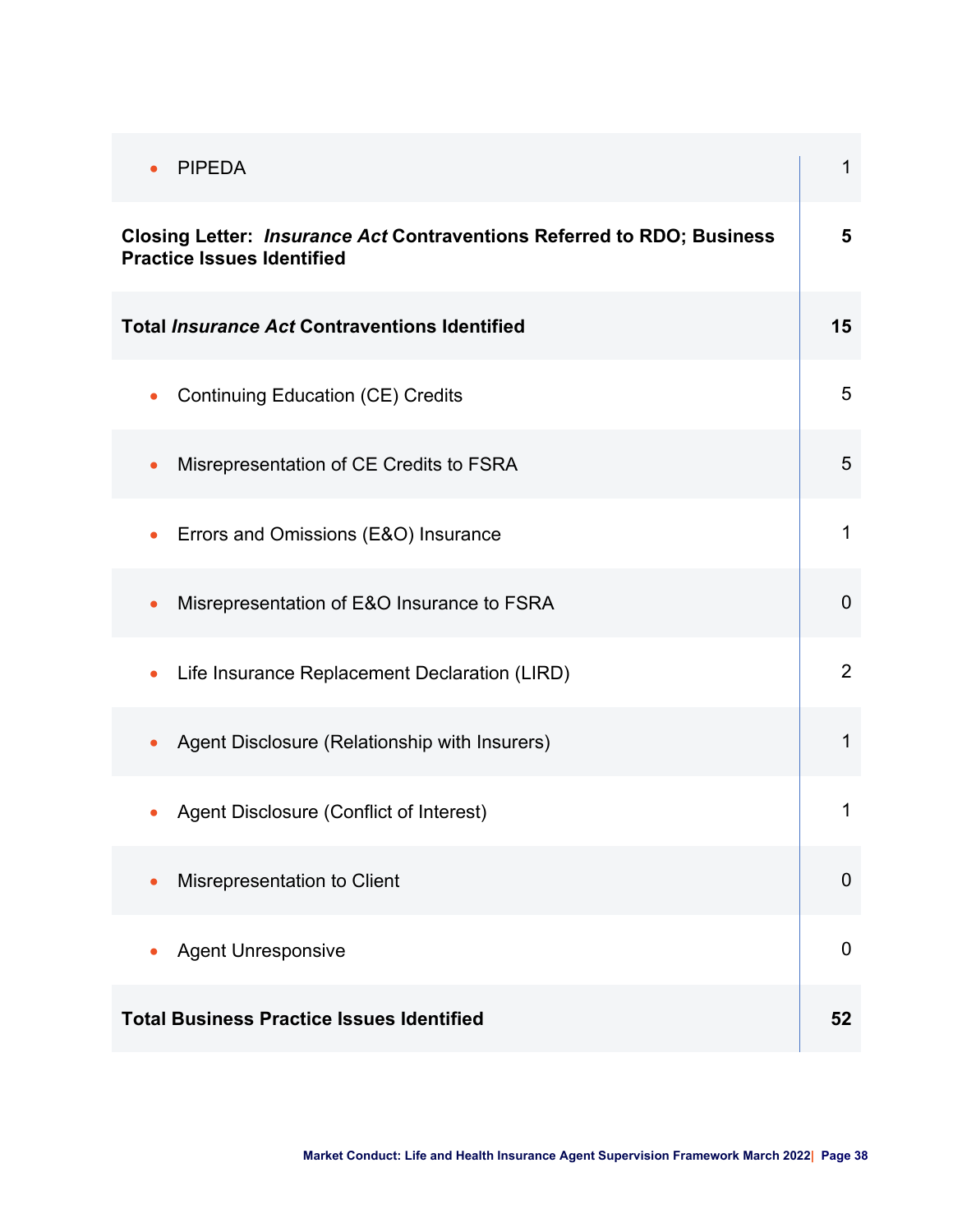| <b>Financial Needs Analysis (Wealth)</b><br>$\bullet$ | $\pmb{0}$        |
|-------------------------------------------------------|------------------|
| <b>Insurance Needs Analysis</b><br>$\bullet$          | 10 <sup>1</sup>  |
| <b>Risk Assessment (Wealth)</b><br>$\bullet$          | 5                |
| Agent Disclosure (Compensation)<br>$\bullet$          | $\boldsymbol{8}$ |
| <b>Policy Illustrations</b><br>$\bullet$              | $6\phantom{1}$   |
| Reason Why Letter<br>$\bullet$                        | 12               |
| <b>Contemporaneous Notes</b><br>$\bullet$             | $9\,$            |
| Pre-signed Forms                                      | $\boldsymbol{0}$ |
| <b>FINTRAC</b>                                        | $\overline{2}$   |
| <b>PIPEDA</b>                                         | $\boldsymbol{0}$ |
| RDO Dispositions as of February 1, 2022               | $5\phantom{1}$   |
| <b>Under Review</b><br>$\bullet$                      | $\mathfrak{S}$   |
| Letter of Warning                                     | 1                |
| <b>Voluntary Surrender</b>                            | 1                |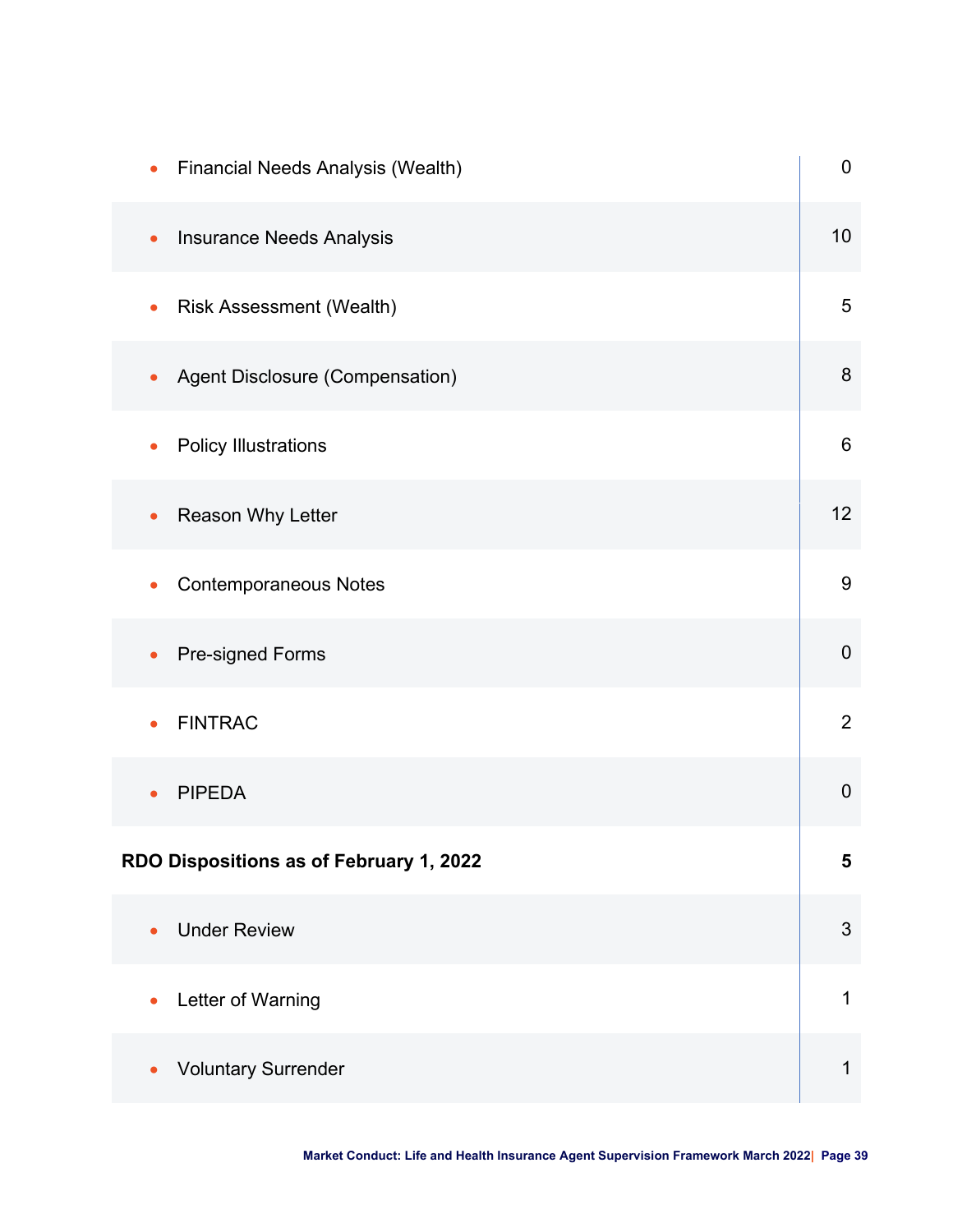# <span id="page-39-0"></span>**Appendix "D": Pilot program two examination summary**

| Pilot program two examination pool                                                                    |                |
|-------------------------------------------------------------------------------------------------------|----------------|
| Total agents who received a letter of warning from consumer complaint<br>June 8, 2019 to May 15, 2021 | 17             |
| Total LARF cases received by FSRA from January 1, 2021 to May 15, 2021                                | 19             |
| <b>Total LARF cases excluded from examination pool</b>                                                | 11             |
| LARF cases before Regulatory Discipline Officer (RDO)<br>$\bullet$                                    | $\mathbf 0$    |
| LARF cases before Legal and Enforcement<br>$\bullet$                                                  | 11             |
| <b>Total LARF cases included in examination pool</b>                                                  | 8              |
| <b>Total LARF agents included in examination pool</b>                                                 | 25             |
| <b>Agent client files examined</b>                                                                    |                |
| <b>Total Agent Files Examined</b>                                                                     | 87             |
| Life Insurance                                                                                        | 67             |
| <b>Disability and Critical Illness</b>                                                                | $\overline{0}$ |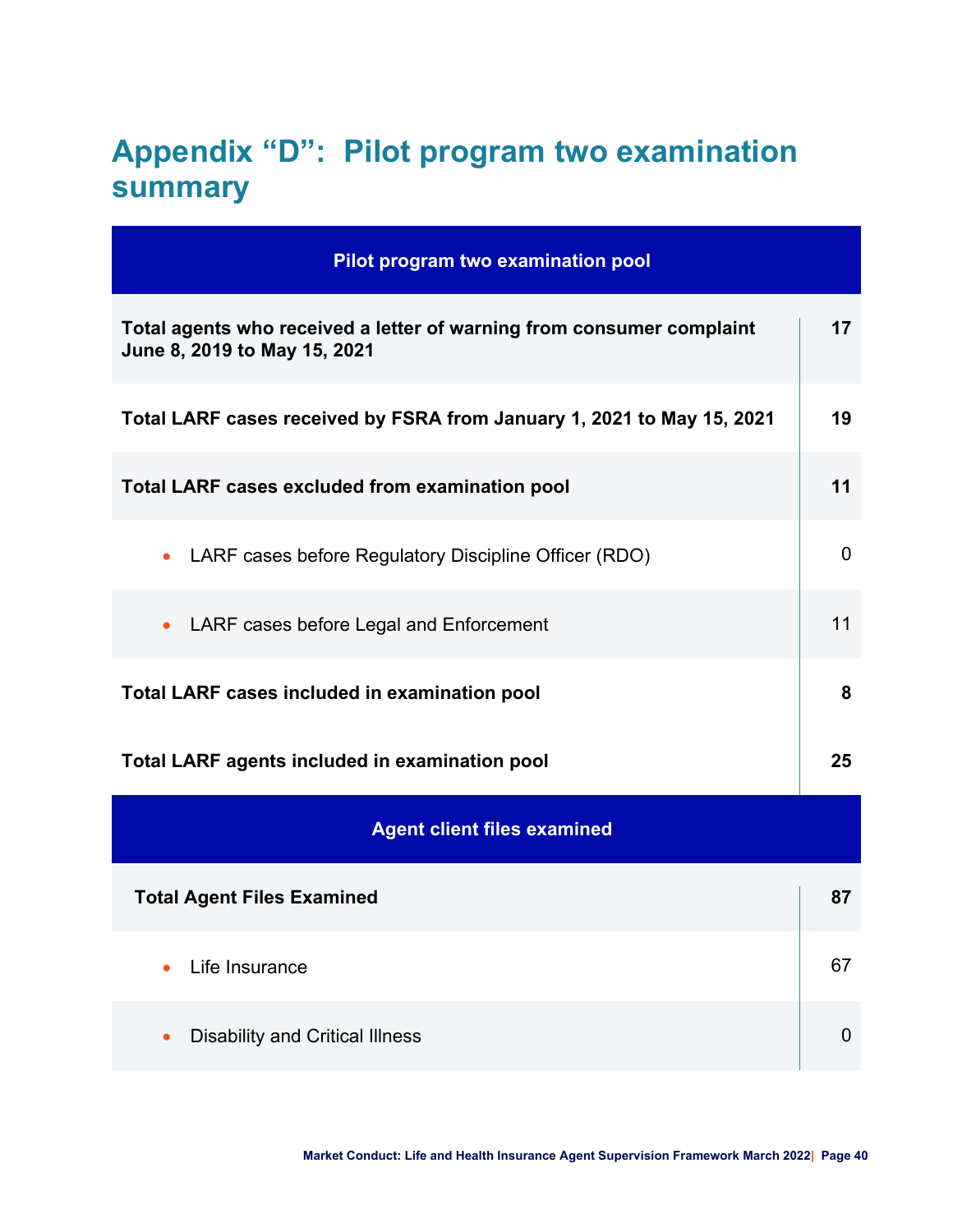| Group Insurance                                            | 0              |
|------------------------------------------------------------|----------------|
| <b>Segregated Funds</b>                                    | 20             |
| <b>Total Insurance Act Contraventions Identified</b>       | 61             |
| <b>Continuing Education (CE) Credits</b><br>$\bullet$      | $\overline{4}$ |
| Misrepresentation of CE Credits to FSRA                    | $\overline{2}$ |
| Errors and Omissions (E&O) Insurance<br>$\bullet$          | $\overline{0}$ |
| Misrepresentation of E&O Insurance to FSRA                 | 0              |
| Life Insurance Replacement Declaration (LIRD)<br>$\bullet$ | 0              |
| Agent Disclosure (Relationship with Insurers)              | 30             |
| Agent Disclosure (Conflict of Interest)                    | 25             |
| Misrepresentation to Client                                | 0              |
| <b>Agent Unresponsive</b>                                  | $\mathbf 0$    |
| <b>Total Business Practice Issues Identified</b>           | 116            |
| Financial Needs Analysis (Wealth)                          | 10             |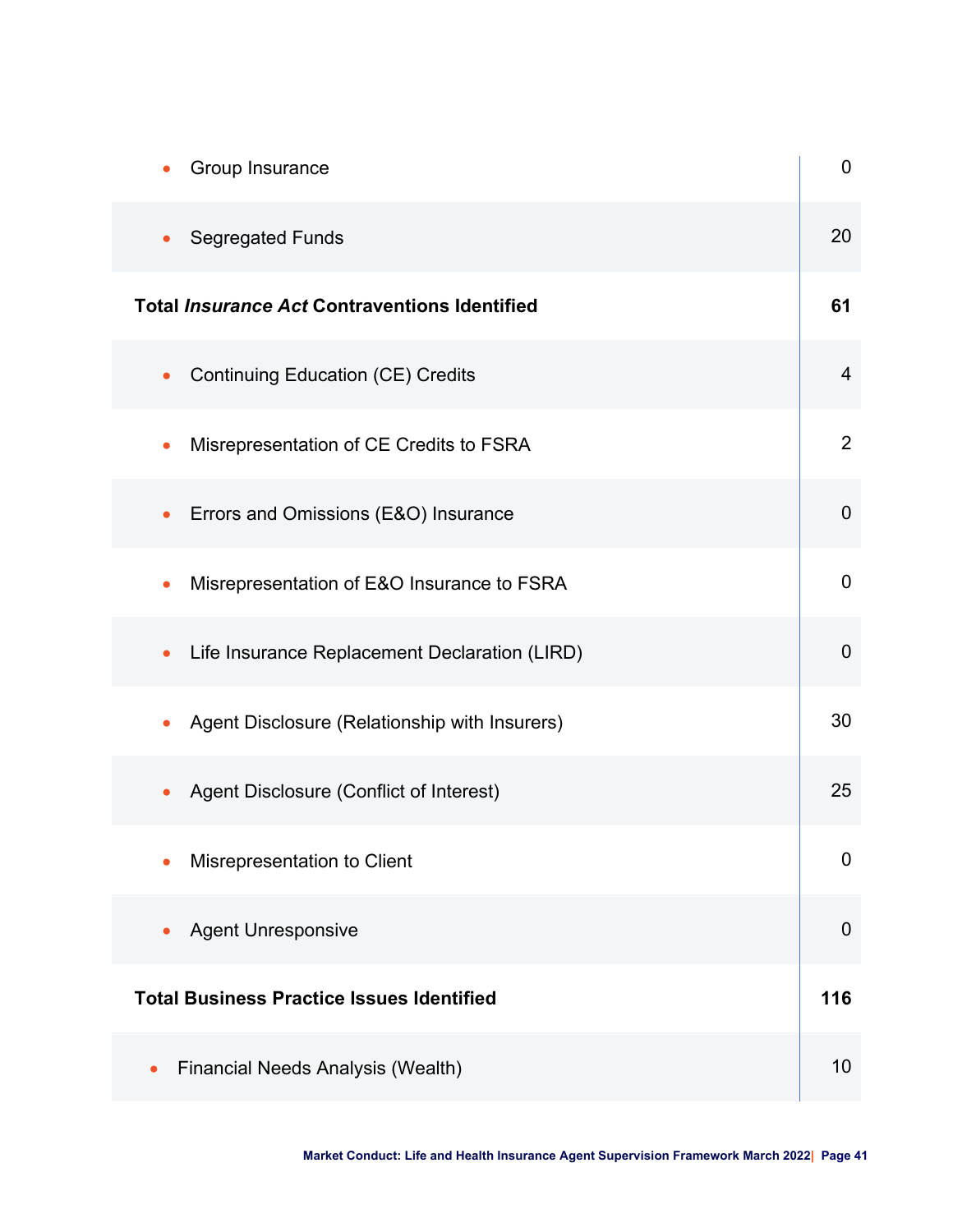| <b>Insurance Needs Analysis</b>                                                  | 24             |
|----------------------------------------------------------------------------------|----------------|
| <b>Risk Assessment (Wealth)</b><br>$\bullet$                                     | 3              |
| Agent Disclosure (Compensation)<br>$\bullet$                                     | 11             |
| <b>Policy Illustrations</b>                                                      | 11             |
| Reason Why Letter                                                                | 23             |
| <b>Contemporaneous Notes</b>                                                     | 31             |
| Pre-signed Forms                                                                 | $\mathbf 0$    |
| <b>FINTRAC</b>                                                                   | $\overline{2}$ |
| <b>PIPEDA</b>                                                                    | 1              |
| <b>Agent examination dispositions</b>                                            |                |
| <b>Examination Withdrawn</b>                                                     | 3              |
| Agent licence expired after Notice of Examination served                         | $\mathbf{1}$   |
| Agent not sponsored by an insurer and have no sales or client files<br>$\bullet$ | $\overline{2}$ |
| <b>Examination Suspended - Licence Surrendered</b>                               | 1              |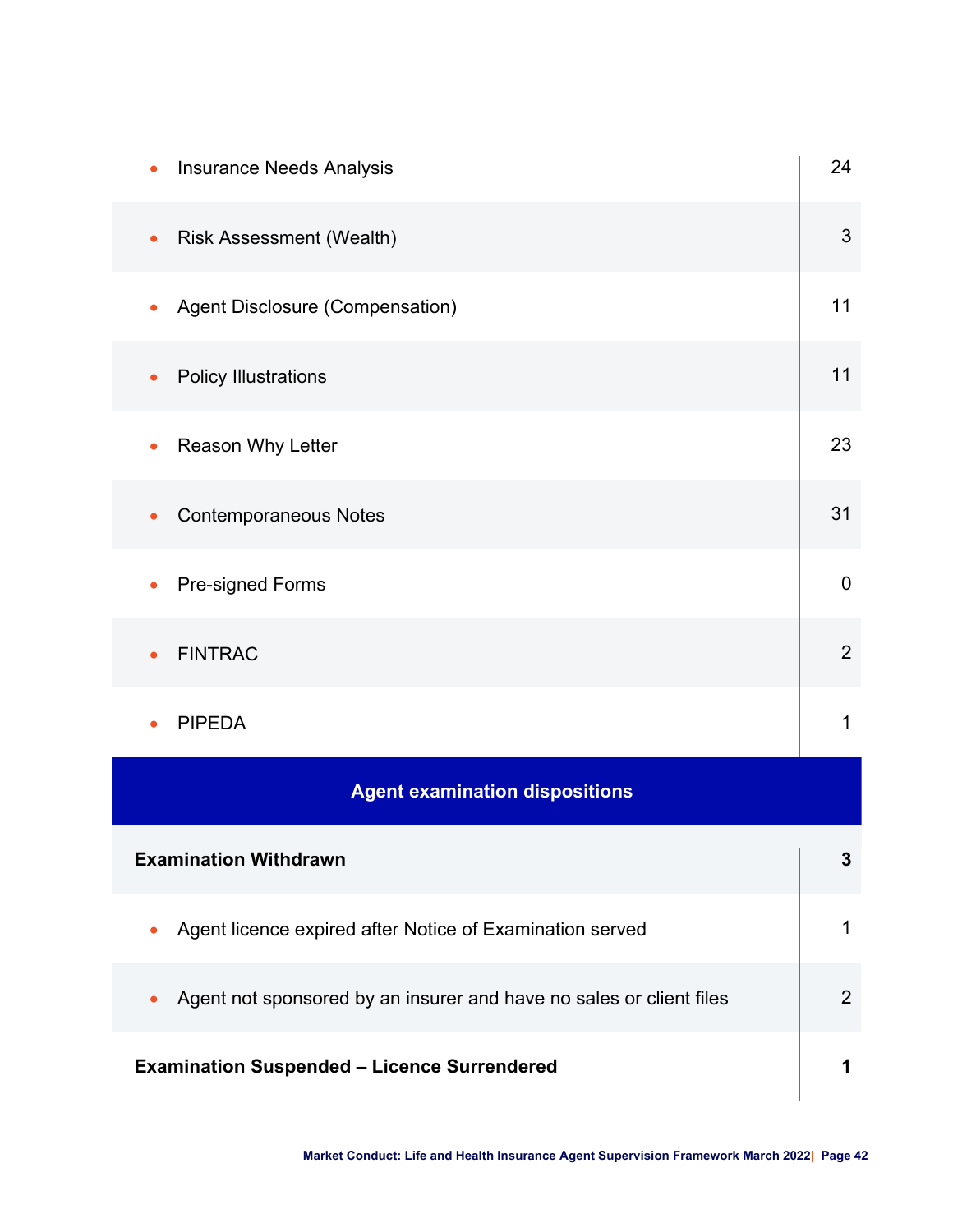| Agent licence voluntarily surrendered and accepted without conditions<br>$\bullet$           | $\mathbf{1}$     |
|----------------------------------------------------------------------------------------------|------------------|
| <b>Closing Letter: No Insurance Act Contraventions or Business Practice</b><br><b>Issues</b> | 9                |
| <b>Closing Letter: Business Practice Issues Identified</b>                                   | 5                |
| <b>Total Business Practice Issues Identified</b>                                             | 28               |
| <b>Financial Needs Analysis (Wealth)</b><br>$\bullet$                                        | $\mathbf 0$      |
| <b>Insurance Needs Analysis</b><br>$\bullet$                                                 | 10               |
| <b>Risk Assessment (Wealth)</b><br>$\bullet$                                                 | $\overline{0}$   |
| Agent Disclosure (Compensation)                                                              | $\overline{0}$   |
| <b>Policy Illustrations</b>                                                                  | 5                |
| <b>Reason Why Letter</b>                                                                     | 1                |
| <b>Contemporaneous Notes</b>                                                                 | 11               |
| Pre-signed Forms                                                                             | $\boldsymbol{0}$ |
| <b>FINTRAC</b>                                                                               | $\mathbf 0$      |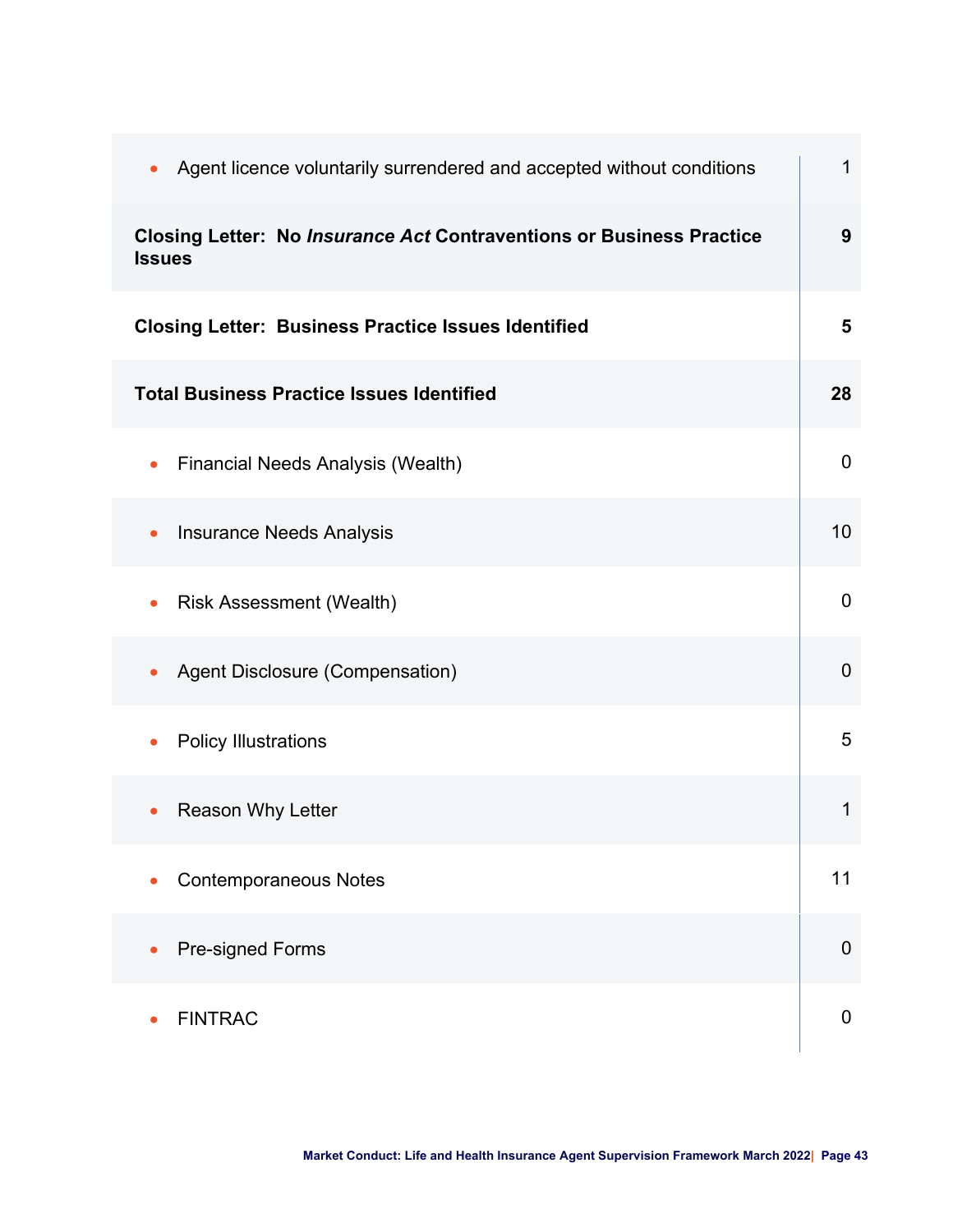| <b>PIPEDA</b><br>$\bullet$                                                                                     | $\mathbf{1}$            |
|----------------------------------------------------------------------------------------------------------------|-------------------------|
| <b>Closing Letter: Warning for Insurance Act Contraventions; Business</b><br><b>Practice Issues Identified</b> | $\overline{2}$          |
| <b>Total Insurance Act Contraventions Identified</b>                                                           | $\overline{\mathbf{4}}$ |
| <b>Continuing Education (CE) Credits</b><br>$\bullet$                                                          | $\mathbf 0$             |
| Misrepresentation of CE Credits to FSRA<br>$\bullet$                                                           | $\overline{0}$          |
| Errors and Omissions (E&O) Insurance<br>$\bullet$                                                              | $\mathbf 0$             |
| Misrepresentation of E&O Insurance to FSRA<br>$\bullet$                                                        | $\overline{0}$          |
| Life Insurance Replacement Declaration (LIRD)<br>$\bullet$                                                     | $\mathbf 0$             |
| Agent Disclosure (Relationship with Insurers)<br>$\bullet$                                                     | $\overline{4}$          |
| Agent Disclosure (Conflict of Interest)                                                                        | $\overline{0}$          |
| Misrepresentation to Client<br>$\bullet$                                                                       | $\overline{0}$          |
| <b>Agent Unresponsive</b>                                                                                      | $\mathbf 0$             |
| <b>Total Business Practices Issues Identified</b>                                                              | 23                      |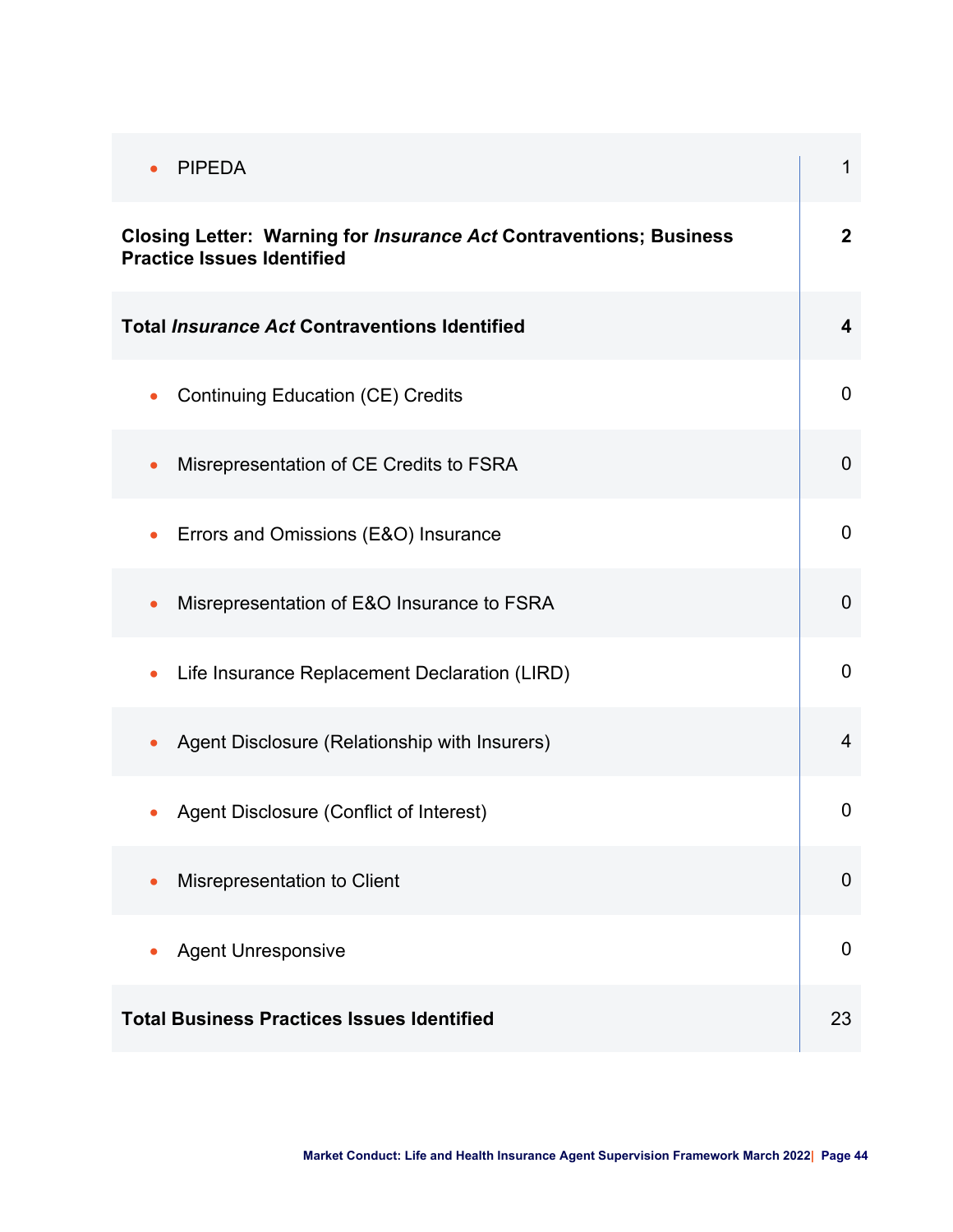| <b>Financial Needs Analysis (Wealth)</b>                                                                    | $\boldsymbol{0}$ |
|-------------------------------------------------------------------------------------------------------------|------------------|
| <b>Insurance Needs Analysis</b><br>$\bullet$                                                                | 8                |
| <b>Risk Assessment (Wealth)</b><br>$\bullet$                                                                | $\boldsymbol{0}$ |
| Agent Disclosure (Compensation)                                                                             | $\mathbf 0$      |
| <b>Policy Illustrations</b>                                                                                 | $\mathbf 0$      |
| Reason Why Letter                                                                                           | 8                |
| <b>Contemporaneous Notes</b><br>$\bullet$                                                                   | 6                |
| <b>Pre-signed Forms</b>                                                                                     | $\boldsymbol{0}$ |
| <b>FINTRAC</b>                                                                                              | 1                |
| <b>PIPEDA</b>                                                                                               | $\mathbf 0$      |
| Closing Letter: Insurance Act Contraventions Referred to RDO; Business<br><b>Practice Issues Identified</b> | 5                |
| <b>Total Insurance Act Contraventions Identified</b>                                                        | 46               |
| <b>Continuing Education (CE) Credits</b>                                                                    | 3                |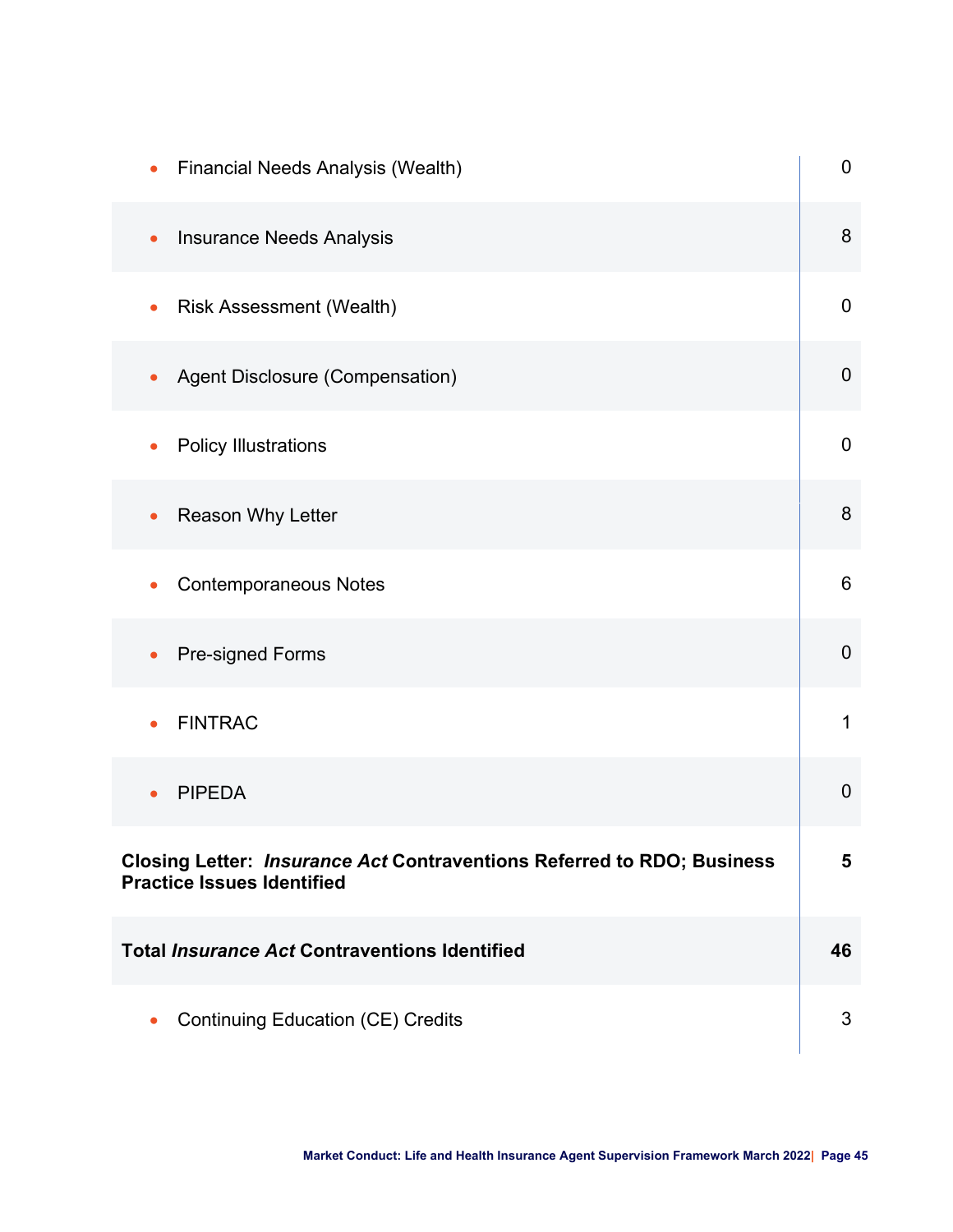| Misrepresentation of CE Credits to FSRA<br>$\bullet$       | $\overline{2}$ |
|------------------------------------------------------------|----------------|
| Errors and Omissions (E&O) Insurance                       | $\overline{0}$ |
| Misrepresentation of E&O Insurance to FSRA<br>$\bullet$    | $\mathbf 0$    |
| Life Insurance Replacement Declaration (LIRD)<br>$\bullet$ | $\overline{0}$ |
| Agent Disclosure (Relationship with Insurers)              | 21             |
| Agent Disclosure (Conflict of Interest)                    | 20             |
| Misrepresentation to Client                                | $\overline{0}$ |
| <b>Agent Unresponsive</b>                                  | $\overline{0}$ |
| <b>Total Business Practice Issues Identified</b>           | 65             |
| <b>Financial Needs Analysis (Wealth)</b>                   | 10             |
| <b>Insurance Needs Analysis</b>                            | 6              |
| <b>Risk Assessment (Wealth)</b>                            | 3              |
| Agent Disclosure (Compensation)                            | 11             |
| <b>Policy Illustrations</b>                                | 6              |